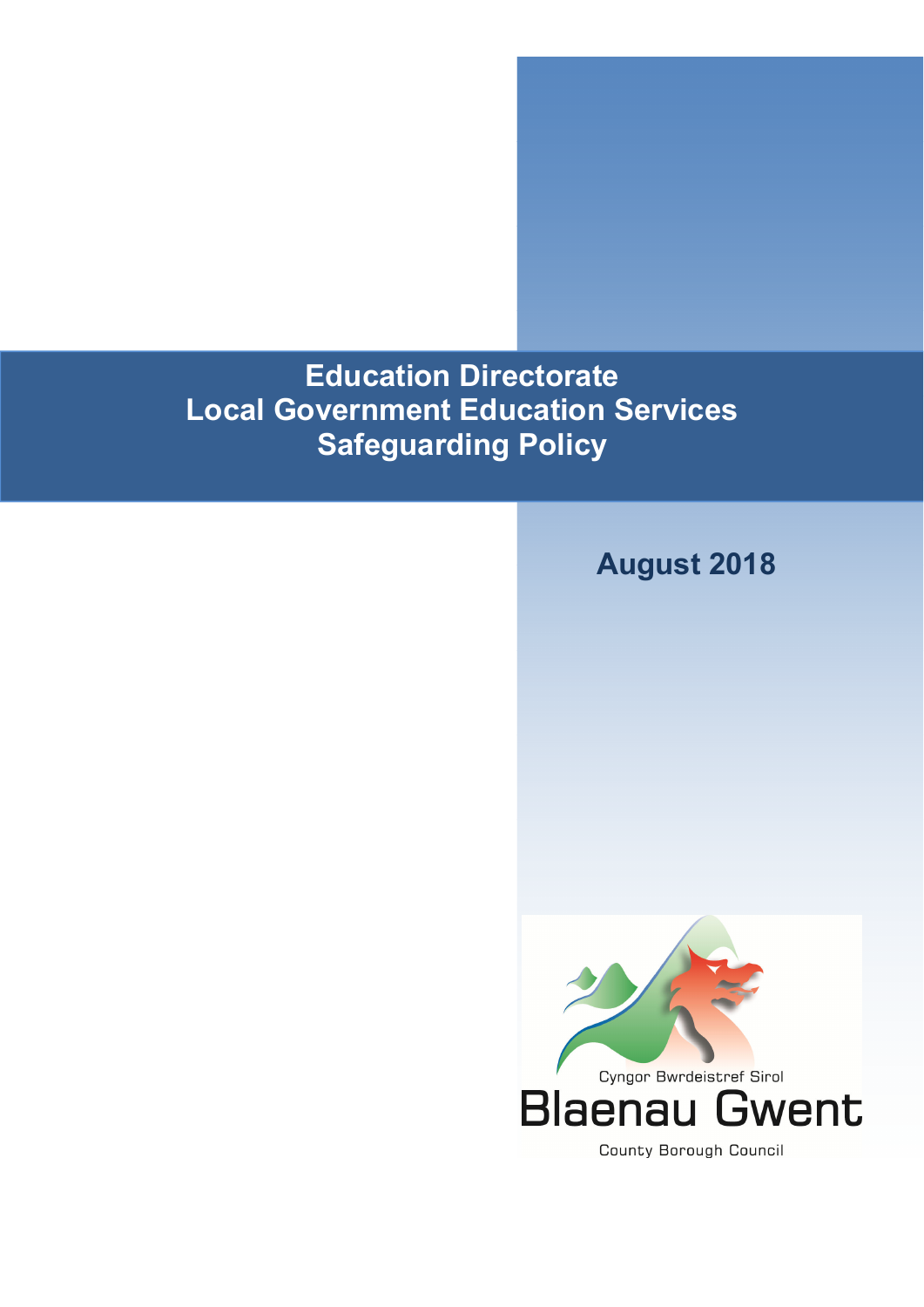#### Contact Information

| Safeguarding in Education Manager - Sarah          | 01495 356016   | Sarah.Dixon@blaenau-         |
|----------------------------------------------------|----------------|------------------------------|
| <b>Dixon</b>                                       | 07815 005241   | gwent.gov.uk                 |
| Information, advice and assistance - Social        | 01495 315700   | dutyteam@blaenau-            |
| services                                           |                | gwent.gcsx.gov.uk            |
| Families First team manager - Rachel Price         | 01495 355584   | familiesfirstduty@blaenau-   |
|                                                    |                | gwent.gov.uk                 |
| Brynmawr locality team manager - Pam Smith         | 01495 356093   |                              |
| Abertillery locality team manager - Loredana       | 01495 354792   |                              |
| Moruz                                              |                |                              |
| Ebbw Vale locality team manager - Claire Evans     | 01495 355099   |                              |
| Tredegar locality team manager                     | 01495 255773   |                              |
| 14+ team manager - Beth Thomas                     | 01495 356027   |                              |
| Disabilities team manager - Sarah Savage           | 01495 355321   |                              |
| Service Manager (safeguarding) - Chris Bradley     |                | Christopher.Bradley@blaenau- |
|                                                    |                | gwent.gov.uk                 |
| Executive Member - John Mason                      |                |                              |
| South East Wales Safeguarding Children Board       |                | www.sewscb.org.uk            |
| <b>Gwent Wide Adult Safeguarding Board</b>         |                | www.gwasb.org.uk             |
| Modern Day Slavery/Trafficking - Training and      |                | BAWSO www.bawso.org.uk       |
| <b>Victim Support</b>                              |                |                              |
| Domestic Abuse                                     |                | info@pheonixdas.co.uk        |
| <b>Looked After Children Education Coordinator</b> | 01495 357712   | Catherine.Edwards@blaenau-   |
|                                                    |                | gwent.gov.uk                 |
| <b>PREVENT Lead</b>                                | 07791 875737   | Helena.hunt@blaenau-         |
|                                                    |                | gwent.gov.uk                 |
| <b>Strategic Safeguarding Lead for Education</b>   |                | Michelle.Jones@blaenau-      |
| Directorate SSL - Michelle Jones                   |                | gwent.gov.uk                 |
| Youth Service Manager - Joanne Sims                |                | Joanne.Sims@blaenau-         |
|                                                    |                | gwent.gov.uk                 |
| Sarah Jones - Protection of Vulnerable Adults      | 01495 354613   |                              |
| (POVA) Coordinator                                 |                |                              |
| South East Wales Emergency Duty Team               | 0800 328 4432. |                              |
| (SEWEDT) - after 5pm, weekends and Bank            |                |                              |
| Holidays.                                          |                |                              |

With regard to Safeguarding across the Council as a whole The Local Authority Designated Officer is the Safeguarding and Quality Assurance Manager in Social Services. Sarah Dixon, the Safeguarding in Education Manager, covers the responsibilities laid out in WG circular no 009/2014, "Safeguarding children in Education: - Handling allegations of abuse against teachers and other staff". Sarah Dixon is the first point of contact with schools, education settings and education directorate staff for advice regarding safeguarding and child protection issues arising in education settings in relation to adults who work with children."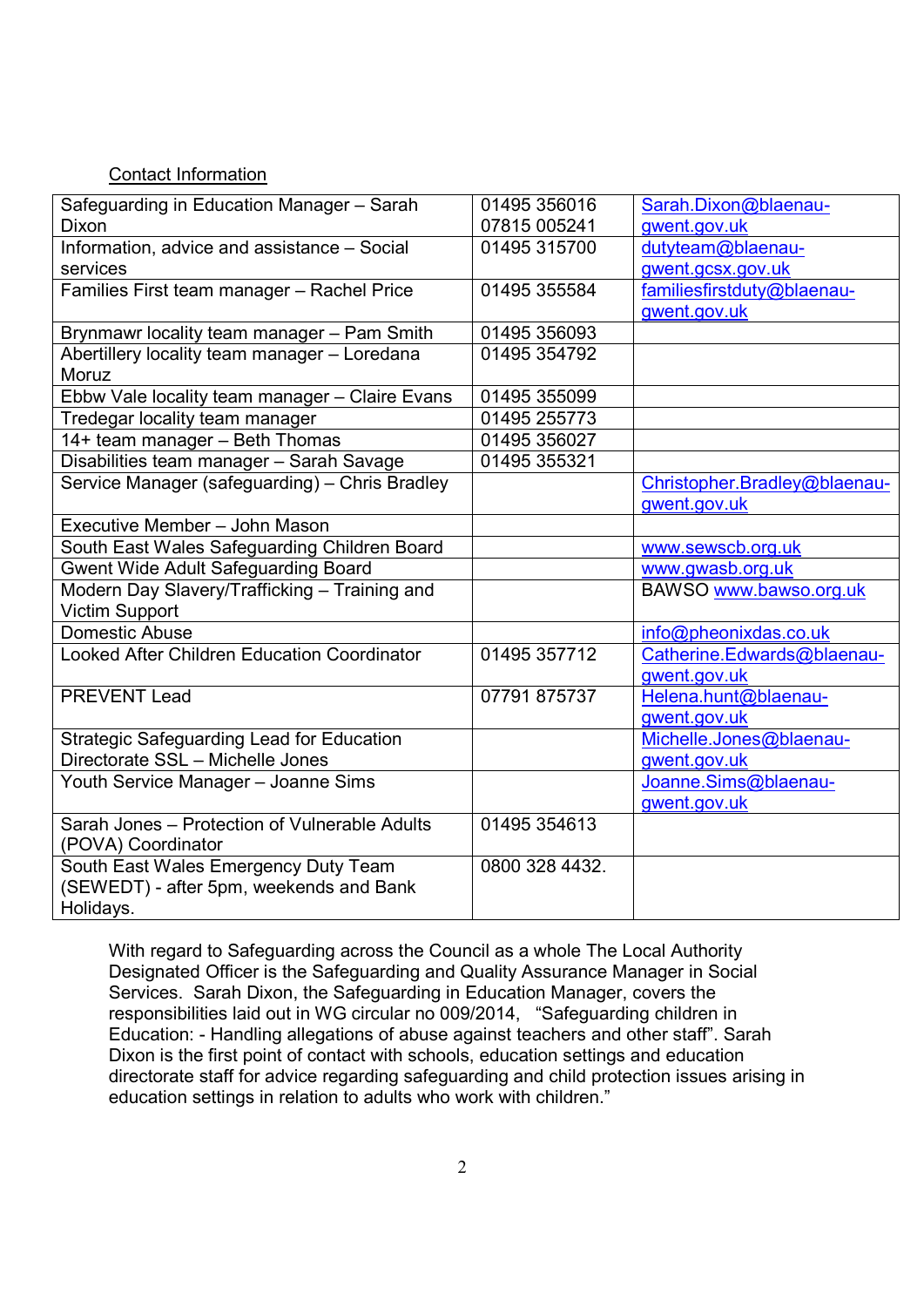| <b>Document</b><br>version | <b>Author</b> | Date of<br>issue  | <b>Changes made</b>                                                                                                                   |
|----------------------------|---------------|-------------------|---------------------------------------------------------------------------------------------------------------------------------------|
| 1.0                        | Sarah Dixon   | <b>April 2015</b> | Updated to reflect changes in WG<br>Guidance, Keeping Learners Safe<br>158/2015                                                       |
| 2.0                        | Sarah Dixon   | May 2016          | Update to reflect changes in<br>legislation:<br><b>Counter Terrorism and security Act</b><br>2015                                     |
| 3.0                        | Sarah Dixon   | May 2017          | Annual review and updated to<br>reflect changes in contact details<br>and the change to Information,<br>Advice and Assistance team.   |
| 4.0                        | Sarah Dixon   | Aug 2018          | Annual review. Updated to reflect<br>changes in contact details and Local<br><b>Government Education Services</b><br>(LGES) framework |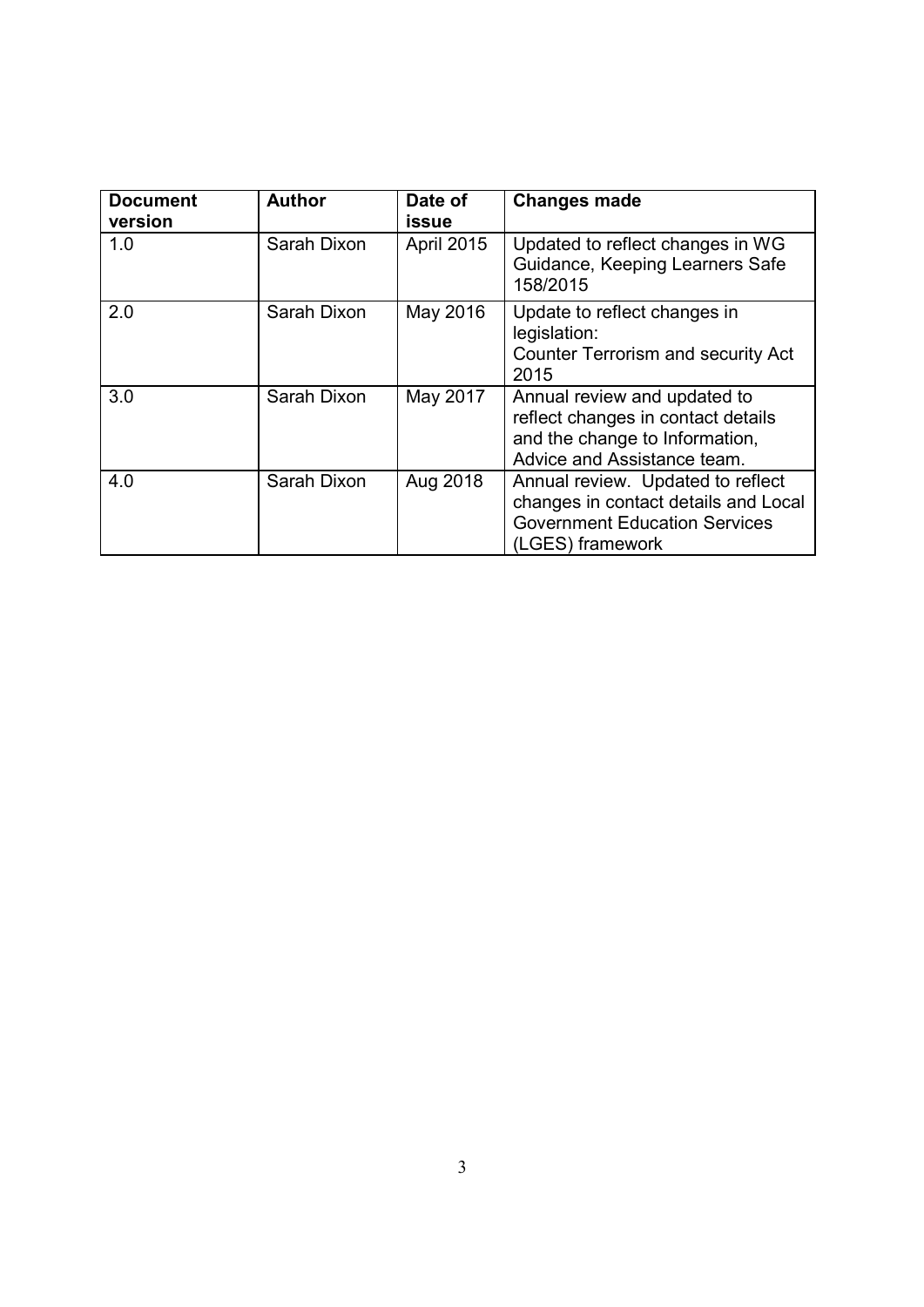# **CONTENTS**

| Section        |                                                                            | Page           |
|----------------|----------------------------------------------------------------------------|----------------|
| $\mathbf 1$    | Introduction                                                               | 5              |
| $\overline{2}$ | Scope                                                                      | 6              |
| 3              | Definition of Safeguarding                                                 | $\overline{7}$ |
| 4              | Preventative Approach                                                      | $\overline{7}$ |
| 5              | Responsibilities for Safeguarding in Education                             | 8              |
|                | The Role of the Governing Body in Maintained Schools                       | 9              |
|                | Responsibilities of Head Teachers/Managers                                 | 11             |
|                | Role of the Designated Person in schools                                   | 11             |
|                | <b>Referrals</b>                                                           | 12             |
| Appendices:    |                                                                            |                |
|                | Appendix 1- Example Policy template for education<br>settings/schools      | 14             |
|                | Appendix 2 – Example policy template for early years settings              | 25             |
|                | Appendix 3 - Definitions of Abuse and Neglect                              | 35             |
|                | Appendix 4 - How to Make a Referral                                        | 38             |
|                | Appendix 5 - Professional Allegations/Concerns Flowchart and<br>procedures | 40             |
|                | Appendix 6 - Safeguarding file- Transfer of Records                        | 41             |
|                | Appendix 7 - Community Cohesion-Preventing Extremism                       | 43             |
|                | Appendix 8 – Secure and Shelter Procedure (guidance)                       | 45             |
|                | Appendix 9 - Associated Policies, Guidance and Advice                      | 47             |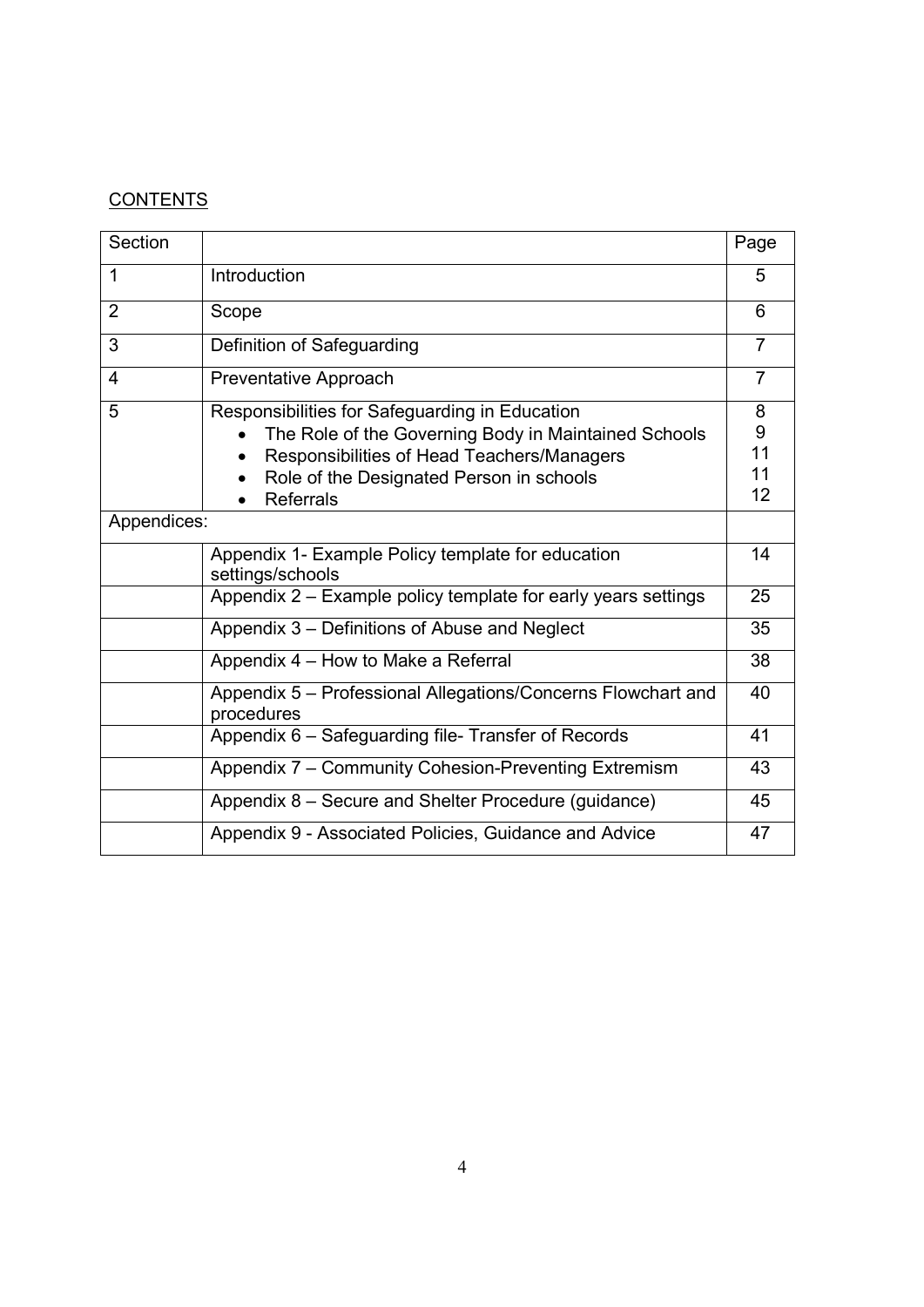#### **1. INTRODUCTION**

1.1 Safeguarding children and adults at risk of abuse is everybody's responsibility.

Blaenau Gwent County Borough Council is committed to ensuring that everyone living within the County Borough is safe and protected and that our statutory responsibilities to safeguard and protect children, young people and vulnerable adults are effectively met. This is reflected in the wellbeing plan. Objectives include Blaenau Gwent having safe and friendly communities and everyone having the best start in life.

- 1.2 For the purposes of this policy, children and young people are defined as anyone who has not yet reached their 18th birthday. 'Children' therefore means 'children and young people' throughout this document. The fact that a child has reached 16 years of age, is living independently or is in further education, is a member of the armed forces, is in hospital or in custody in the secure estate does not change his or her status or entitlement to services or protection under current legislation.
- 1.3 An adult at risk is defined as an adult who is experiencing, or who is at risk of, abuse or neglect, has needs for care and support (whether or not the Council is meeting any of those needs), and as a result of those needs is unable to protect himself or herself against the abuse or neglect or risk of it.
- 1.4 All Local Government Education Services (LGES) are required to have safeguarding policies and procedures in place. The Council seeks assurance from its commissioned services that these policies and procedure are in place and this is validated by the Safeguarding in Education manager on an annual basis. This policy covers the following areas: Schools, Youth Service and Childcare settings, including play. Schools and childcare settings will need to assure themselves that commissioned services and those activities which extend beyond the school day (and not in the direct control of the setting) have appropriate safeguarding arrangements in place.
- 1.5 It is recommended that the policy format recorded in Keeping Learners Safe (Welsh Government circular 158/2015) is used as the basis for all establishments, organisations and services linked to Education. This format can be adapted to meet the needs and requirements of those linked to Education and can be used as the starting point for specifically constructed policies to suit their roles and responsibilities in working with and supporting children and young people.

As such the construction of the policy (appendix 1) follows the four main areas:-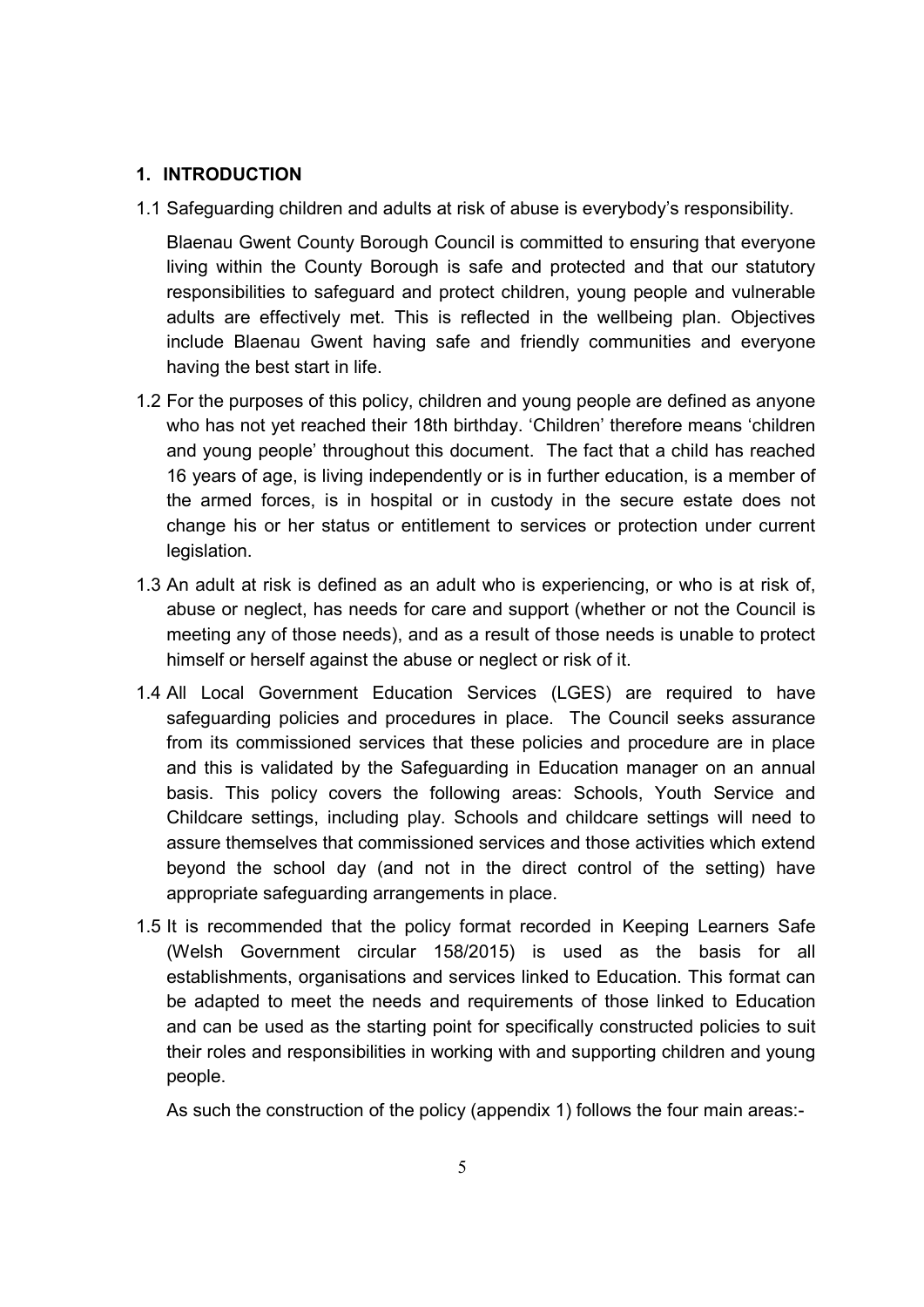- Introduction
- Prevention
- Procedures
- Supporting the Pupil/Young Person at risk

These four areas can be adapted by changing some of the wording to suit the requirements of individual schools and organisations.

Added to the above, reference to other related school or organisation policies can be added, as in the examples given for 'Bullying' and 'Physical Intervention'. Other associated additions could include:-

- Online Safety
- Dealing with Allegations against Staff
- Children with Special Needs and or Disabilities.
- Child Protection Procedures Process: From Referral to Action and Support
- Abuse of Trust as noted in the Sexual Offences (Amendment) Act 2000
- PREVENT duty as noted in the Counter-Terrorism and Security Act 2015
- 1.6 Other information for children, parents, staff, volunteers and governors could be added as appendices to the main policy. This could include methods of internal recording of concerns and guidance and advice to children, staff and parents in raising concerns.
- 1.7 The policy should be dated and also notification when the next formal review is intended. Where appropriate the date of approval by the Governing Body or Management would be important to be recorded on the policy.
- 1.8 Basic items from the policy could be included in school/ education setting and or organisation's publications for parents and children. A full copy of the policy must be made available to parents on request, but a nominal cost may be incurred.

## **2. SCOPE**

- 2.1 For the purposes of this policy, 'workforce' is defined as those engaged by the Council, including permanent and temporary employees, students, volunteers, workers employed by employment agencies, contractors and consultants.
- 2.2 This policy covers all education settings within Blaenau Gwent
- 2.3 While employees, Elected Members, volunteers and contractors are likely to have varied levels of contact with children, young people and vulnerable adults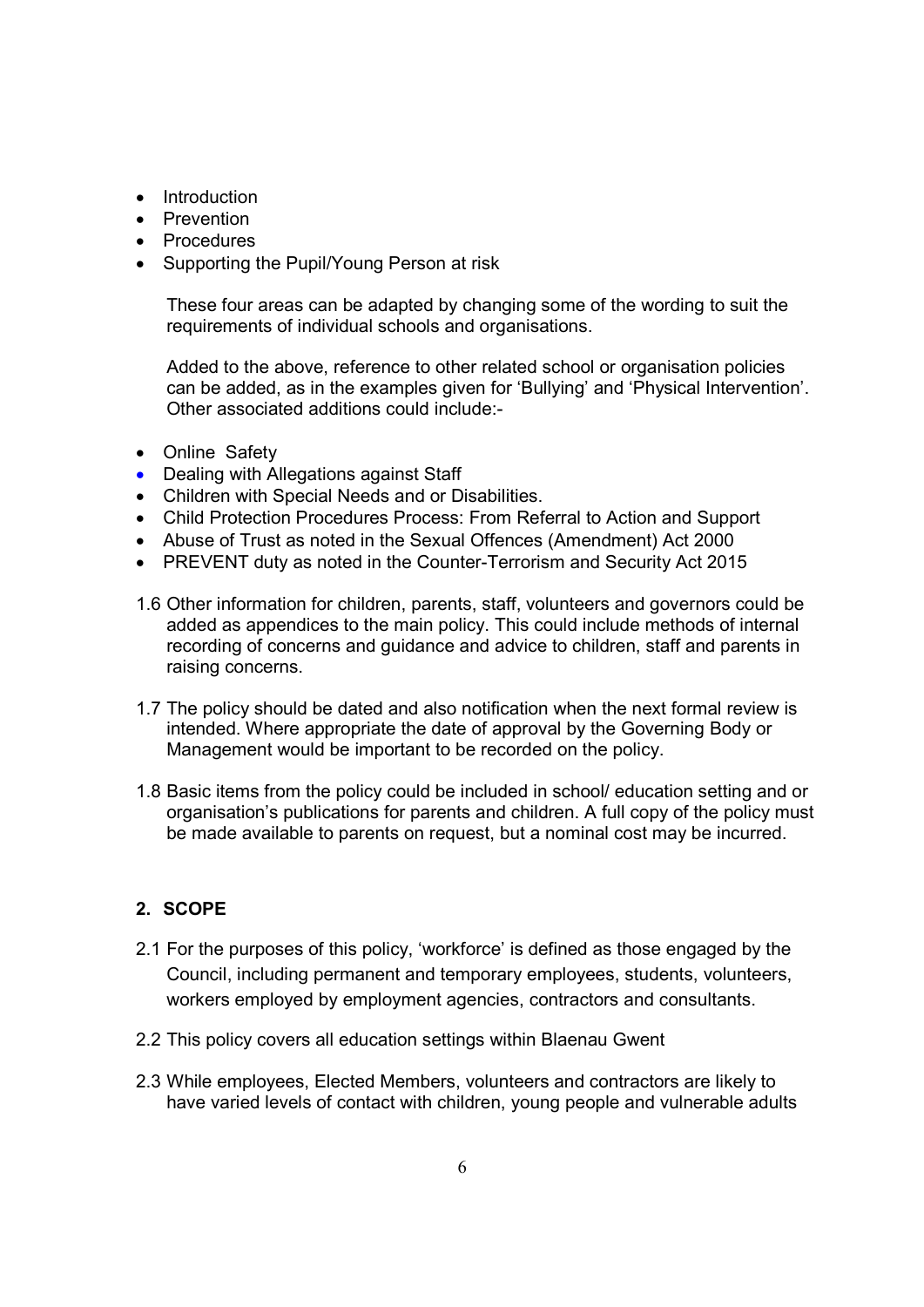as part of their duties, everyone should be aware of the potential indicators of abuse and neglect and be clear about what to do if they have concerns.

2.4 All education settings must have their own safeguarding policies and procedures which are in keeping with this document and local, regional and national procedures and guidance. An example policy template can be found at appendix 1.

## **3. DEFINITION OF SAFEGUARDING**

- 3.1 Safeguarding means protecting an individual's health, well-being and human rights and enabling them to live free from harm, abuse and neglect.
- 3.2 The Social Services and Well Being (Wales) Act 2014 defines abuse and neglect:

 'Abuse' means physical, sexual, psychological, emotional or financial abuse and includes abuse taking place in any setting, whether in a private dwelling, an institution or any other place. 'Financial abuse' includes:

- Having money or other property stolen;
- Being defrauded;
- Being put under pressure in relation to money or property;
- Having money or other property misused.

'Neglect' means a failure to meet a person's basic physical, emotional, social or psychological needs which is likely to result in an impairment of the person's well-being for example, impairment of the person's health or, in the case of a child, an impairment of the child's development.

Definitions of abuse can be found in appendix 2

#### **4. PREVENTATIVE APPROACH**

4.1 Blaenau Gwent County Borough Council wants safe and friendly communities. With regard to this, the council is committed to the development of approaches to ensure organisations meet the same Council objective. Local Government Education Services will be expected to respond to the needs of children/adults at risk, understand how to establish a positive culture of safeguarding and adhere to the principles of partnership working, promoting prevention and early intervention.

This will include (but is not limited to):

- Counter terrorism and the risk of radicalisation
- Child Sexual Exploitation (CSE)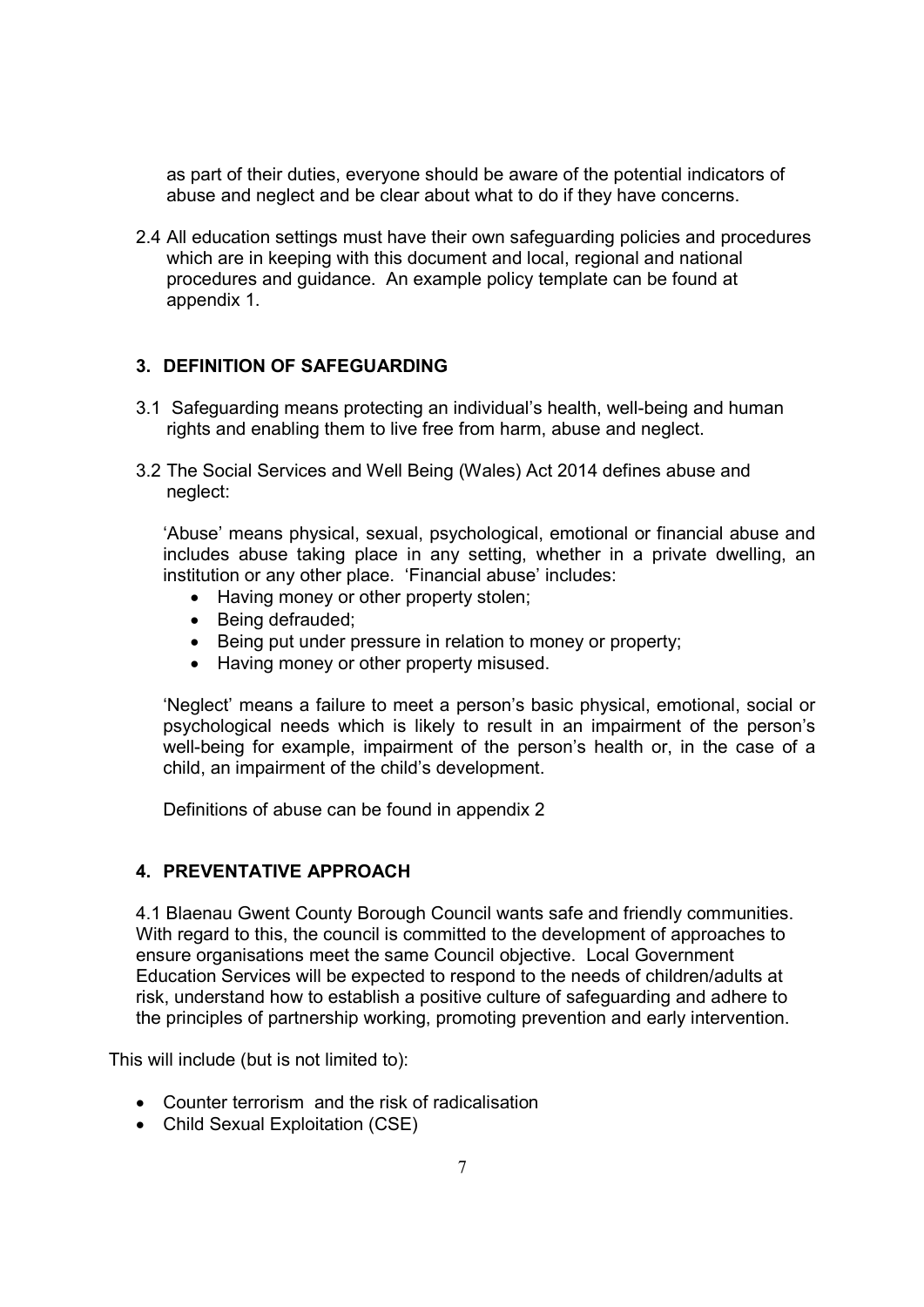- Self harm,/suicide
- Modern slavery/trafficking
- Violence Against Women Domestic Abuse and Sexual Violence (VAWDASV)
- Safer Schools' partnership, which allows the safe and legal sharing of information that will ensure children can be safeguarded where they are identified as being at risk of or involved in crime and anti-social behavior. This is a multi-agency risk assessment approach. Specific advice on this can be sought from the Safeguarding in Education Manager.

## **5. RESPONSIBILITIES FOR SAFEGUARDING IN EDUCATION**

#### **5.1 Overview**

- 5.1.1 Blaenau Gwent County Borough Council has a duty to safeguard and promote the welfare of children and adults who may be at risk of harm.
- 51.2 All employees working for or on behalf of the Council have a "**duty to report"** any concerns they may have for the welfare and/or protection of children and vulnerable adults. The duty to report is a legal requirement and may have serious consequences for the employee who fails to report appropriately. The process to follow to make referrals is contained in Appendix 3.
- 5.13 The Council promotes safer recruitment policy and practice. As part of this process Disclosure and Barring Service (DBS) checks are undertaken for employees in accordance with statutory and regulatory requirements and provisions contained within the Rehabilitation of Offenders Act 1974 (Exceptions) Order 1975.Checks are also undertaken to ensure that staff are registered with relevant professional bodies wherever appropriate e.g. Education Workforce Council. Safe recruitment procedures will be implemented in accordance with local, regional and national guidance. Education settings will implement the relevant Recruitment and Selection Policy and the Manager's Guide to Volunteers in the Workplace.
- 5.14 Staff and volunteers working with children and young people are required to undergo a DBS check, at the appropriate level, which is updated on a three year rolling programme. Education settings must maintain a record of DBS checks, recording the certificate number and date of issue. To ensure compliance with GDPR, original/photocopied certificates should not be retained. Many school governing bodies have already undertaken arrangements to DBS check school governors, however, It is proposed that all school governors should undergo a DBS check at the appropriate level, upon appointment and renewed at the start of each term of office. This will be subject to a further report.
	- 5.5 Where individuals have concerns or suspicions about other employees, volunteers or contractors these should be reported through safeguarding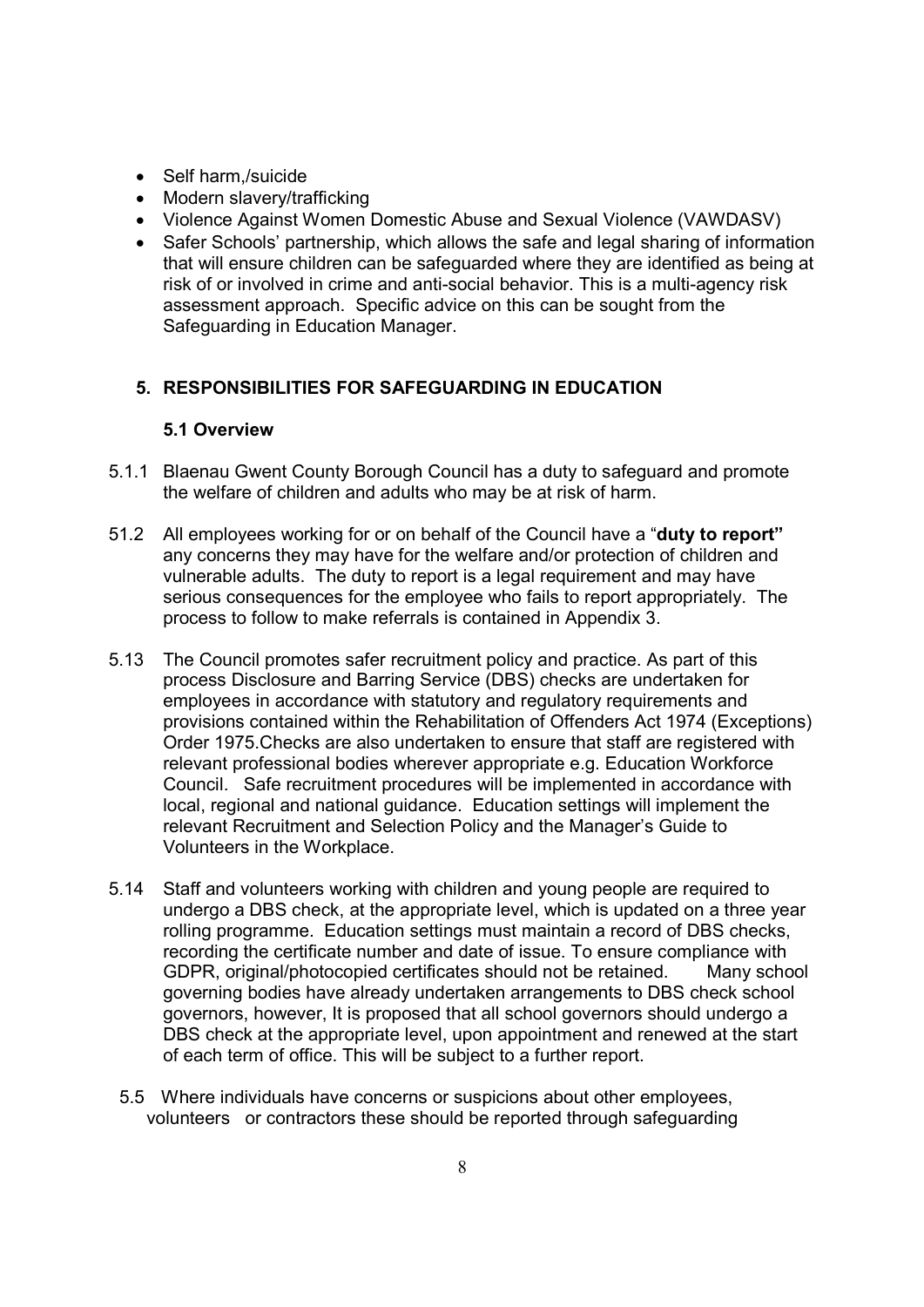procedure. The Whistle Blowing Policy provides guidance for staff to report concerns or suspicions about other employees, volunteers or contractors.

- 5.6 All employees will be made aware of their safeguarding responsibilities as part of their induction to their employment. More specialist single agency and multiagency training opportunities are available for employees who routinely work with children or vulnerable adults at levels appropriate to their role and responsibilities. This training can be accessed through South East Wales Safeguarding Children Board http://sewsc.org.uk/
- 5.7 Any person responsible for, or working with, children or vulnerable adults in any capacity, whether paid or unpaid, is considered both legally and morally, to owe them a duty of care. This includes a duty to behave in a manner that does not threaten, harm or put people at risk of harm from others.
- 5.8 All employees have a responsibility to conduct themselves in their private lives in a manner that does not compromise their position in the workplace or call into question their suitability to work with children or vulnerable adults.

5.9Each local government education setting/school is responsible for nominating a Designated Senior Person (DSP) and deputy DSP with responsibility for safeguarding and all DSP's will be invited to termly DSP meetings with the Safeguarding in Education Manager.

#### **5.2 The Role of the Governing Body in Schools**

5.2.1The Council's agreed statutory partnership agreement sets out the responsibilities of school's governing bodies, which are summarised below:

Governing Bodies of schools are accountable for ensuring effective policies and procedures are in place to safeguard and promote the welfare of children, and monitoring its compliance with them

Governing Bodies should ensure that their respective organisations:

- Have effective child protection policies and procedures in place that are:
	- o In accordance with local authority guidance and locally agreed interagency procedures
	- o Inclusive of services that extend beyond the school day (e.g. community activities on school premises)
	- o Reviewed at least annually
	- o Made available to parents/carers upon request
	- $\circ$  Provided in a format appropriate to the understanding of children, particularly where schools cater for children with additional needs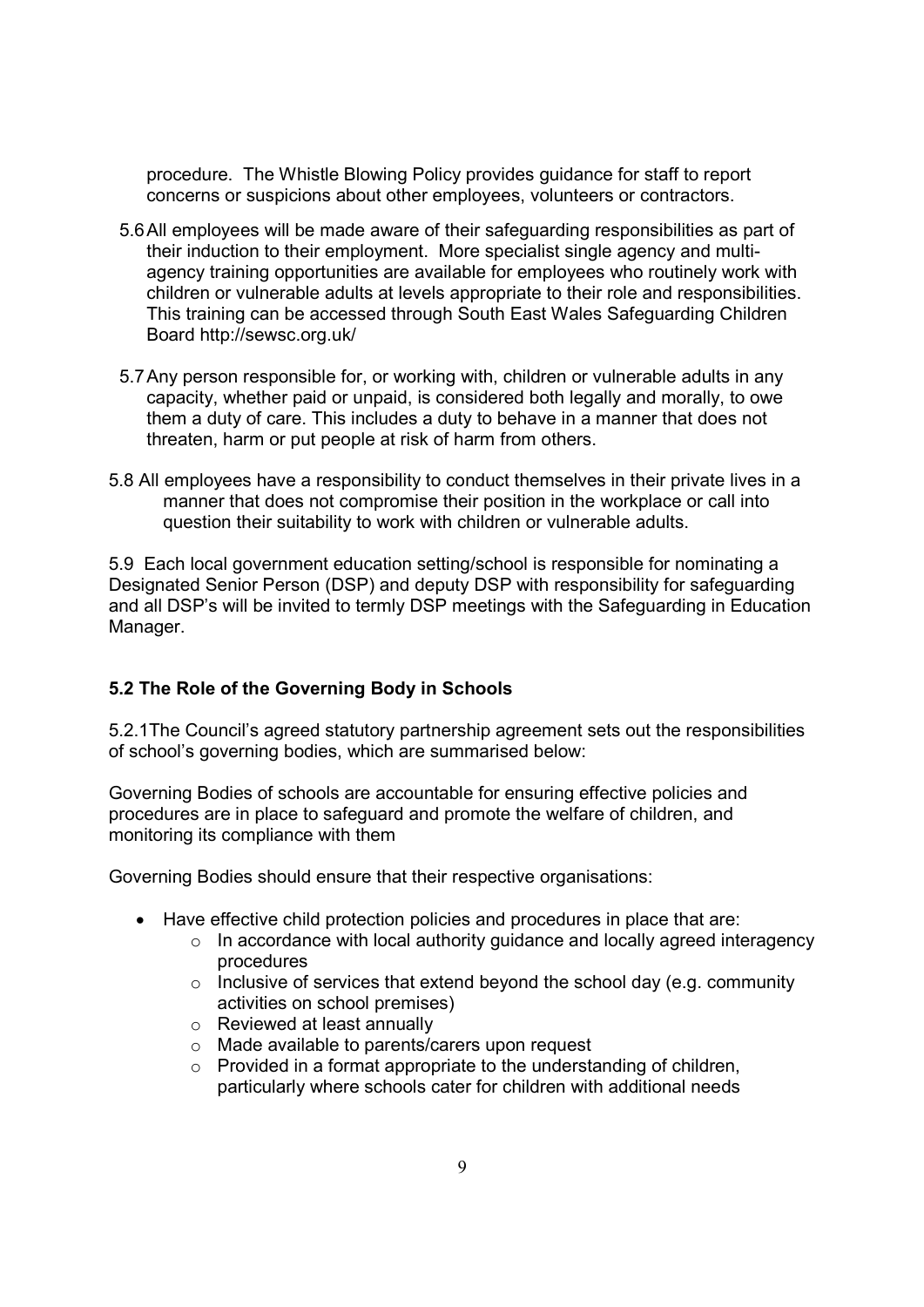- Operate safe recruitment procedures in line with Local Authority policy and Keeping Learners Safe guidance. Safe recruitment procedures must take account of the need to safeguard children and young people, including arrangements to ensure that all appropriate checks are carried out on new staff and volunteers who will work with children, including relevant DBS checks and professional registration (if required).
- Ensure that the head teacher/principal and all other permanent staff and volunteers who work with children undertake appropriate training to equip them with the knowledge and skills that are necessary to carry out their responsibilities for child protection effectively, which is kept up to date with refresher training
- Ensure that any agency staff who work with children have the relevant preemployment checks and DBS checks in place
- Give clear guidance to volunteers/temporary staff providing cover during shortterm absences and who will be working with children and young people on the organisation's arrangements for child protection and their responsibilities.
- Ensure that the governing body remedies, without delay, any deficiencies or weaknesses in regard to child protection arrangements that are brought to its attention.
- Ensure that the designated senior person (DSP) for child protection, the designated governor and the chair of governors undertakes training in interagency working that is provided by, or to standards agreed by, the Safeguarding Children Board and refresher training to keep their knowledge and skills up to date, in addition to basic child protection training.
- Provide a copy of the school's safeguarding self-evaluation to the Safeguarding in Education Manager during the first half of the autumn term

The Governing Body of a school controls the use of the school premises both during and outside school hours, except where a trust deed allows a person other than the governing body to control the use of the premises, or a transfer of control agreement has been made. Governors can enter into transfer of control agreements in order to share control of the school premises with another body, or transfer control to it. The other body, known as the 'controlling body', will control the occupation and use of the premises during the times specified in the agreement.

Transferring control of the premises to local community groups, sports association and service providers can enable school facilities to be used without needing ongoing management or administrative time from school staff.

Where the governing body provides services or activities directly under the supervision or management of school staff, the school's arrangements for child protection will apply. Where services or activities are provided separately by another body, the governing body must confirm that the body concerned has appropriate policies and procedures in place in regard to safeguarding children and child protection and there are arrangements to liaise with the school on these matters where appropriate.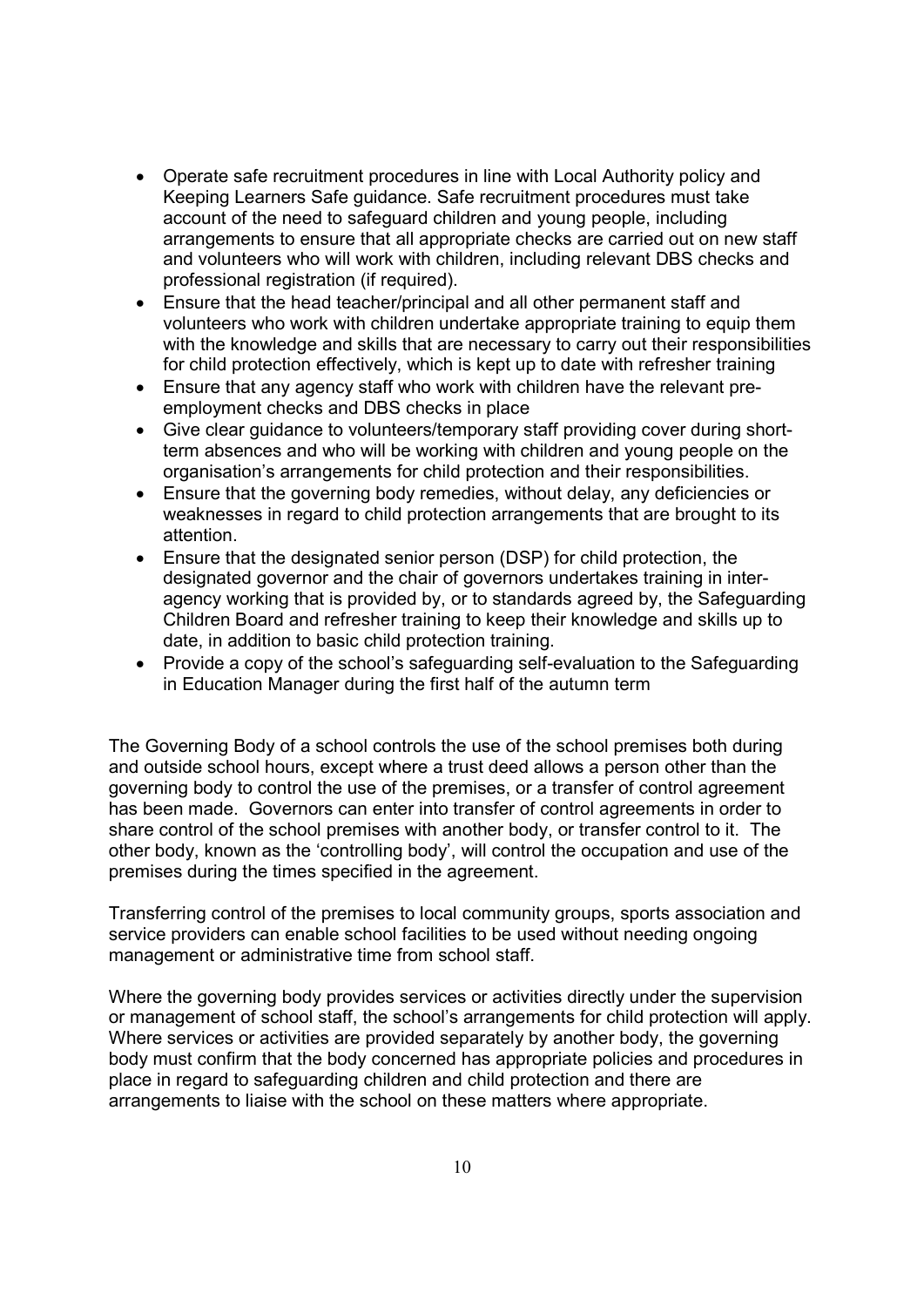## **5.3Responsibilities of Head Teachers/ Managers**

5.3.1Head teachers and Principals of schools / Managers should ensure that all staff (including supply staff and volunteers):

- Are aware of child protection policies and procedures, as adopted are fully implemented and followed by all staff
- Ensure understanding and compliance with the Authority's pre-employment, DBS and Professional Registration requirements
- Can access sufficient resources and time to enable them to discharge their responsibilities, including taking part in strategy discussions and other interagency meetings, and contributing to the assessment of children.
- Understand the procedures for safeguarding children, and feel able to raise concerns about poor or unsafe practice and that such concerns are addressed sensitively and effectively in a timely manner in accordance with Welsh Government Procedures for Whistleblowing in Schools (Model Policy).
- As part of their induction, are given a written statement about the school's policy and procedure, and the name and contact details of the DSP for child protection when they start work in a new establishment.

5.3.2 Head teachers/ Managers should also:

- Provide timely updates to the Safeguarding in Education Manager in line with the safeguarding protocol
- Participate in the Quality Assurance processes in a timely manner, at the request for the SEG
- Ensure that the safeguarding processes are reviewed annually and shared with staff, and, in schools, the governing body.

## **5.4Role of the Designated Person in schools and educational settings**

5.4.1The Designated Senior Person (DSP) for safeguarding fulfills an essential role in developing and implementing policies that help to safeguard adults and children from all forms of abuse and create a safe environment.

5.4.2Each setting should identify a DSP with lead responsibility for arranging adult and child protection and safeguarding issues and cases.

5.4.3The DSP should know how to recognise and identify the signs of abuse and neglect and know when it is appropriate to make a referral to the relevant investigating agency.

5.4.4The role involves providing advice and support to other staff, making referrals to and liaising and working with other agencies as necessary. The DSP role is not to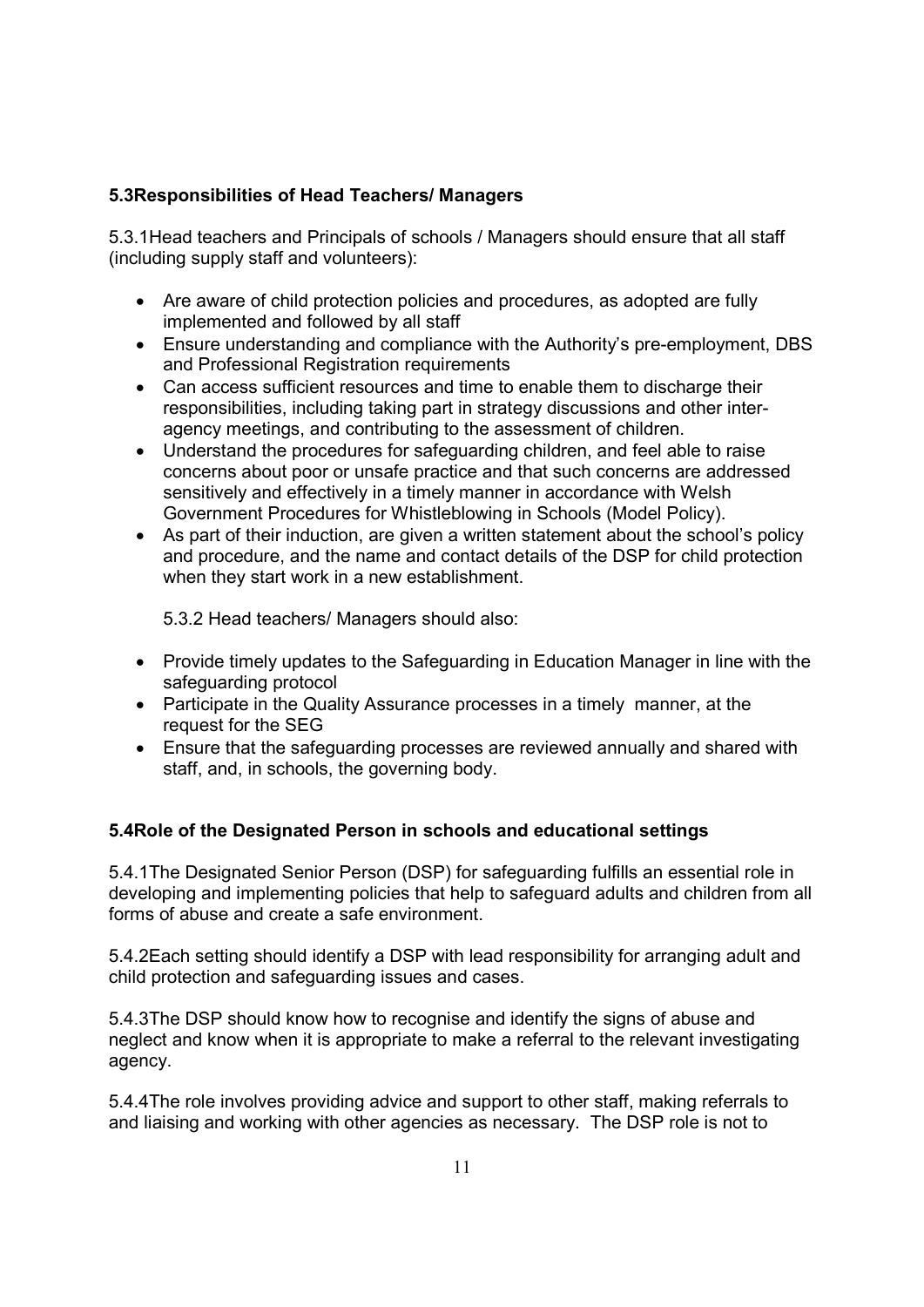investigate allegations, but they must keep the head teacher/ Manager informed of all adult/child protection issues in the establishment.

5.4.5The DSP must be a senior officer at the setting, or part of the senior leadership team with the status and authority within the organisation to carry out the duties of the post, including committing resources to child protection matters, and where appropriate, directing other staff. Dealing with individual cases may be a responsibility of other staff members, but it is important that a senior member of staff takes responsibility for this area of work.

5.4.6In many schools and settings, a single DSP will be sufficient, but a deputy should be available to act in their absence. In establishments which are organised on different sites or with separate management structures, there should be a DSP for each part of the site. In large organisations, or those with a large number of adult/child protection concerns, it may be necessary to have a number of deputies to deal with the responsibilities.

5.4.7The establishment must also make arrangements to cover the role of DSP when that person is unavailable. In many cases, there will be a deputy DSP in place and larger settings may have a team of staff working together.

5.4.8The DSP will take responsibility for the establishment's adult/child protection practice, policy, procedures and professional development, working with other agencies as necessary. The head teacher/ Manager should ensure that the DSP:

- Is given sufficient time and resources to carry out the role effectively, which should be explicitly defined in the post holder' job description.
- Has access to required levels of training and support to undertake the role, including ongoing professional development and regular participation at DSP meetings.
- Has time to attend and provide reports and advice to case conferences and other interagency meetings as required

#### **6.0Referrals**

6.1The DSP should act as a point of contact and a source of support, advice and guidance to staff within the setting/ establishment when deciding whether to make a referral by liaising with relevant agencies.

6.2The DSP is responsible for making referrals about allegations of suspected abuse to the relevant investigating agencies.

6.3In the event of a DSP and deputy being unavailable, the person holding the concern has a duty to report to the relevant agency.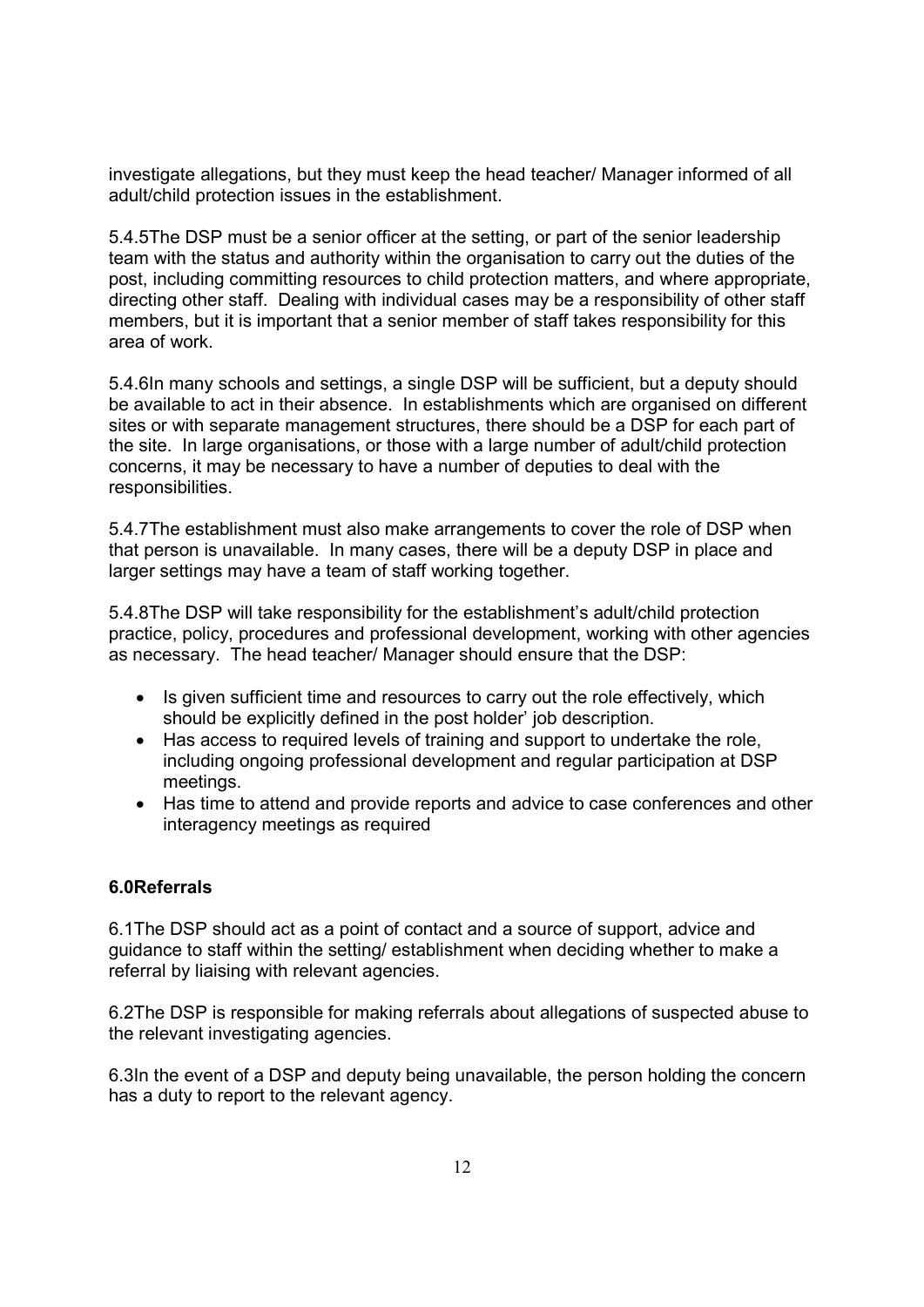6.4Where allegations relate to cases of suspected abuse or allegations of abuse against staff or volunteers, the relevant process for referrals is set out in the example template policy (appendix 1, under the heading, ' What to do if a child tells you they have been abused by a member of staff (including volunteers)'.

6.5All staff, volunteers and contractors have a responsibility to share their concerns in accordance with this policy and to undertake relevant training.

**Children** - Further guidance and the relevant Multi Agency Referral Form to make a referral can be found through the Gwent Safeguarding website, at https://www.sewsc.org.uk/professionals/reporting-concerns/

**Adults** - Further guidance and the appropriate referral form for reporting an adult at risk can be found through the Gwent Safeguarding website https://www.gwentsafeguarding.org.uk/en/Home.aspx The Duty to Report form can be found at http://www.gwasb.org.uk/index.php?id=15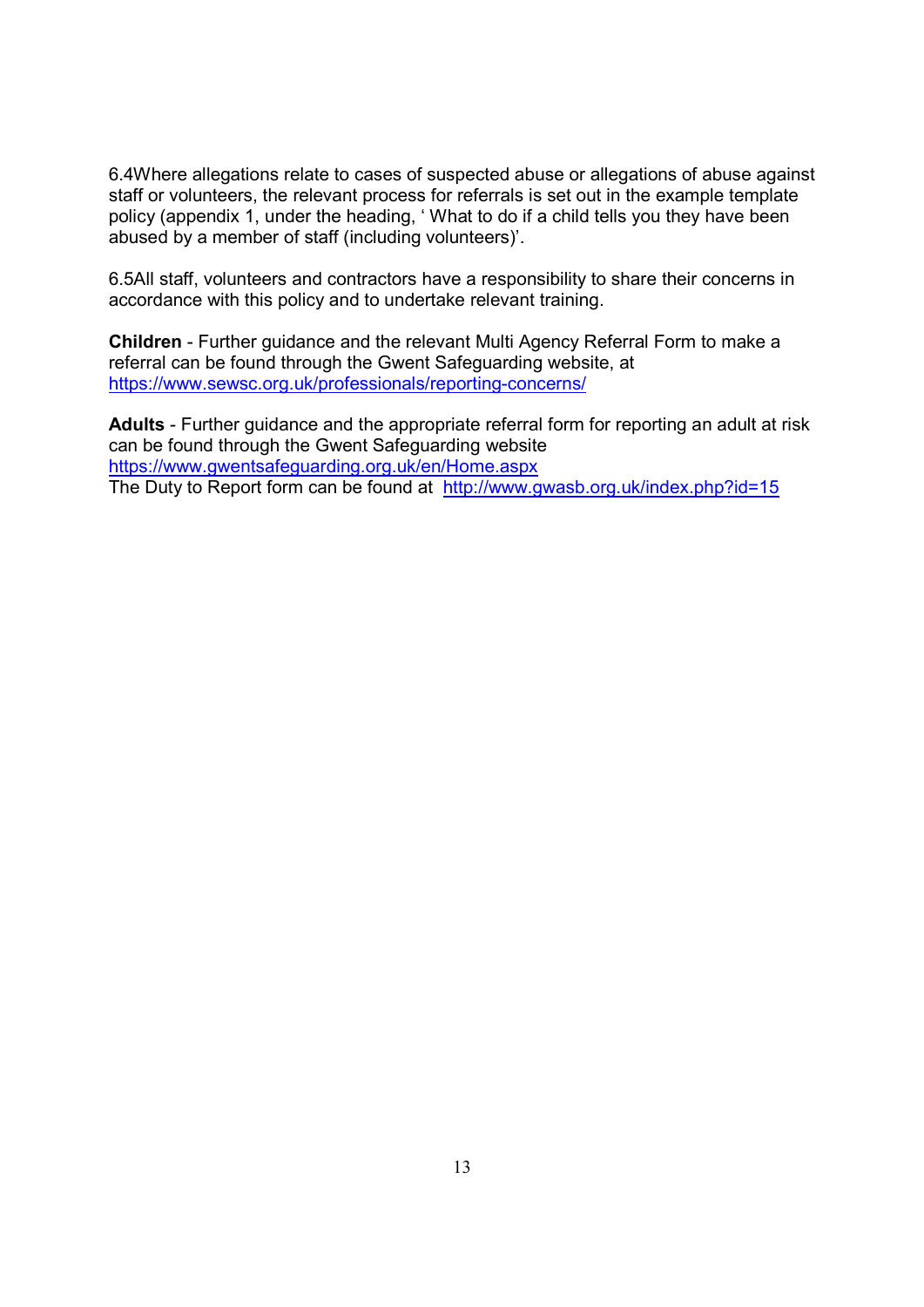## **Safeguarding Policy** for (Name of School /Setting)

#### **1. Introduction**

The school/setting fully recognises the contribution it makes to safeguarding.

There are three main elements to our policy:-

- Prevention through the teaching and pastoral support offered to children/vulnerable adults
- Procedures for identifying and reporting cases, or suspected cases of abuse. Because of our contact with children and vulnerable adults, school and education staff are well placed to observe the outward signs of abuse; and
- Support to those pupils and vulnerable adults who may have been abused.

This policy applies to all staff and volunteers working in the school/education setting. In the case of schools it is the Governing Bodies policy. It is recognised by this school/ setting that all staff that come in to contact with children and vulnerable adults can often be the first point of disclosure. This first point of contact is an important part of the safeguarding process, and it is essential that all staff are aware of and implement the school's/ setting's procedures as noted in this policy.

#### **2. Prevention**

This school/setting recognises that high self esteem, confidence, supportive friends and good lines of communication with a trusted adult helps to safeguard children and vulnerable adults at our school /education setting.

The school/setting will therefore:-

- Establish and maintain an ethos where children and vulnerable adults feel secure, are encouraged to talk and share their concerns and will be listened to;
- Ensure that children and vulnerable adults know that all adults in this school/setting can be approached if they are worried or concerned about matters that concern them or their siblings or friends.
- Include in the activities and in the curriculum, opportunities which equip children and vulnerable adults with the skills they need to stay safe from abuse and to know to whom to turn for help; and
- Include in the activities and in the curriculum, material which will help children and vulnerable adults develop realistic attitudes to the responsibilities of adult life, particularly with regard to childcare and parenting skills.

#### **3. Procedures**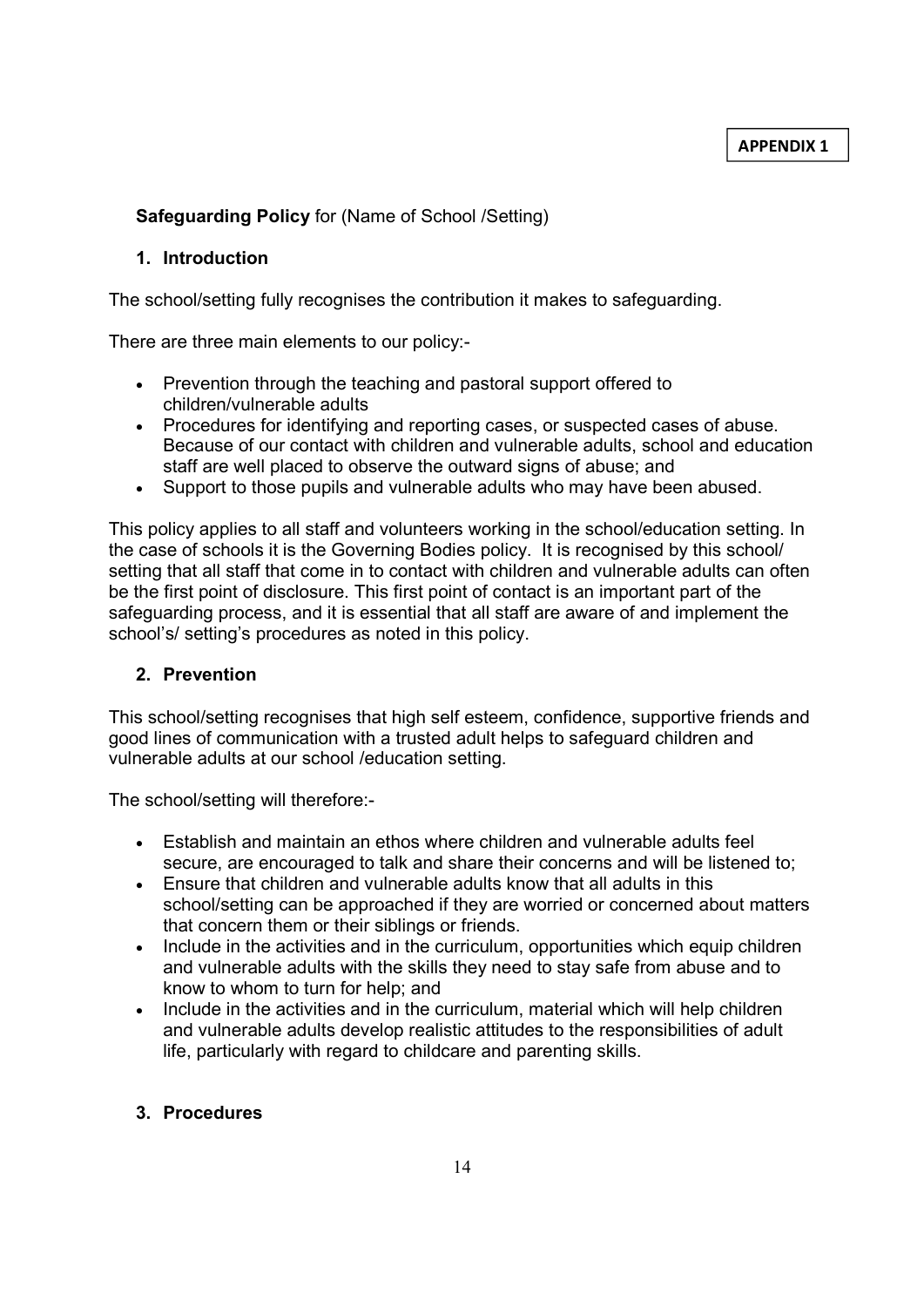At this school/setting we will follow the All Wales Child Protection Procedures (April 2008), Wales Interim Policy and Procedures for the protection of vulnerable adults from Abuse 2013, and other guidance and protocols that have been endorsed and agreed by the South East Wales Safeguarding Children Board. (SEWSCB), and the Gwent Wide Adult Safeguarding Board (GWASB) accessed via www.gwentsafeguarding.org.uk.

The school/ setting will:-

- A. Ensure it has a designated senior person (DSP) and deputy for safeguarding, who have undertaken the appropriate training.
- B. Recognise the role of the designated senior person and arrange support and training. The school/setting will look to the South East Wales Safeguarding Children Board, Gwent Wide Adult Safeguarding Board and the Council's Safeguarding in Education Manager for guidance and support in assisting the school's designated senior person.
- C. Ensure that all members of staff, including permanent, part time and adult volunteers, along with every governor know:-
	- the name, contact details and role of the designated senior person (DSP), the deputy DSP and, in schools, the designated governor responsible for safeguarding;
	- in schools, that it is the lead person and/or their deputy who have the responsibility for making referrals within timescales, by completing the agreed multi-agency form. In other settings, the referral process will follow procedures agreed for that setting
	- that they have an individual responsibility for sharing concerns using the proper channels and within the timescales agreed.
	- how to take forward those concerns where the DSP is unavailable
	- that the DSP and deputy will seek advice from the Social Services Information, Advice and Assistance (IAA), when out of hours, the South East Wales Emergency Duty Team (SEWEDT) Team and /or the Safeguarding in Education Manager if necessary when a referral is being considered; **if in doubt a referral must be sent**.
- D. Ensure that all members of staff are aware of the need to be alert to signs of abuse and know how to respond to a person who may disclose abuse.
- E. Ensure that all members of staff will be offered and expected to attend appropriate training and updates as arranged/directed by the school/setting.
- F. Ensure that parents have a clear understanding of the responsibility placed on the setting and its staff for safeguarding by setting out their obligations in the school prospectus and/or other forms of communications. In particular, there is a clear obligation that 'the welfare of the child is paramount' and in some circumstances this may mean that the parents are not initially informed of a referral made by the setting about a child.
- G. Provide training for all staff so that they:-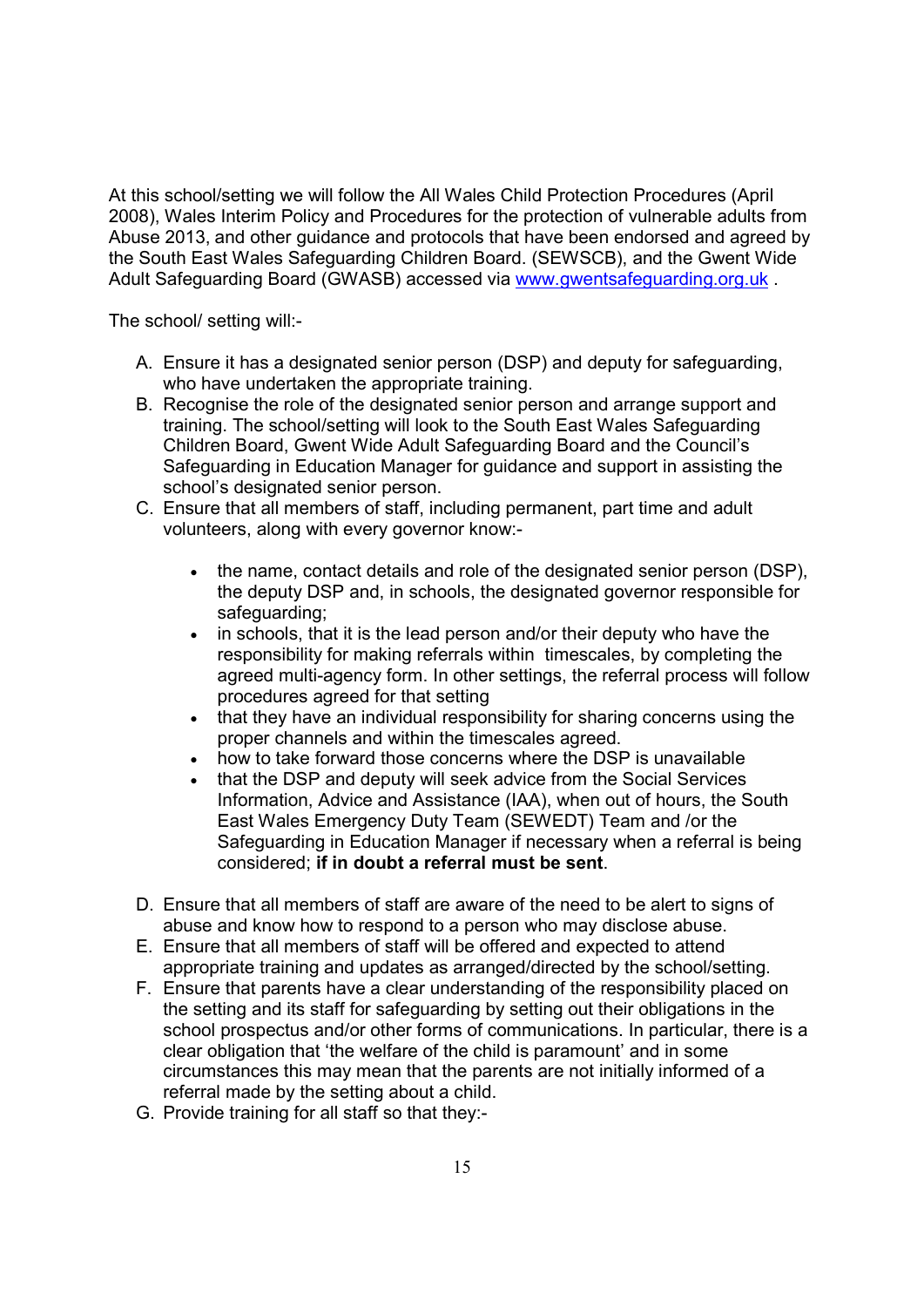- Understand their personal responsibility;
- Are cognizant of agreed local procedures
- Understand the need to be vigilant in identifying suspected cases of abuse; and
- Know how to support a person who discloses abuse, particularly the do's and don'ts
- H. For schools, notify Social Services if:-
	- a pupil on the child protection register is excluded either for a fixed term or permanently; and
	- there is an unexplained absence of a pupil on the child protection register of more than two days duration from school (or one day following a weekend).
- I. Work to develop effective links with relevant agencies and co-operate as required with their enquiries regarding safeguarding matters including attendance at initial and review child protection conferences and core groups and support these with the submission of written reports.
- J. Keep written records of concerns about children and vulnerable adults (noting date, event and action taken), even where there is no need to refer the matter to agencies immediately.
- K. Ensure that all records and files are kept secure and in locked locations. The DSP is responsible for the security, compilation and storage or all records and should be able to access and produce them in times of need. It is the responsibility of the DSP to ensure that any transfer of records is conducted via the Authority's agreed protocol and procedures for the 'Transfer of Sensitive Information' (Appendix 5)
- L. Adhere to the procedures set out in the Welsh Government guidance circular 002/2013 'Disciplinary and Dismissal Procedures for School Staff'.
- M. Ensure that all recruitment and selection procedures follow national and local guidance and the Council's Recruitment and Selection policy. Schools will seek advice and guidance from the Council's Organisational Development Department on recruitment and selection.
- N. In schools, designate a governor for safeguarding who will oversee the school's policy and practice. This governor will feed back to the Governing Body on safeguarding matters as and when required, and will be required to write an annual report to the Governing Body on the school's safeguarding activities.

## **4. Supporting the person at Risk**

At this education setting/school we recognise that children/ vulnerable adults who are at risk, suffer abuse or witness violence may be deeply affected by this.

At this education setting/school we will endeavour to be patient and supportive to the person at risk.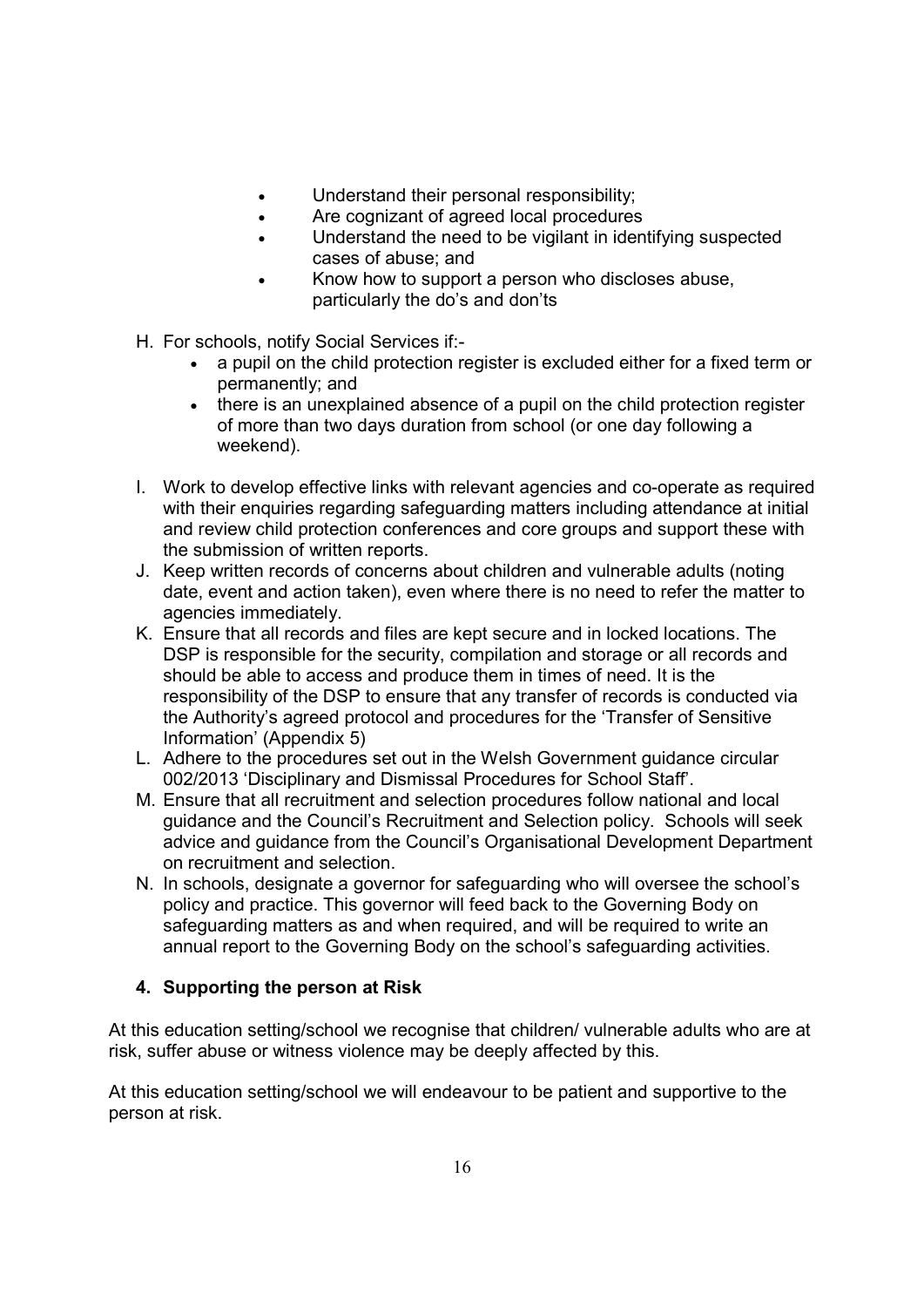This education setting/school will endeavour to support people through:-

- The content of the activities and the curriculum to encourage self-esteem and self-motivation (see section 2 of this policy on Prevention);
- The ethos of the school/setting which:
	- o promotes a positive, supportive and secure environment; and
	- o Gives pupils/vulnerable adults a sense of being valued (see section 2 on Prevention);
- The setting/school's behaviour policy which is aimed at supporting vulnerable pupils in the setting. All staff will agree a consistent approach which focuses on the behaviour of the offence but does not damage the pupil's sense of self-worth. The school will endeavour to ensure that the pupil knows that some behaviour is unacceptable, (shared with parents/carers via points of communication) but that each individual is valued and not to be blamed for any abuse which has occurred. Staff should read the behaviour Policy in conjunction with this and other named policies noted in this policy.
- Liaison with other agencies who support the student such as Social services, Child and Adolescent Mental Health services, the Educational Psychology Service, Education Welfare Service and advocacy services; and
- Keeping records and notifying Social Services if there is a recurrence of a concern with the individual.

When a pupil/child on the child protection register leaves, we will transfer the sensitive information to the new school /setting immediately (Using the procedure outlined in appendix 5, Safeguarding File – Transfer of Records). The DSP will be central to this process, and if not already done, will inform Social Services of the move.

## **5. Behaviour**

This setting/school has a behaviour policy which clear states our values and expectations. This is a separate policy which is reviewed on a regular basis by the Governing Body and can be located (State where)

## **6. Bullying**

The setting/school's policy on Bullying has been set out in (a separate document/ the behaviour policy etc.) (It would be useful to note any guidance from the Authority within any documentation.) This policy/information is reviewed annually by Governors and can be located (State where)

## **7. Physical Intervention**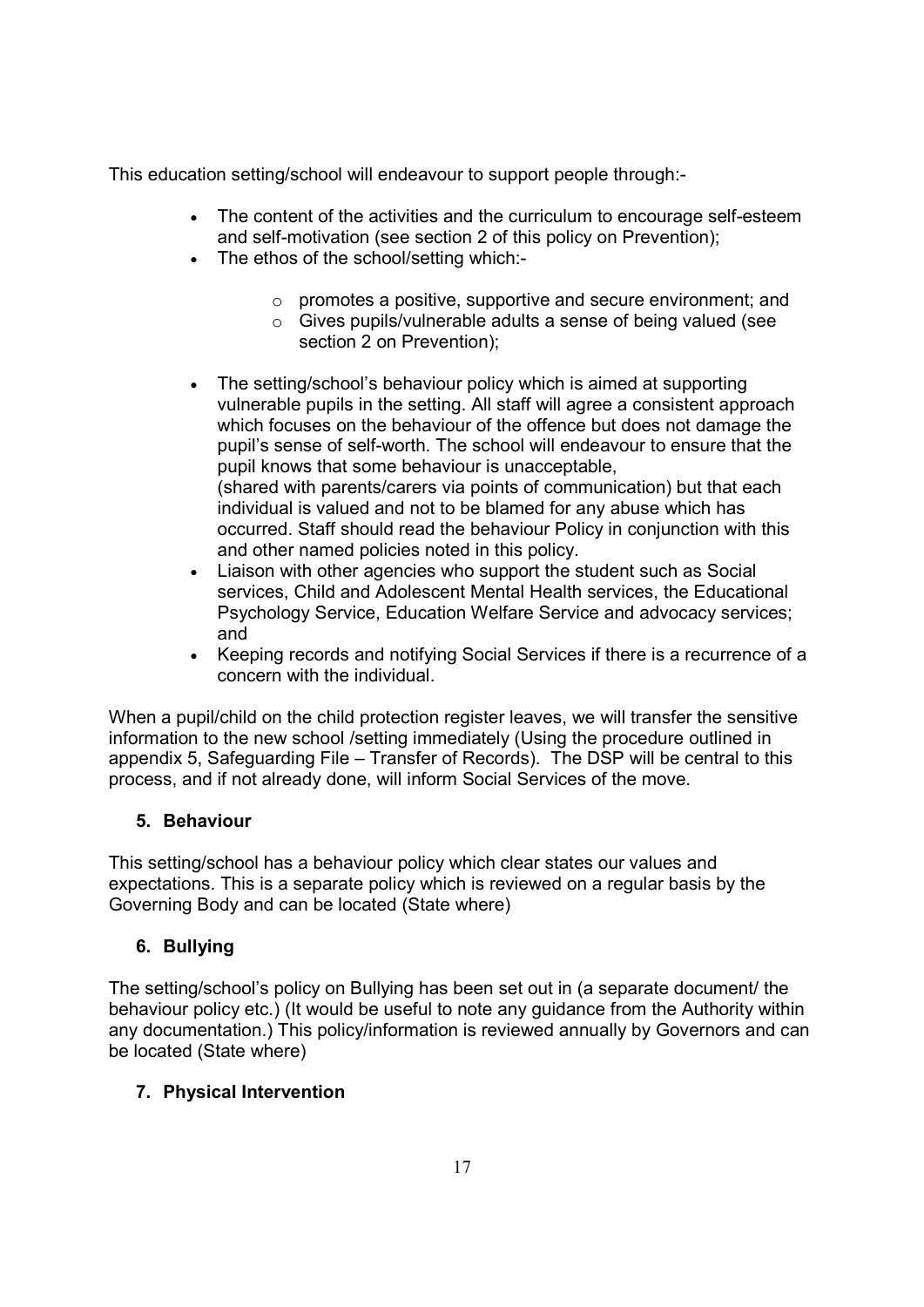The setting/school's policy on physical intervention has been set out in (a separate document/ the school's behaviour policy etc.) (It would be useful to note any guidance, support and training provided by the Authority within any documentation.) It is reviewed annually by the governing body and is consistent with the Welsh Government guidance on Safe and Effective intervention – use of reasonable force and searching for weapons 097/2013 This policy/information can be located (State where).

## **8. Online Safety**

The school/setting's policy on Online Safety has been set out in (a separate document/ the setting/school IT policy etc.) It would be useful to note any guidance, support and training provided by the Authority within any documentation. This policy/information can be located. (State where)

## **9. Children with Special Educational Needs (SEN)**

This school/setting recognises that statistically children and young people with behavioural difficulties and disabilities are most vulnerable to abuse. Staff who deal with children with profound and multiple disabilities, sensory impairment and or emotional and behaviour problems need to be particularly sensitive to signs of abuse. The school's policy on SEN has been set out in (A separate document). This policy/information can be located. (State where)

## **10. Children who enter the Looked after System**

This school/setting recognises that children who enter the Looked after System are often the most vulnerable and needy. Advice and guidance can be sought from the Local Authority's Looked After Children's Education Coordinator.

## **11. Community Cohesion – Preventing Extremism**

This school/setting is committed to providing a safe environment for all of our students, staff and any visitors. There is no place for extremist views of any kind in our setting Where we become aware of information involving identification of potential instances of extremism and radicalisation, we will refer to Children's/Adult Services in the same way as for all safeguarding concerns. The Local Authority has Secure and Shelter (Lockdown) procedures that may be activated in response to any number of situations and includes the requirement to carry out practice procedures

Our policy statement for community cohesion is attached as appendix 6: Community Cohesion – Preventing Extremism.

## **12. Violence Against Women, Domestic Abuse and Sexual Violence (VAWDA&SV)**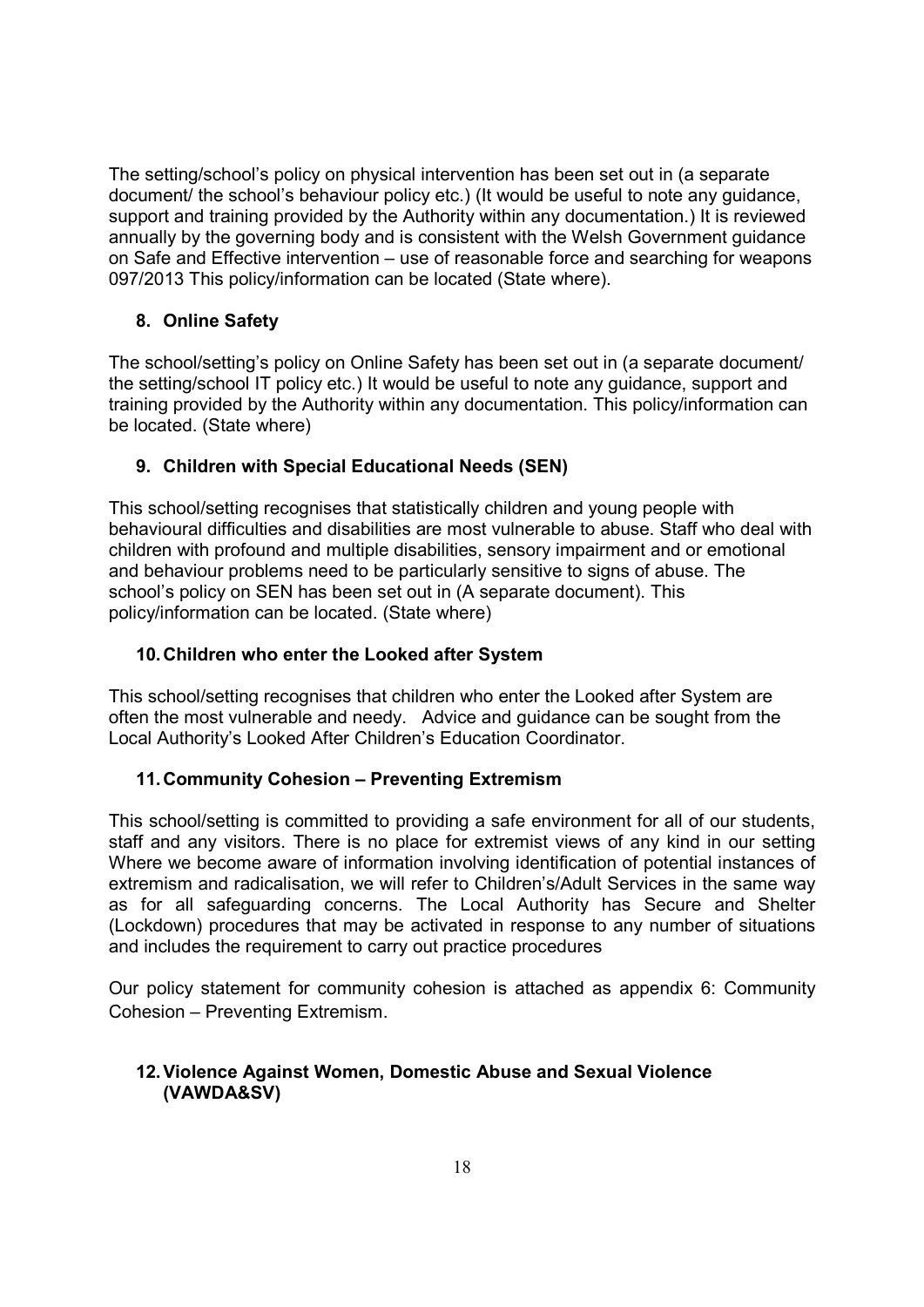The Violence Against Women, Domestic Abuse and Sexual Violence (Wales) Act 2015 aims to improve arrangements for the prevention of gender based violence, abuse and sexual violence.

The protection of victims and support for people affected is underpinned by the 'Ask and Act' duty placed on public service staff to ask potential victims about the possibility that they may be experiencing VAWDASV and act so as to reduce suffering and harm. The regional VAWDASV board has also prioritised a 'whole school approach' to training and support in order to continue a preventative agenda to domestic abuse. This approach is relevant for all education settings.

The school/setting's policy on VAWDASV has been set out in (a separate document/ the schools VAWDASV policy etc.).This policy/information can be located. (State where)

## **13. Modern Day Slavery**

Modern day slavery encompasses slavery, sexual exploitation, human trafficking, and forced labour and domestic servitude. Traffickers and slave masters use whatever means they have at their disposal to coerce, deceive and force individuals into a life of abuse, servitude and inhumane treatment. In March 2015, the Modern Day Slavery Bill consolidated and simplified existing offences into a single Act ensuring that perpetrators can receive suitably severe punishments. The Bill also introduces new powers for the courts to place restrictions on individuals to protect people from the harm caused by modern day slavery.

Modern day slavery is a hidden, pervasive crime targeted towards those individuals most vulnerable. The Council and BAWSO are first responding organisations to cases of slavery.

Training and victim support regarding Modern Day Slavery can be found at BAWSO, www.bawso.org.uk

## **14. Safer Schools' Partnership**

The Safer Schools' partnership allows the safe and legal sharing of information that will ensure children can be safeguarded where they are identified as being at risk of or involved in crime and anti-social behavior. This is a multi-agency risk assessment approach. Specific advice on this can be sought from the Safeguarding in Education Manager.

#### **15. Transfer of school records**

Where children are transferred to or from this school, we will ensure appropriate record keeping of the transfer of child protection records through the use of the Safeguarding File – Transfer of records proforma. (See appendix 5).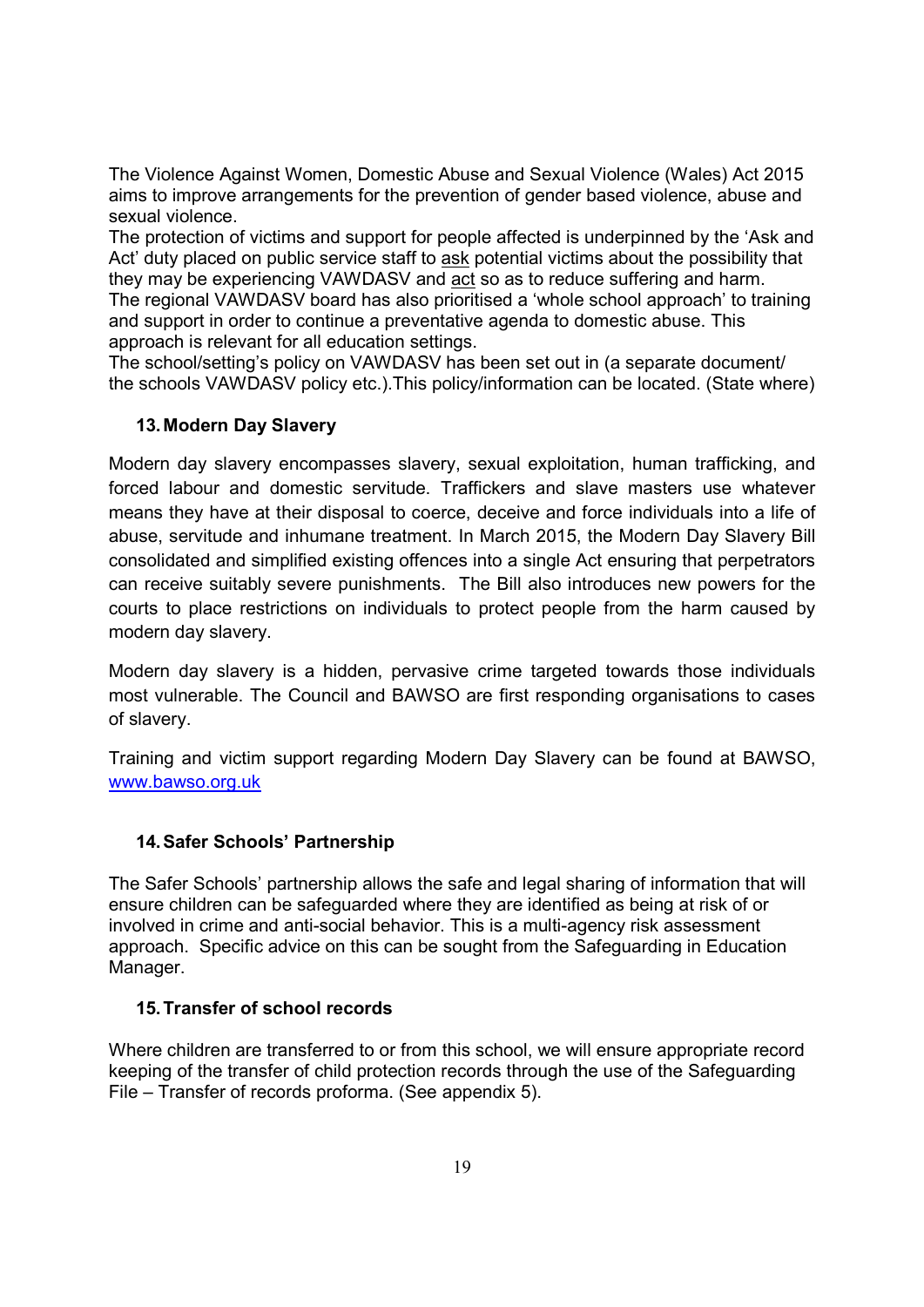#### **16. Out of Hours**

Procedures in relation to reporting concerns out of normal office hours is contained in a separate document linked to the setting. After 5pm and on weekends and bank holidays, the South East Wales Emergency Duty Team can be contacted on 0800 328 4432

#### **17. Information for staff/volunteers**

#### **17.1 What to do if a person tells you they have been abused or harmed:**

A person may confide in any member of staff/volunteer. Staff/volunteers to whom an allegation is made should remember:-

- Yours is a listening role, do not interrupt the when they are freely recalling events. Limit any questions to clarifying your understanding of what is being said. Any questions should be framed in an open manner so not to lead;
- In schools, you must report orally to the **Designated Senior Person (DSP) for safeguarding** immediately (or in their absence, their Deputy), to inform them of what has been disclosed. In the unlikelihood of both being absent seek out the most senior person in the school;
- For other education settings, the process outlined in the setting's own procedures must be followed.
- Make a note of the discussion, as soon as is reasonably practical (but within 24 hours) to pass on to the DSP. The note which should be clear in its use of terminology should record the time, date, place, and people who were present and should record answers/responses in exactly the way they were said as far as possible. This note will in most cases be the only written record of what has been disclosed, and as it is the initial contact, an important one in the process. Remember, your note of the discussion may be used in any subsequent formal investigation and or court proceedings. It is advised that you retain a copy in a safe place;
- Do not give undertakings of absolute confidentiality. (see note following this section for more details) You will need to express this in age/developmental related ways as soon as appropriately possible during the disclosure. This may result in the person 'clamming up' and not completing the disclosure, but you will still be required to share the fact that they have a shared a concern with you to the DSP. Often what is initially shared is the tip of an iceberg;
- That a person may be waiting for a case to go to criminal court, may have to give evidence or in the case of a child, may be awaiting care proceedings.
- You may have a future role in terms of supporting or monitoring the person, fro example, contributing to an assessment or in the case of a child, implementing child protection plans. You can ask the DSP for an update on concerns shared, but they are restricted by procedures and confidentiality and may be limited in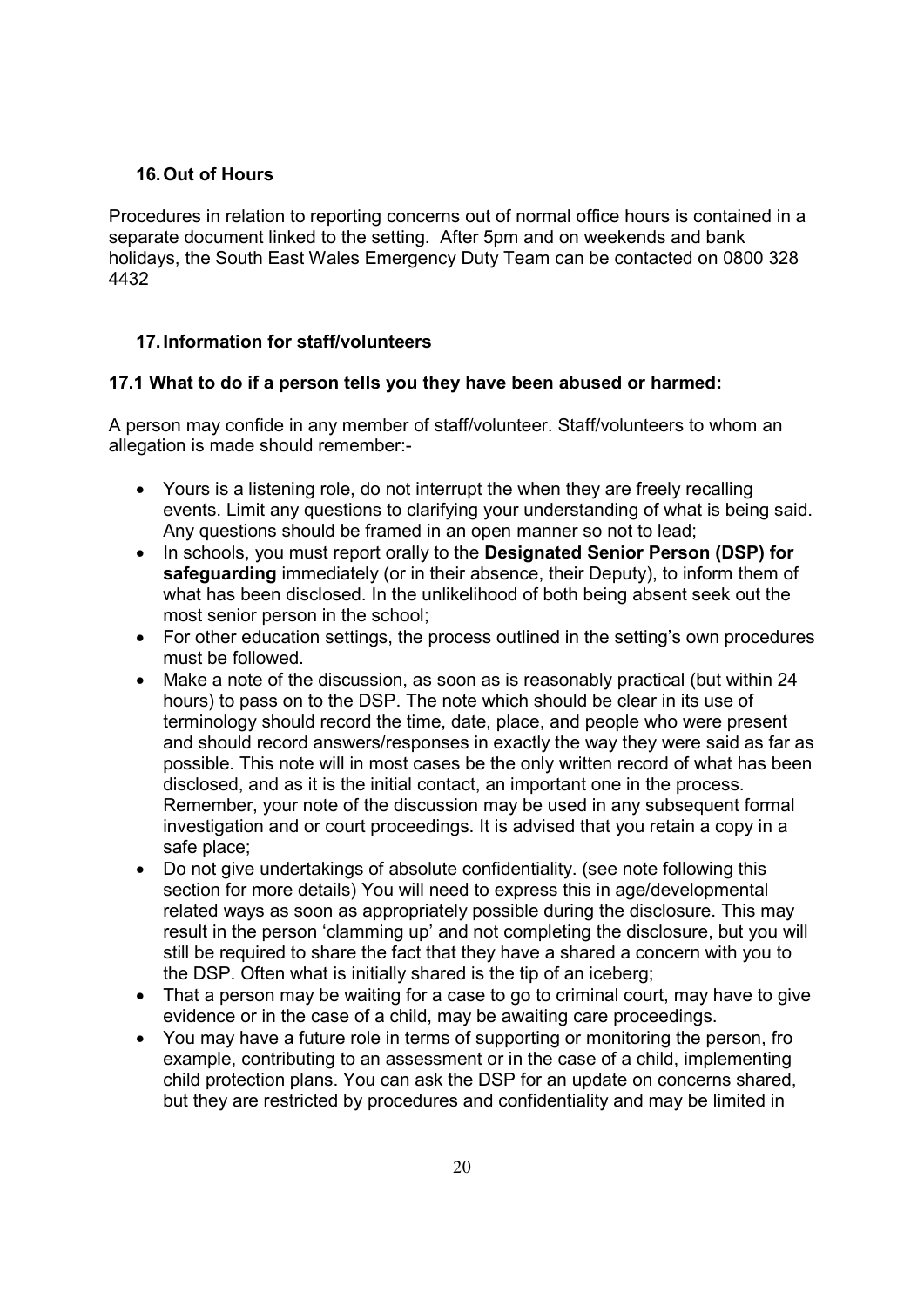their response. The level of feedback will be on a need to know, but whatever is shared is strictly confidential and not for general consumption with others.

• When making a report about an 'adult at risk', consent is not required to make the report, but if possible it would be helpful to know if the adult at risk consents to the adult safeguarding process.

## **17.2 What to do if a person tells you they have been abused by a member of staff (including volunteers):**

*If an allegation of abuse is made against a member of staff/volunteer, this must be reported in accordance with the information below.* 

#### *Where the allegation is made against a member of staff/volunteer, referrals to Children's/adult services are made in the same way as for all allegations of abuse*

Where an allegation is against a member of staff you should refer to authority's guidance which takes into account the Welsh Government's guidance circular 002/2013 Disciplinary and Dismissal Procedures for School Staff and Welsh Government guidance circular 009/2014 Safeguarding Children in Education: Handling allegations of abuse against teachers and other staff. (A summary of procedures is included in appendix 4: Professional Allegations/Concerns).

If an allegation of abuse is made against a member of staff this must be reported to the Head Teacher/ manager.

If the concern is about the Head Teacher, this must be reported to the Chair of Governors and if the concern is about a manager, it must be reported to the next line manager.

The matter must also be discussed with the Safeguarding in Education Manager. In the absence of the Safeguarding in Education Manager, contact the Social Services Information, Advice and Assistance Team.

If there is an allegation against a Local Authority Officer then this must be communicated to the Corporate Director for Education, Lynette Jones Tel: 01495 355337/ 07775 701817 and the Strategic Safeguarding Lead (SSL) for the Education Directorate, Michelle Jones Tel: 01495 355823 mobile 07881815904 If the concern is about the SSL, then the Corporate Director for Education is to be contacted. If there is a concern about the Corporate Director for Education, then this should be referred to the Chief Officer/Head of Paid Service.

Upon receipt of an allegation/concern about a member of staff in a school, the Head teacher/ manager (or where appropriate, the Chair of Governors), will:

• obtain details of the allegation in writing, signed and dated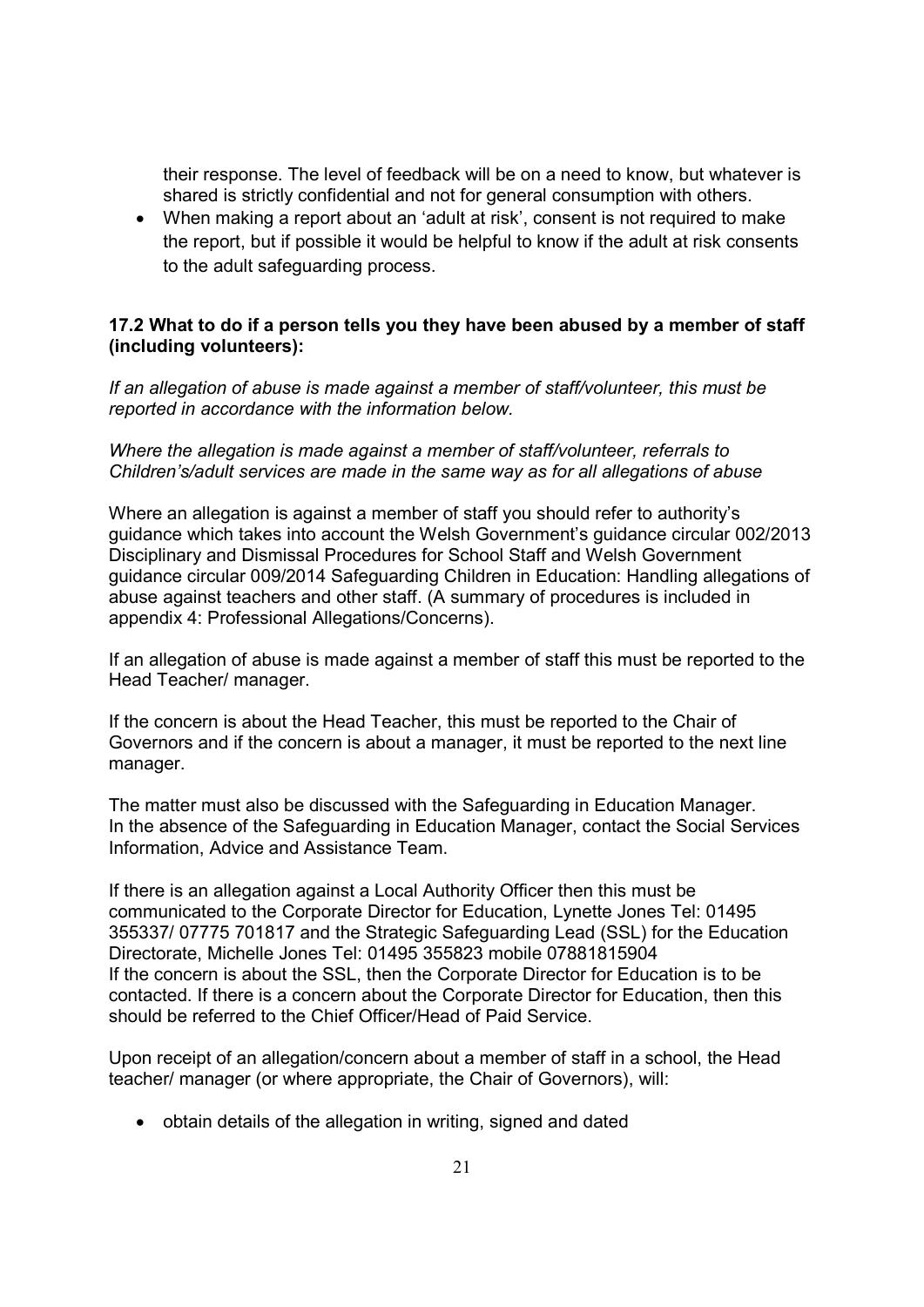- Keep a record of dates, times, location and names of potential witnesses.
- Not investigate the allegation, or interview pupils, or discuss the allegation with the member of staff, but should consider, in consultation with the Senior Officer, whether the allegation requires further investigation and if so by whom.
- inform the Chair of Governors / manager
- Contact the Safeguarding in Education Manager who, together with Children's Services will give urgent consideration as to whether or not there is sufficient substance to the allegation to warrant an investigation: The outcome will either be:
	- i. without foundation
	- ii. internal disciplinary procedures
	- iii. a referral under the safeguarding procedures
- In the case of vulnerable adults, further advice can be sought from the Protection of Vulnerable Adults (POVA) Coordinator (Sarah Jones (01495 354613)

Pending the outcome of this process there may be a need to put in place interim safeguarding arrangements. This will require a risk assessment to be completed and documented by the Head teacher/Chair of Governors/manager. This should ensure that there is no contact between the person who is the subject of the allegation and the person who has been accused of the allegation. Interim safeguarding measures should also be put in place regarding the contact that takes place between any other child/vulnerable adult and the person against whom the allegation has been made.

The sharing of information about an allegation must be handled sensitively and must be restricted to those who have a need to know in order to safeguard.

Information about the child, vulnerable adult or family must not be shared with the individual against whom the allegation was made or anyone representing them.

The matter must be treated confidentially and will not be discussed with staff. Each establishment, organisation or service will keep and maintain records which detail allegations of abuse against any member of staff working for them, whether in a paid or voluntary capacity, whatever the outcome. There are clear requirements of when this information is to be shared with legal or statutory organisations such as DBS and the Education Workforce Council (EWC). Advice and guidance for the sharing of this specific information **must** be sought from Organisational Development

## **17.3 Confidentiality**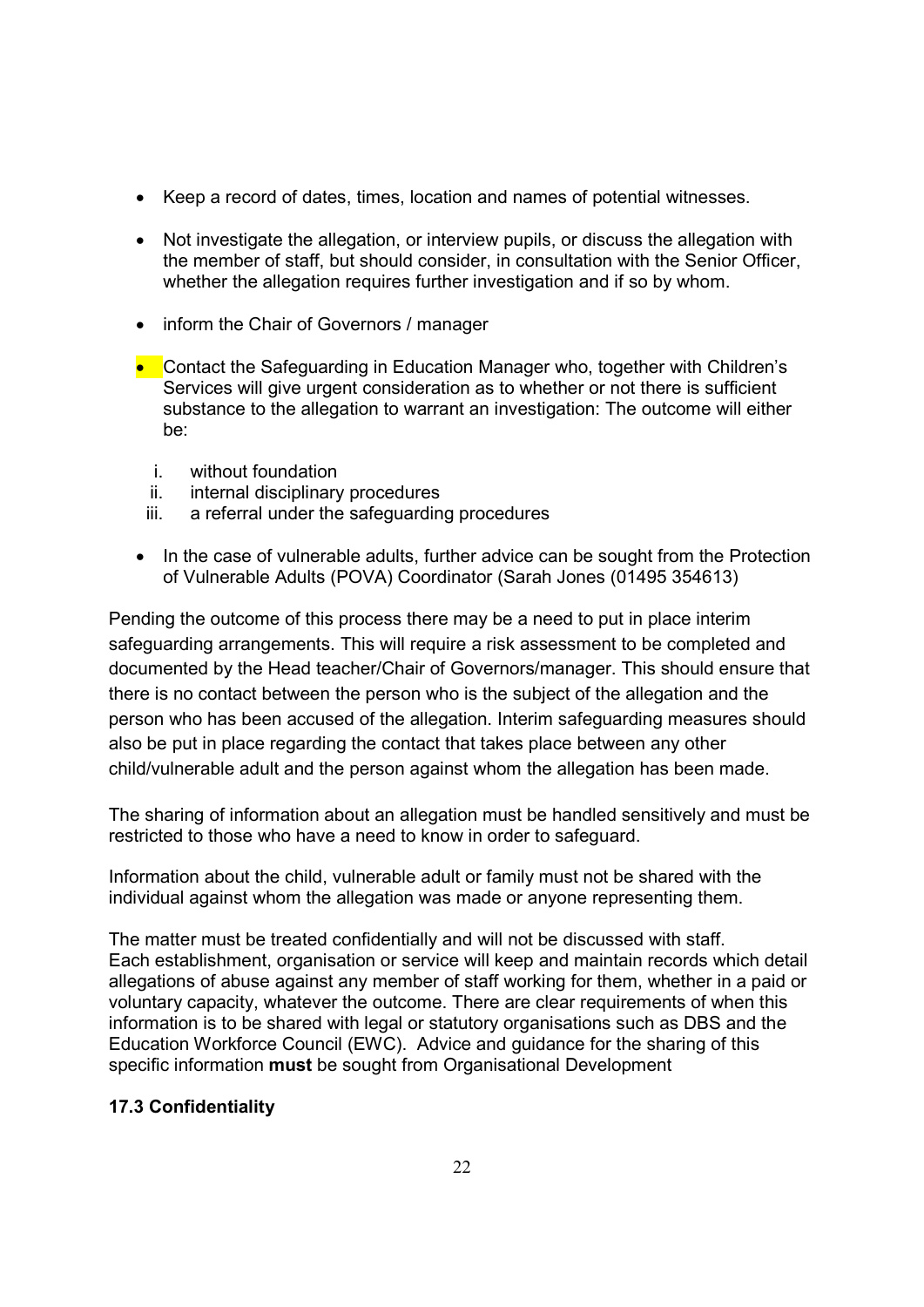The school/setting and staff are fully aware of confidentiality issues if a person divulges that they are or have been abused. A person may only feel confident to confide in a member of staff if they feel that the information will not be divulged to anyone else. However education staff have a professional responsibility to share relevant information with the designated statutory agencies when a child is experiencing child welfare concerns or an adult is an 'adult at risk'.

It is important that each member of staff deals with this sensitively. When responding, staff should explain that they must inform the appropriate people who can help, but they will only tell those who need to know in order to be able to help. Staff should reassure the person and tell them that their situation will not be common knowledge within the setting. Be aware that it may well have taken significant courage to disclose the information and they may also be experiencing conflicting emotions, involving feelings of guilt, embarrassment, disloyalty (if the abuser is someone close) and hurt. When making a report about an 'adult at risk', consent is not required to make the report, but if possible it would be helpful to know if the adult at risk consents to the adult safeguarding process.

Remember the pastoral responsibility of the Education Service. Ensure that only those with a professional involvement, i.e. the DSP and Head teacher/Manager, have access to safeguarding records. At all other times, they should be kept secure and separate from the person's main file.

#### **18. Training**

The school/setting will be cognisant of national and local training requirements and guidance, which will include South East Wales Safeguarding Children Board's (SEWSCB) and Gwent Wide Adult Safeguarding Board (GWASB) guidance, advice and training opportunities.

The school/setting will ensure that the designated senior person and deputy will have received initial training when starting their role and continued professional updates as required. Specific updates as suggested by national and local requirements will be central to the DSP's development. The deputy will be initially supported by the DSP and consideration for joint opportunities for training with the DSP will be considered. Designated teachers and Senior Members of staff responsible for safeguarding should attend training in multi-agency safeguarding procedures, and should undertake refresher training on a regular basis.

All staff will be regularly updated during the year as appropriate from the DSP, but will receive specific awareness raising training within a 3 year period.

Members of school governing bodies should also receive awareness raising training and the Chair of governors and the nominated governor for safeguarding will be offered opportunities for more specific training.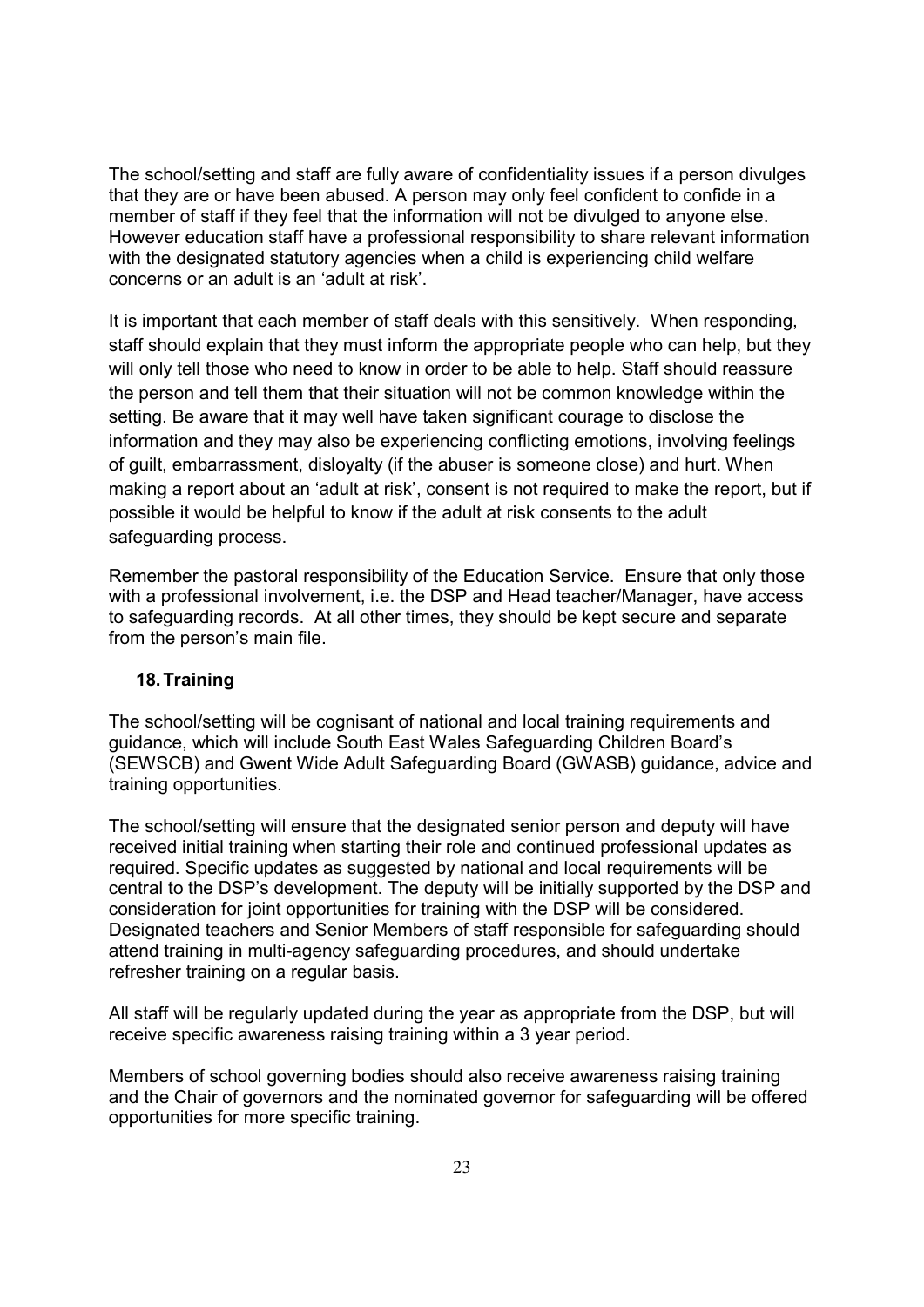All educational settings and partners working with children and vulnerable adults in Blaenau Gwent should keep records of training and carry out regular audits to ensure that all staff training for safeguarding is kept up to date. Educational establishments and partner agencies will be required to provide information on staff training to the Local Authority and the Safeguarding Board upon request.

**The Designated Senior Person** for safeguarding at this school/setting is:-

OOOOOOOOOOOOO..

**The Deputy Designated Senior Person** for safeguarding at this school/setting is:-

OOOOOOOOOOOOO..

**The designated governor** for safeguarding at this school is:-

OOOOOOOOOOOOO..

**The Council's Safeguarding in Education Manager** is:-

**Sarah Dixon** and can be contacted by:-

Telephone - **07815 005241; 01495 356016** Email- Sarah.Dixon@blaenau-gwent.gov.uk

**Social Services** can be contacted as follows:-

Telephone- **01495-315700**  Out of hours number **0800 328 4432** 

**This policy was updated on by by**  $\blacksquare$ 

**This policy was presented and accepted by the Governing Body on** \_\_\_\_\_\_\_\_\_\_\_

**This staff were made aware of this policy and or updates on** \_\_\_\_\_\_\_\_\_\_

**This policy will be reviewed on** \_\_\_\_\_\_\_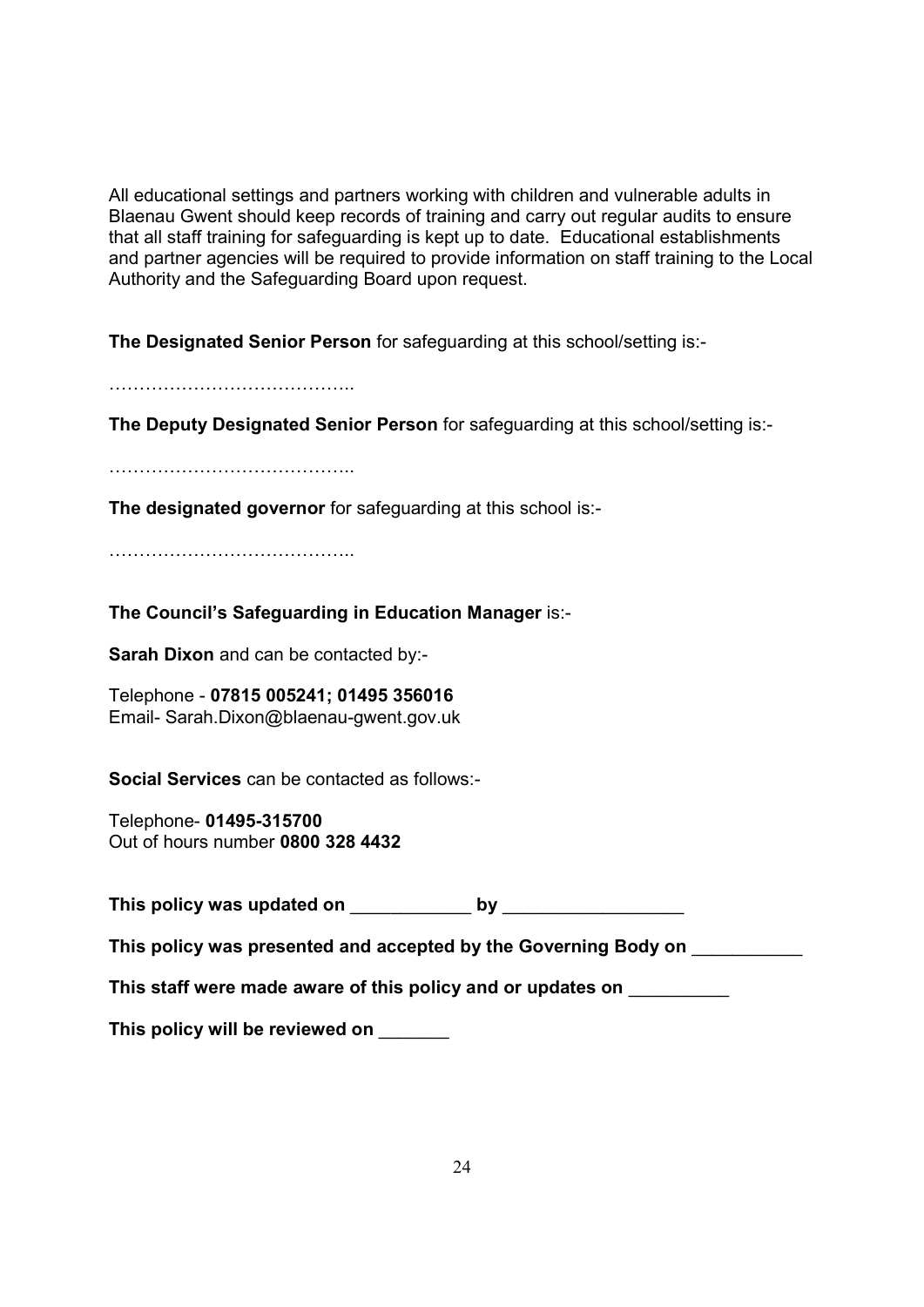## **Safeguarding Policy for (Name of Early Years Setting)**

OOOOOOOOOOO(setting) believes that children have the right to be completely secure from both the fear and reality of abuse, and we are committed to safeguarding all children in our care from harm. The staff at .............................(setting) fully recognises the contribution it makes to safeguard children and complies with South East Wales Safeguarding Children's Board and Blaenau Gwent authority's safeguarding policy.

We recognise the key role at...................................(setting) can play in preventing abuse by providing our children with good lines of communication with trusted adults, supportive friends and an ethos of protection. Our setting will therefore:

 establish and maintain an ethos where children feel secure, respected and valued. Where children are encouraged to talk and are always listened to;

• ensure that all children know there is an adult in the setting whom they can approach if they are worried or in difficulty;

Encourage positive emotional health and well-being, self-esteem and selfassertiveness;

promote a caring, safe and secure environment;

liaise and work together with all other support services and those agencies involved in the safeguarding of children and young people;

providing continuous support to a child about whom there have been concerns;

 This policy has been drawn up on the basis of National and South, East Wales Safeguarding Boards' (see footnote) guidance and protocols that seek to protect children, namely:

- Section 175 of the Education Act 2002 requiring local authorities and nonmaintained settings to have arrangements in place to safeguard and promote the well-being and welfare of the children on their care.
- Children Act 1989. Children and Family (Wales) Measure 2010
- United Convention of the Rights of the Child 1991
- Data Protection Act 1998
- Sexual Offences Act 2003
- Children Act 2004
- The Equality Act 2010
- Protection of Freedoms Act 2012
- Social Services and Well Being Act 2014
- The All-Wales Child Protection Procedures
- The UNCRC seven core aims for children and young people in Wales
- Relevant Welsh Government guidance on safeguarding children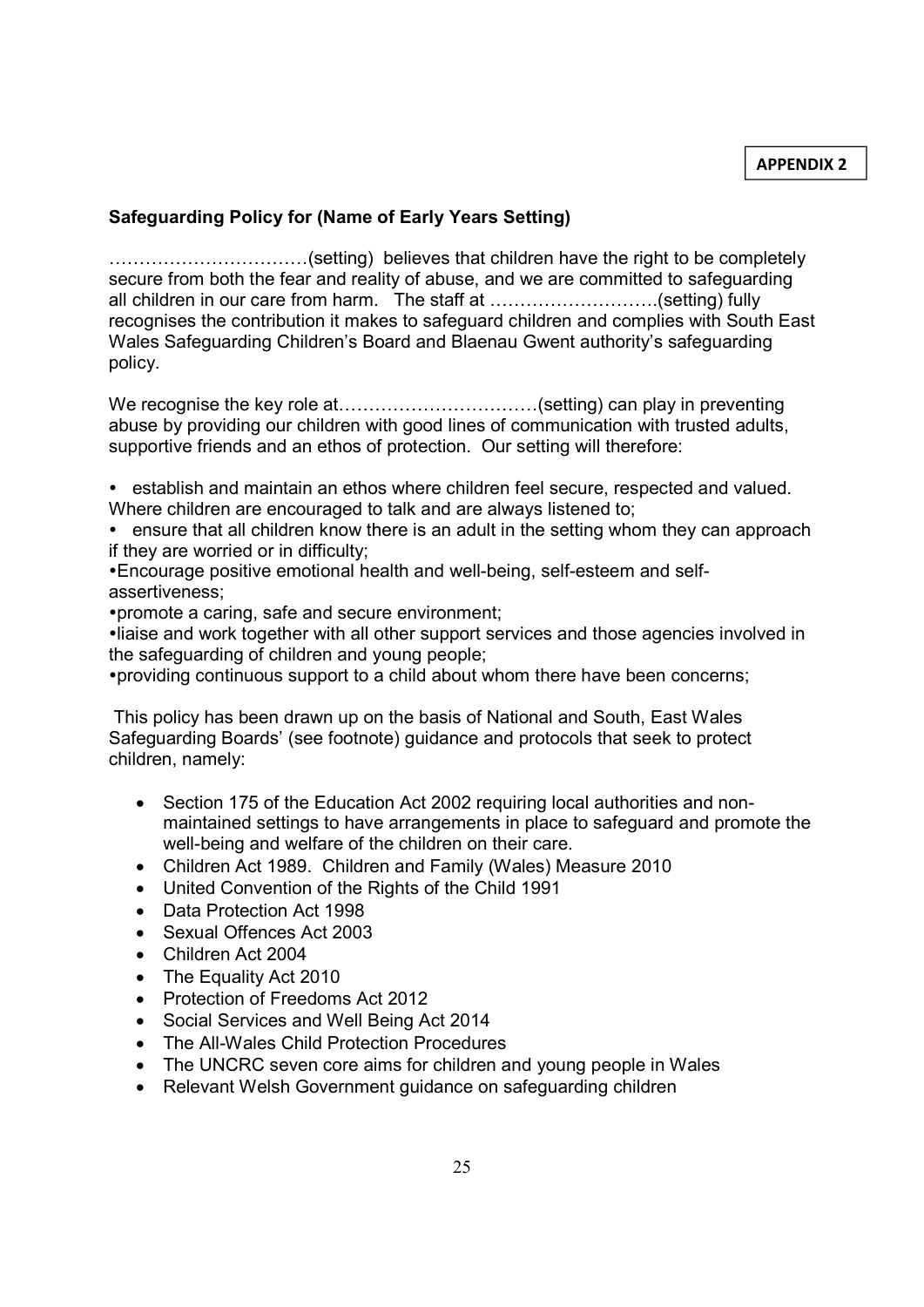This policy applies to all staff and volunteers working at OOOOOOOOOO. (setting).

We aim to:-

- Ensure that all children are never placed at risk while in the care of ............................(setting);
- Support child's development in ways that foster security, confidence and independence;
- Ensure that confidentiality is maintained at all times;
- Ensure parents are fully aware of our safeguarding/child protection policies and procedures when they register with the setting and are kept informed of all updates when they occur
- Regularly review and update this policy with staff and parents;
- Ensure that all staff have regard to this guidance when fulfilling their responsibilities in identifying and reporting possible cases of abuse safeguarding and promoting the welfare and well-being of children in their care;
- Ensure that all staff regularly revise Safeguarding issues and procedures and sign a declaration that they have understood and will adhere to the setting's policies and procedures;
- To provide a systematic means of monitoring children known or thought to be at risk of harm;
- To emphasise the need for good levels of communication between all members of staff;
- To develop a structured procedure within  $\dots\dots\dots\dots\dots\dots$  (setting) which will be followed by all members of staff;
- To develop and promote effective working relationships with other agencies, especially Social Services, Families First and the Police;
- To ensure that all adults within the setting, who have access to the children, have been checked as to their suitability (including visitors);
- Care Inspectorate Wales (CIW) will be notified of any allegations made against staff, managers, any volunteers, students and/or outside agencies in the setting.

## **Safe recruitment**

OOOOOOOOOOOO..(the setting) operate safe recruitment procedures and ensure that all appropriate checks are carried out on new staff and volunteers who will work with children, including disclosure and barring checks (DBS) in line with current guidance. We abide by CIW requirements in respect of references and suitability checks for staff and volunteers, to ensure that no disqualified person or unfit person works at the nursery or has access to the children. All staff and temporary staff/volunteers providing cover during short-term absences and who will be working with children are given clear guidance of the setting's arrangements for child protection and their responsibilities during induction.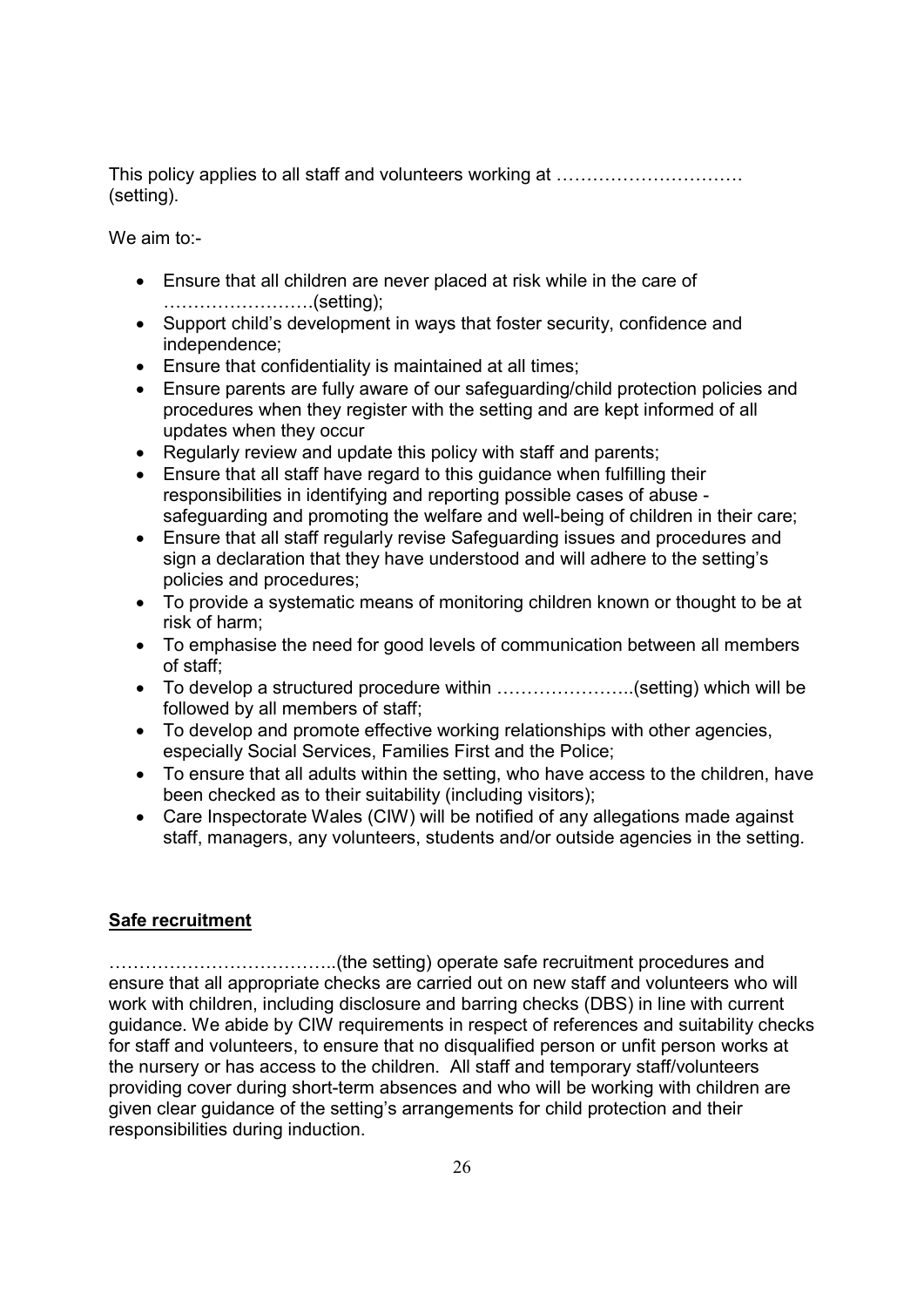## **Children with additional learning needs**

We recognise that statistically children and young people with behavioural difficulties and disabilities are most vulnerable to abuse. We also recognise that adults who support children and young people with profound and multiple disabilities, sensory impairment and or emotional and behaviour problems will need to be particularly sensitive to signs of abuse.

## **Appointed Child Protection Officer and their responsibilities.**

The setting's Child Protection Officer is OOOOOOOOOOOOOOOOOOOO who will be responsible for supporting staff in liaising with Social Services, the South East Wales Safeguarding Children's Board and CIW regarding any child protection matter.

The setting's Deputy Child Protection Officer is OOOOOOOOOOOOOOwho will be responsible for supporting staff in the absence of the Child Protection Officer.

The designated Child Protection Officer and their Deputy will:

- act as a source of advice and support within OOOOOOOOOOO(the setting) and provide a point of contact for staff who have concerns or information that child or young person may be suffering abuse;
- co-ordinate any necessary referrals to Social Services, **however** individual staff members have the responsibility for raising concerns, completing referral information, informing Social Services and involvement in any safeguarding processes that follow after a referral is made e.g. requests for information, attending case conferences etc;
- support those staff in our setting who has been involved with a child who has suffered, or was at risk of suffering harm, who may find the situation stressful and upsetting.
- ensure that OOOOOOOOOOOOOOOO(the setting) contributes fully to the safeguarding processes e.g. by providing reports, attending meetings or conferences when needed;
- ensure that all staff, and non-staff are aware of and have access to our setting's safeguarding policy and procedures and the All Wales Child Protection Procedures;
- disseminate safeguarding information gained from training and other sources to all staff in our setting and ensure that newly appointed staff are aware of their child protection/safeguarding responsibilities;
- inform CIW of any allegations that have been made against managers, staff members and volunteers.

## **Staff commitment**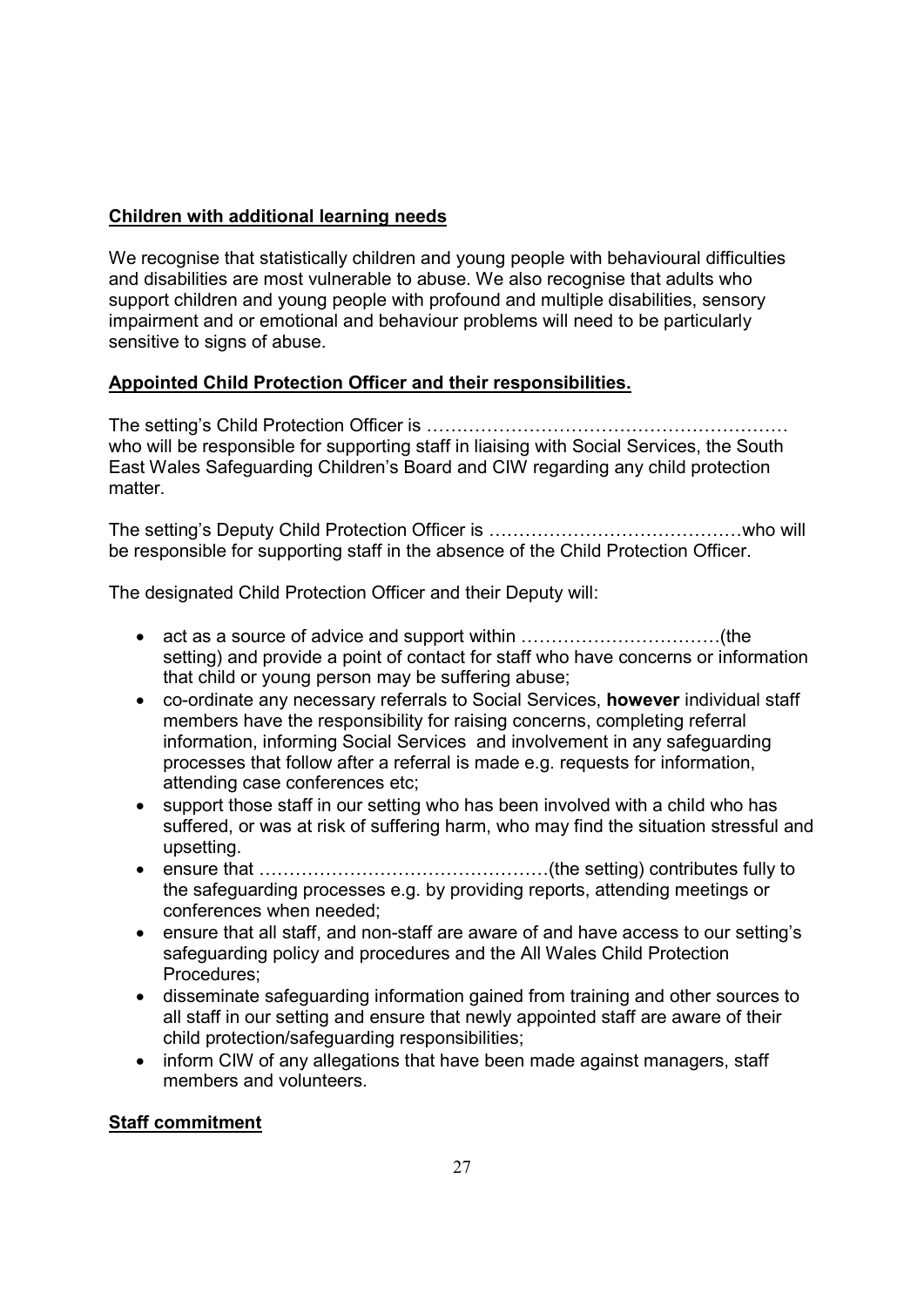The ..........................(setting) is committed to fulfilling its responsibilities in respect of child protection and safeguarding through the provision of support and training to staff. Therefore, ............................(setting) will ensure that:-

- all staff have up to date safeguarding training and will be vigilant to signs and evidence of physical, sexual and emotional abuse or neglect
- implement safe recruitment practices for all staff, students and volunteers, including verified references and full and up to date enhanced DBS checks
- all staff and volunteers are given a copy of the Safeguarding policy during their induction, and have its implications explained to them.
- any member of staff, student or volunteer under investigation for the alleged abuse of a child, will be subject to the provisions of the Staff Disciplinary Policy
- all staff and volunteers receive regular training and supervision where opportunities to discuss Safeguarding/Child Protection issues will be made and further support provided if necessary
- all staff are aware of their statutory requirements in respect of the disclosure or discovery of child abuse and the procedure for doing so. All students and volunteers are instructed to report the disclosure or discovery of abuse to the child protection officer or setting's manager.
- All visitors/contract/external workers will sign a visitor's book and formally identified before accessing the setting. They will be accompanied whilst on the premises, especially when in the areas the children use.

## **Supporting Staff**

We recognise that all staff working in the setting who has been involved with a child who has suffered, or is at risk of suffering harm, may find the situation stressful and upsetting. We will support such staff by providing opportunity to talk through their anxieties with the designated Child Protection Officer and to seek further support if needed.

## **Recognising Child Abuse**

Child abuse can manifest itself in a variety of different ways, some overt and others much less so. A person may abuse or neglect a child by inflicting harm, or by failing to act to prevent harm. Children may be abused in a family, an institution or community setting; by those known to them or, more rarely by a stranger.

#### **Indicators of abuse (although this is by no means an exhaustive list)**

- Failure to thrive and meet developmental milestones
- Fearful or withdrawn tendencies
- Aggressive behaviour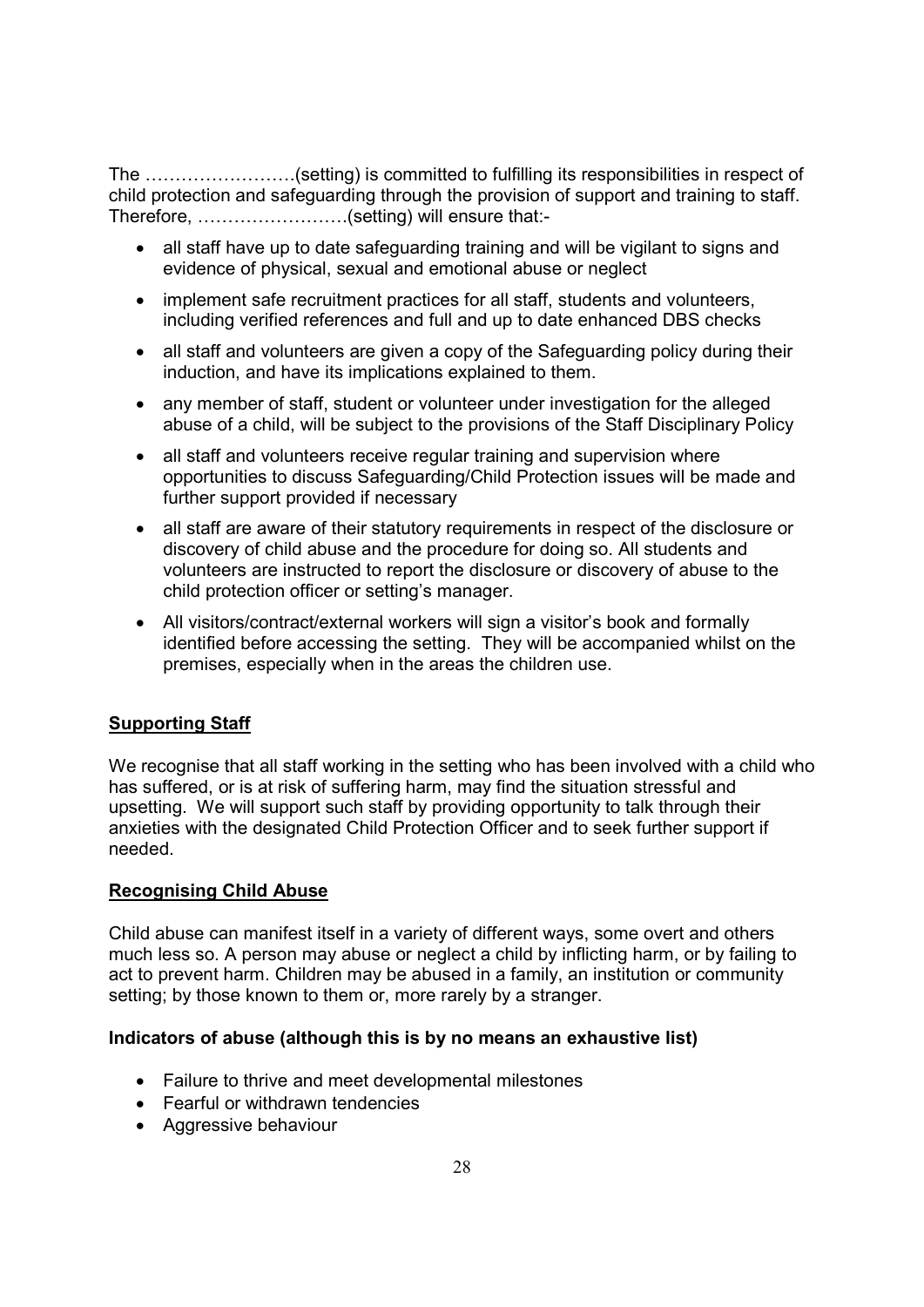- Unexplained injuries to a child or conflicting reports from parents or staff
- Repeated injuries
- Unaddressed illnesses or injuries
- Inappropriately clothed

## **Categories of Abuse**

**Physical Abuse:** Involves hitting, shaking, throwing, burning, suffocating or any other physical harm. Deliberately causing a child's ill health also constitutes physical abuse.

**Sexual Abuse**: Involves forcing or enticing a child to take part in sexual activities, whether or not the child is aware of what is happening. The activities may involve physical contact, including penetrative or non-penetrative acts. Showing children pornographic materials, sexual activities, or encouraging children to behave in sexually inappropriate ways also constitutes sexual abuse.

**Emotional abuse**: Varying degrees of emotional abuse are present in virtually all child protection incidents, but can also constitute abuse in its own right. Emotional abuse involves persistent or severe emotional ill treatment or torture causing, or likely to cause, severe adverse effects on the emotional stability of a child. Such behaviour may involve conveying to a child that they are worthless, unloved, or inadequate, or making them feel unnecessarily frightened or vulnerable.

**Neglect**: Neglect is the persistent failure to meet a child's basic physical, emotional or psychological needs, such as is likely to have a severe impact on their health, development or emotional stability. Neglect may involve failing to provide adequate food, shelter or clothing for a child, or failing to adequately protect them from physical harm or ill health. Neglect can also manifest itself in a failure to meet the basic emotional needs of child.

## **What to do if a member of staff has a concern**

The action that OOOOOOOOOOOOOOOOO's (the setting) take to safeguard children will be in line with the All Wales Child Protection Procedures.

It is not the role of the staff in our setting to investigate and attempt to seek out evidence on matters relating to safeguarding concerns and they must not attempt to do so. The staff in our setting all have a role in assisting social services and/or the police and/or CIW by providing information for safeguarding/child protection enquiries. They recognise that sharing information for the purposes of safeguarding is essential and that safeguarding the individual overrides the need to keep information confidential.

Staff in our setting will inform the Child Protection Officer of:

 any concerns that a child or young person is suffering or is likely to be suffering some form of abuse;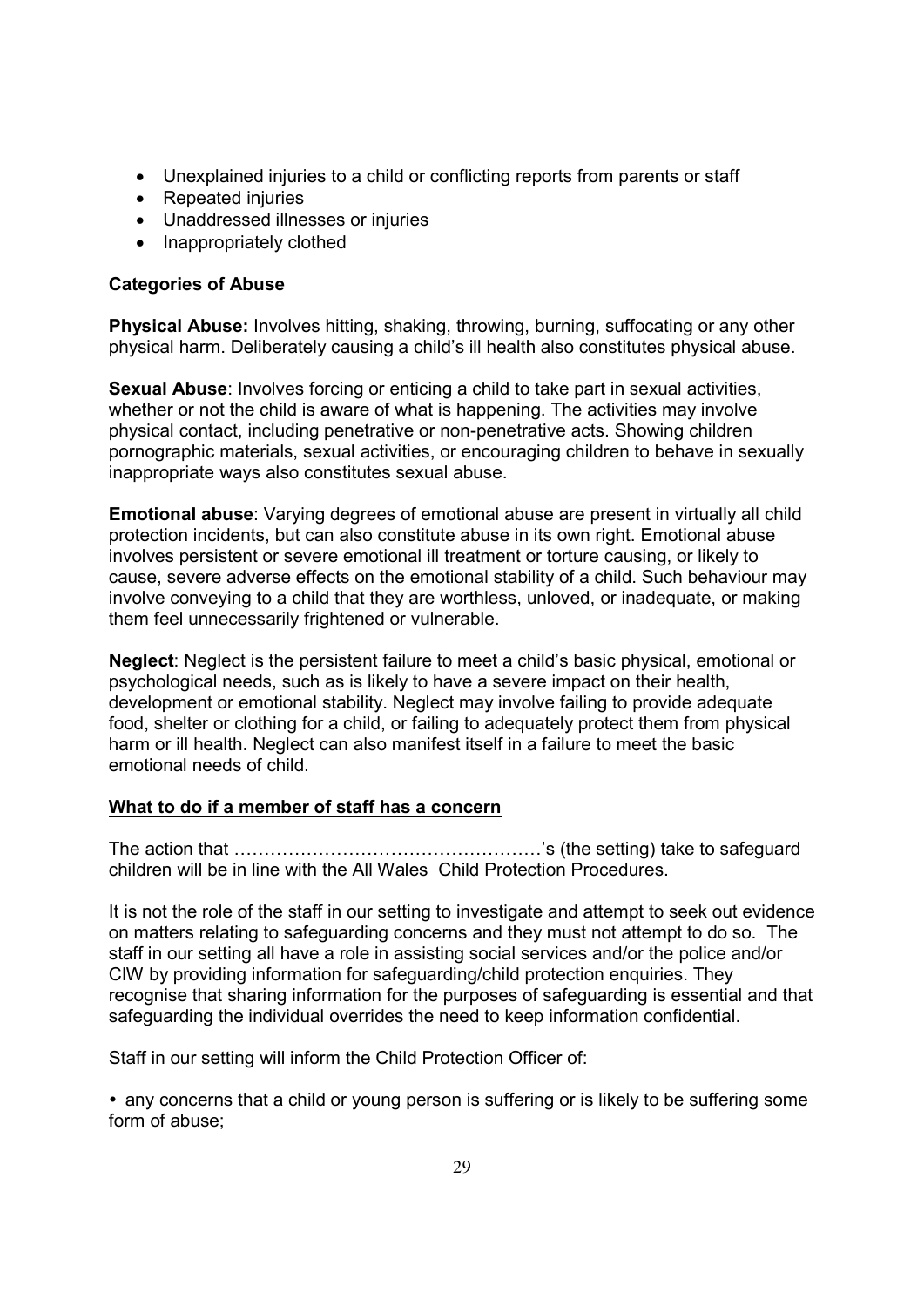- any allegations of abuse against staff;
- any disclosures of abuse.

*Any child currently on the Child Protection Register who is absent without explanation for two days will be referred to the social services team.* 

Not all child protection information results in a referral, but small pieces of information may be significant on their own to create a wider picture. All information should be recorded including:

- Date of disclosure/concern
- Date and time of the record being made
- Name, address and date of birth of the child/children
- A factual report of what happened, what was witnessed or said use the child's own words!
- Exact position and type of injuries or marks seen
- A note of any other people involved, family circumstances
- Any discussions held with the parent/s (where deemed appropriate)
- Name of the person making the record and their job title
- Signature

The Child Protection Officer (CPO) should be informed and given the record. The member of staff should contact Social Services via telephone, to express their concern and Social Services will advise if a referral should be made.

- Note the time of the telephone call to Social Services;
- Note the name of the person that is dealing with the telephone call:
- Note the actions to be taken:

If a referral is to be made the CPO will support the member of staff in completing the Multi Agency Referral Form (MARF) and processing the referral.

\***Remember to create the Picture** so that the person reading the referral gets a clear understanding of why you have concerns about a child or children. Make it factual – how you are involved, what did you see, what did you hear, what happened, where did it happen, when did it happen, who else is involved and why you are making the referral.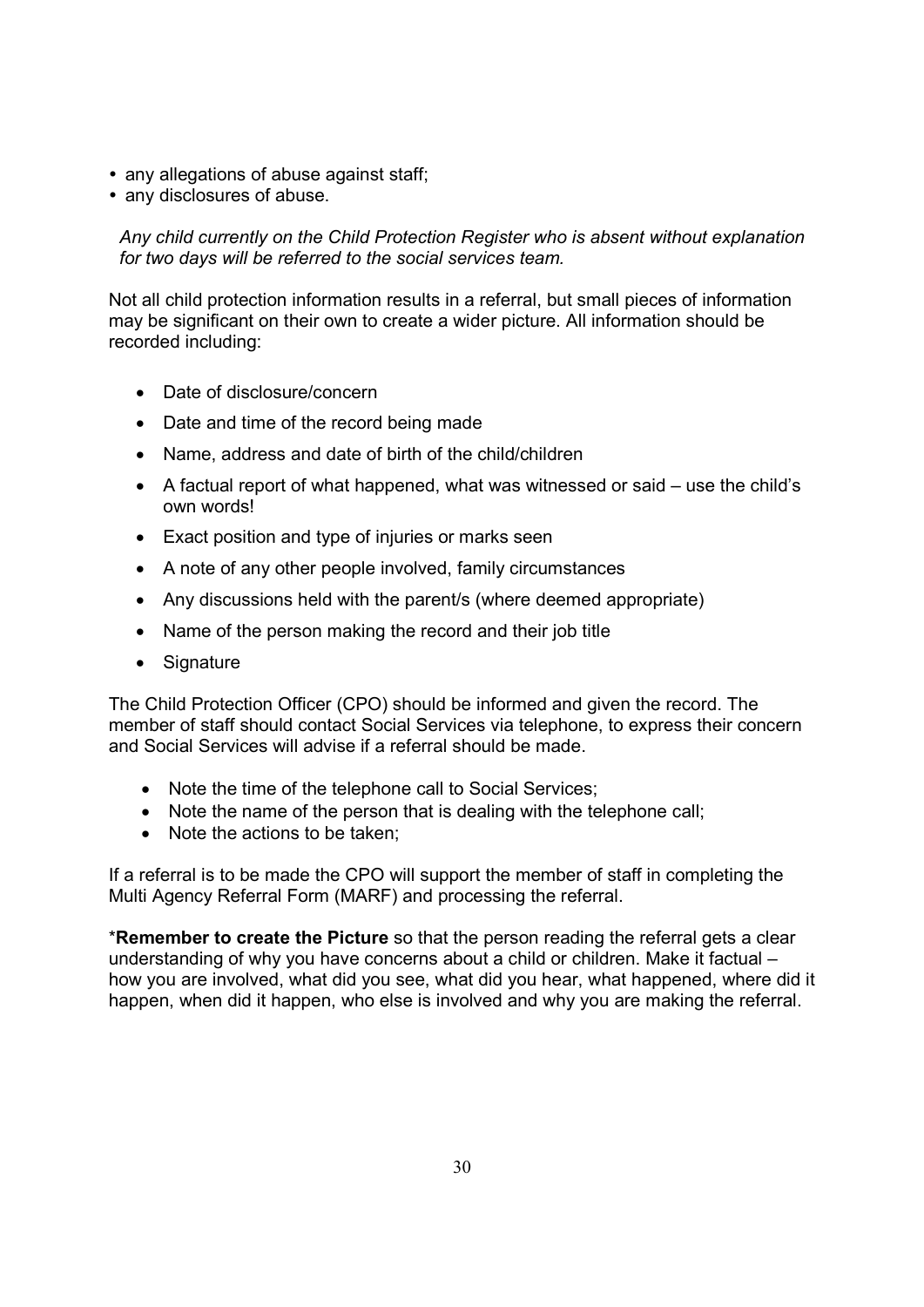## **Third Party Information**

This is information passed on by anyone other than staff or management of the Setting, who expresses their concerns. Information from a third party regarding suspicions of child abuse cannot be ignored. If the person imparting the information has concerns, they should be encouraged to contact Social Services. If they do not wish to do so, it should be explained to them that the setting is obliged to. The concerns should be logged and any action taken recorded fully.

## **The Prevent Duty**

As a registered childcare provider we are subject to a duty under section 26 of the Counter-Terrorism and Security Act 2015, and have "due regard to the need to prevent people from being drawn into terrorism". This duty is known as the Prevent duty.

As a childcare provider, we as a setting, understand our role in identifying the possible risk to children in our care who may be vulnerable to radicalisation by others, whether in their own family or outside.

OOOOOOOOOOOOOOOO(setting) is committed to:

- Taking appropriate action when observing concerning behaviour
- Training staff so that they are able to identify families and children who may be vulnerable to radicalisation
- Build children's resilience to radicalisation by promoting fundamental British values.
	- 1. Democracy
	- 2. Rule of law
	- 3. Independent liberty
	- 4. Mutual respect and tolerance
- Assist in promoting children's learning in their personal, social and emotional development and understanding of the world
- Report any concerns following our setting's Child protection Procedures

## **Allegations against a staff member**

If an allegation of any form of child abuse is made against a member of staff, the following procedure will be followed:-

- All allegations of abuse of children by a professional or staff member must be taken seriously and treated accordingly
- All allegations and suspicions of professional abuse must be referred to Social Services, CIW or to the Police. The setting will follow their child protection procedures and make a referral.
- All allegations and concerns must be recorded, dated and signed.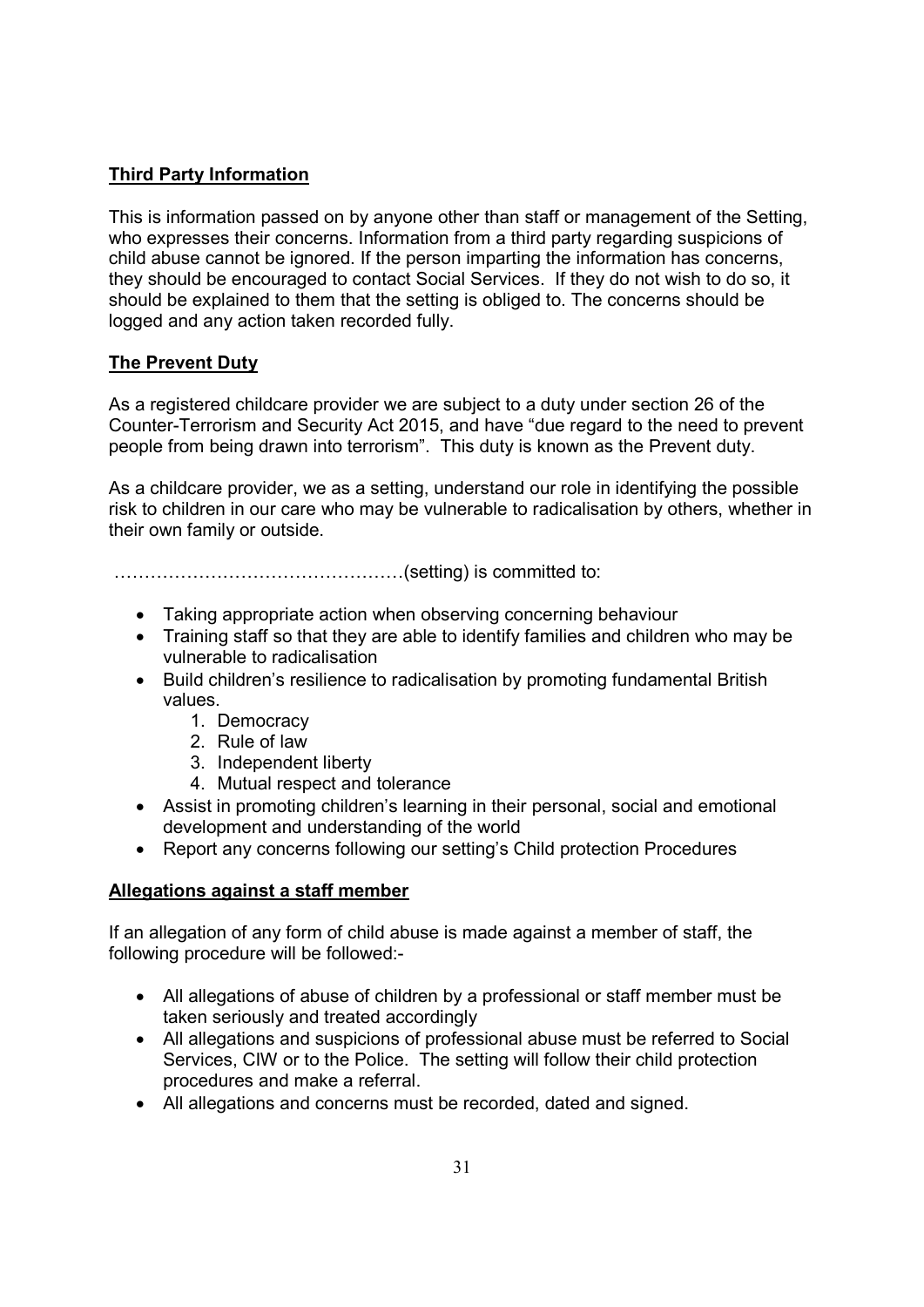- A responsible senior manager from Social Services will meet with the setting's manager for an initial discussion and establish if further action is to be taken. Social Services will provide guidance and inform the setting's manager on how to proceed.
- If further action is to be taken, the responsible senior manager will arrange a strategy discussion with the police to consider any immediate action to be taken to protect the child, and to arrange a strategy meeting.
- At any point after an allegation is made the setting's manager may decide to suspend the member of staff.
- The member of staff should be informed that an allegation has been made at the earliest opportunity. Details of what can be shared will be discussed during the strategy discussion.
- The child's parents/carers will be informed of details of the allegations and the procedures to be followed.
- On no account should the allegation be discussed and direct questioning should be avoided if the police wish to interview the member of staff
- During the strategy discussion, a decision will be made regarding a Professional Strategy Meeting (PSM). If a PSM is to be held, this will be convened by Children's Services. The PSM should develop an action plan with time scales in order to avoid any necessary delay.
- The staff member will be informed that the child protection enquiry will be carried out in accordance with child protection procedures. The member of staff will be reassured that every effort will be made to preserve confidentiality, however information gained which is relevant to disciplinary or criminal proceedings maybe disclosed for this purpose.
- If the staff member is a member of a trade union or other professional association they should be advised to contact that organisation. They can request copies of the minutes of the Professional Strategy Meeting if they so wish.
- At the conclusion of the investigation the member of staff must be informed, in writing, within 5 working days about the allegation that was made, the procedures followed and the outcome.
- Arrangements should be made to keep the child and their parents/carers informed of the outcomes.
- Where a member of staff is dissatisfied with the enquiries/investigation, or the outcome reached, they should be informed of grievance, complaints or appeals procedures which may by applicable.

## **Record Keeping**

Children's records are freely accessible to parents. However, a written request must be made for personal files on the children as we must take into account data protection rules when disclosing records that refer to third parties.

The designated Child Protection Officer will ensure that: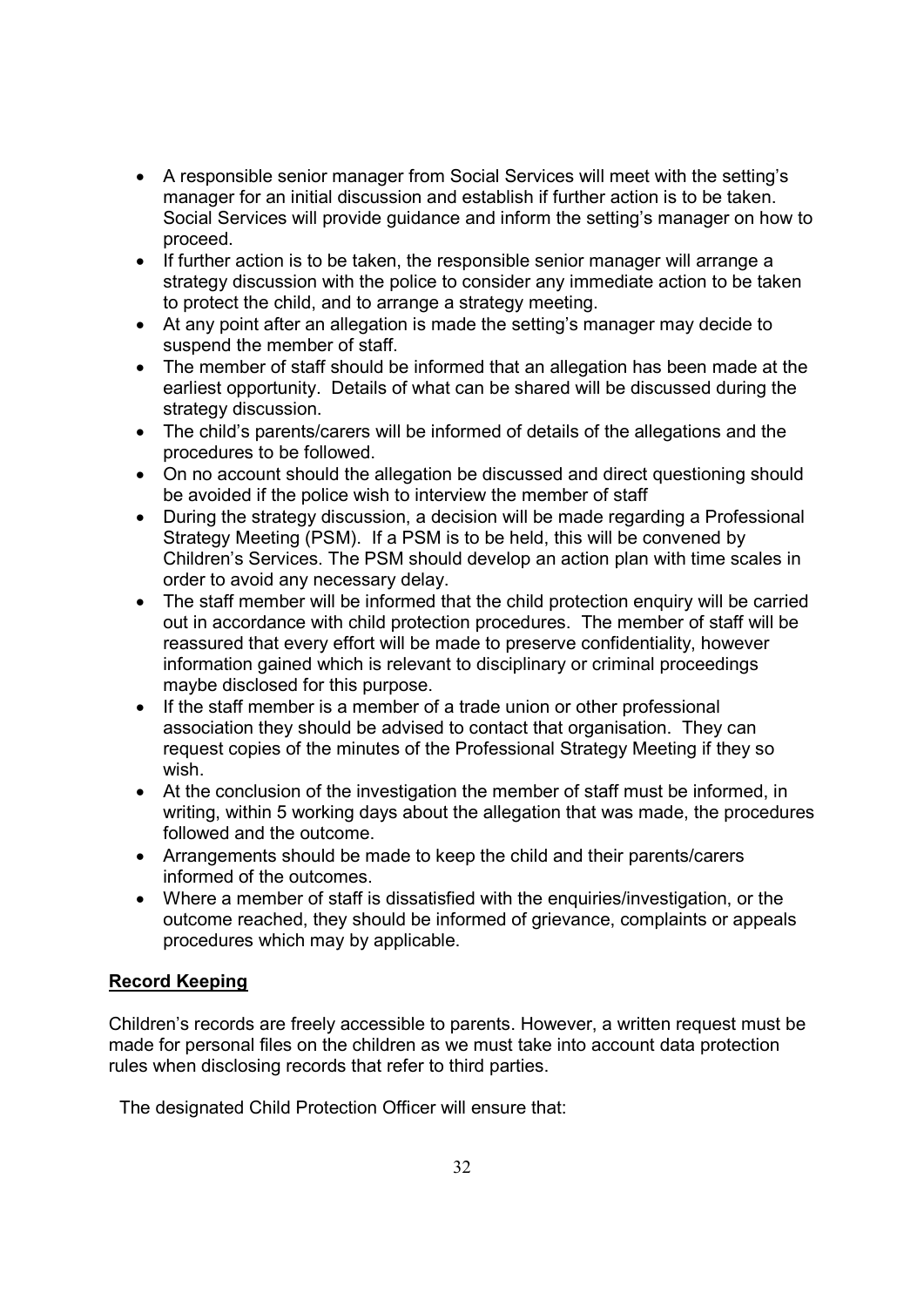a chronological record of concerns about a child is maintained even if there is no need to make an immediate referral;

• all such records are kept confidentially and secure.

 Maintain a file with copies of safeguarding referrals, child protection conference minutes, observations, feedback from Social Services, record of injuries, reasons of absence, copies of emails are headed with the child's name, Social Workers name and contact , Health Visitors name and contact and kept within the child's file.

## **Safe Caring**

All staff will make:-

- Every effort will be made to avoid or minimise time when members of staff, students or volunteers are left alone with a child. If staff are left alone with a child, the door of the room should be kept open and another member of staff should be informed
- If a child makes inappropriate physical contact with a member of staff this will be recorded fully in the Incident Record Book
- Staff will never carry out a personal task for children that they can do for themselves. Where this is essential, staff will help a child whilst being accompanied by a colleague. Unless a child has a particular need, staff should not accompany children into the toilet. Staff are aware that this and other similar activities could be misconstrued.
- Staff will be mindful of how and where they touch children, given their age and emotional understanding. Unnecessary or potentially inappropriate physical contact will be avoided at all times.

## **Confidentiality**

Staff cannot keep confidential a disclosure or allegation of abuse and must refer the matter to the Child Protection Officer and/or other senior member of staff.

All referrals should be made with the knowledge that during any subsequent investigation, the source (i.e. the setting) will be made known to the family.

All suspicions, enquiries and external investigations are kept confidential and shared only with those who need to know.

Other staff may need to be alerted to concerns about a child or young person, possibly in order to monitor the concern or to gather further evidence prior to a referral being made, or to assist in providing appropriate support to a child or young person once a referral has been made. Information should only be shared on a strict need to know basis.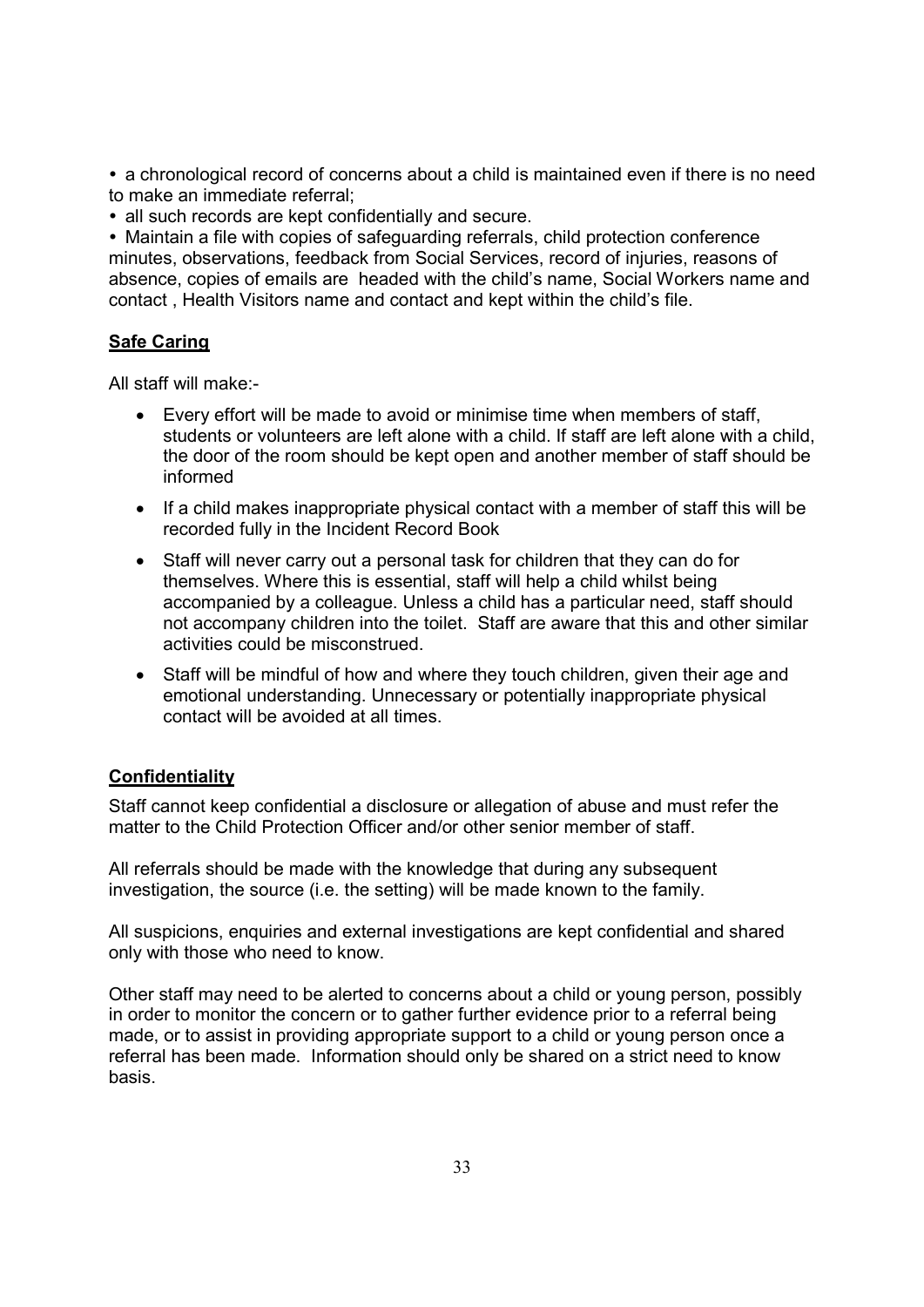**Relevant Telephone Numbers** 

| <b>Social Services Duty Referral Team</b> | 01495 315700  |
|-------------------------------------------|---------------|
| Social Services out of hours service      | 0800 328 4432 |
| <b>Gwent Police</b>                       | 01633838111   |
| <b>Care Inspectorate Wales</b>            | 0300 7900 126 |

#### **Footnote**

*South East Wales Safeguarding Children's Board (SEWSCB) bring together representatives of each of the main agencies and professionals responsible for helping to protect children from abuse and neglect in a given area. The SEWSCB is a multiagency forum set up to agree how the different services and professional groups should co-operate to safeguard children in that area, and for making sure that arrangements work effectively to bring about good outcomes for children.* 

Date: Signature: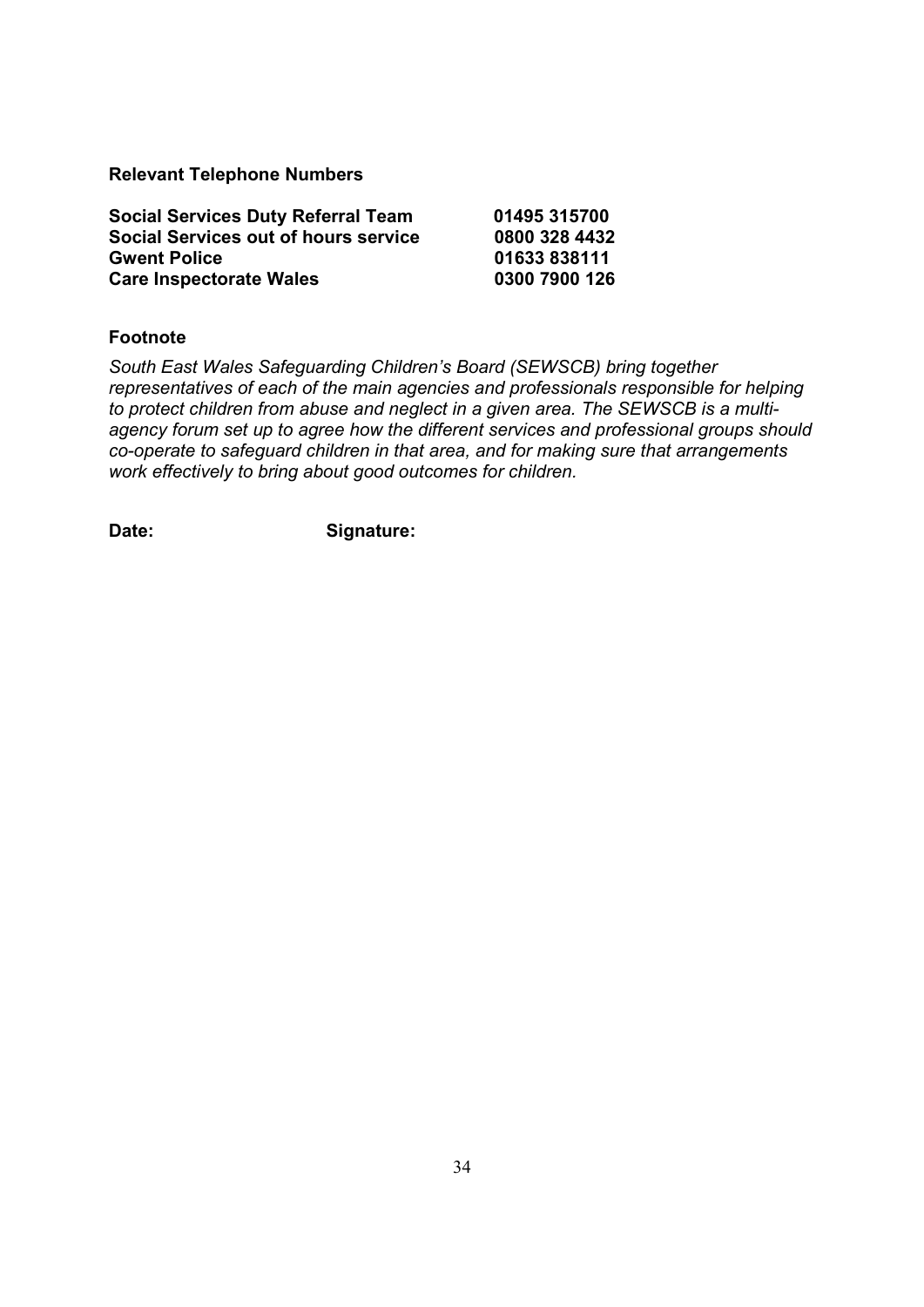#### **Definitions of Abuse Children**

#### **Physical abuse**

Physical abuse may involve hitting, shaking, throwing, poisoning, burning or scalding, drowning, suffocating, or otherwise causing physical harm to a child. Physical harm may also be caused when a parent or caregiver fabricates or induces illness in a child who they are looking after.

#### **Emotional abuse**

Emotional abuse is the persistent emotional ill treatment of a child such as to cause severe and persistent adverse effects on the child's emotional development. It may involve conveying to a child that they are worthless or unloved, inadequate or valued only in so far as they meet the needs of another person. It may feature age or developmentally inappropriate expectations being imposed on children. It may involve causing children frequently to feel frightened or in danger, for example by witnessing domestic abuse within the home or being bullied, or the exploitation or corruption of children. Some level of emotional abuse is involved in all types of ill treatment of a child, though it may occur alone.

#### **Sexual abuse**

Sexual abuse involves forcing or enticing a child or young person to take part in sexual activities, whether or not the child is aware of what is happening. The activities may involve physical contact, including penetrative or non-penetrative acts. They may include non-contact activities, such as involving children in looking at, or in the production of, pornographic material or watching sexual activities, or encouraging children to behave in sexually inappropriate ways.

#### **Neglect**

Neglect is the persistent failure to meet a child's basic physical and/or psychological needs, likely to result in the serious impairment of the child's health or development. It may involve a parent or caregiver failing to provide adequate food, shelter and clothing, failing to protect a child from physical harm or danger, or the failure to ensure access to appropriate medical care or treatment. It may also include neglect of, or unresponsiveness to, a child's basic emotional needs. In addition, neglect may occur during pregnancy as a result of maternal substance misuse.

#### **Identifying significant harm**

The Children Act 1989 introduced **the concept of significant harm** as the threshold that justifies compulsory intervention in family life in order to protect children. Significant harm is defined in the legislation as ill treatment or the impairment of health and development. It describes the effects of sexual, physical, emotional abuse or neglect, or a combination of different types. Local authorities have a statutory duty under *the*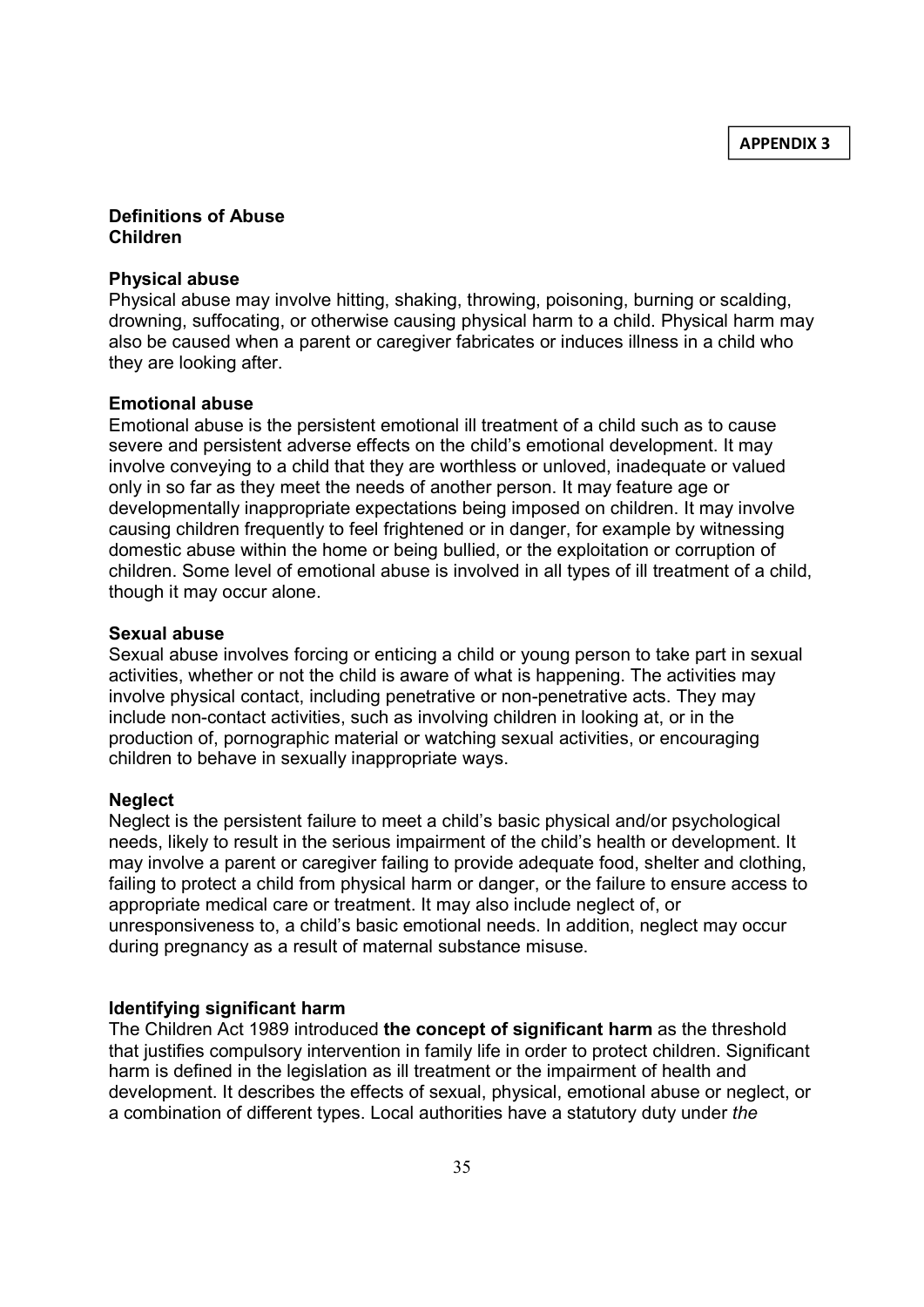*Children Act 1989* section 47 (1) (b) to make enquiries, or cause enquiries to be made, where they have reasonable cause to suspect that a child who lives, or is found in their area is suffering, or likely to suffer, significant harm.

There are no absolute criteria on which to rely when judging what constitutes significant harm. A single, serious event of abuse, such as an incident of sexual abuse or violent assault, might be the cause of significant harm to a child. However, more frequently significant harm occurs as a result of a long-standing compilation of events, which interrupt, change or damage a child's physical and psychological development. The significant harm resulting from the corrosive effect of long-term abuse is likely to have a profound impact on the future outcomes for the child.

#### **Definitions of Abuse Adults**

The Social Services and Well-being (Wales) Act states that an 'adult at risk' is an adult who:

- is experiencing or is at risk of abuse or neglect;
- has needs for care and support (whether or not the authority is meeting any of those needs;
- as a result of those needs, is unable to protect him/herself against the abuse or neglect or the risk of it.

#### **Physical Abuse**

Physical abuse is any physical pain, suffering or injury willfully inflicted by a person who has responsibility, charge, care, or custody of, or who stands in a position of or expectation of trust to a vulnerable person.

#### **Emotional Abuse**

Emotional or psychological abuse is the willful infliction of mental suffering, by a person in a position or expectation of trust, to a vulnerable person.

#### **Sexual Abuse**

Adult sexual abuse refers to the direct or indirect involvement of a vulnerable adult in sexual activity to which they are unwilling or unable to give informed consent, or which they do not fully comprehend, or which violates the social taboos of family roles, e.g., incest.

#### **Neglect**

Neglect is the failure of any person having the responsibility, charge, care of custody of a vulnerable person to provide that degree of care which a reasonable person in a like position would provide. It can involve intentional or unintentional acts. If includes the unintentional failure of a carer to fulfil their caring role or responsibilities, because of inadequate knowledge or understanding the need for services.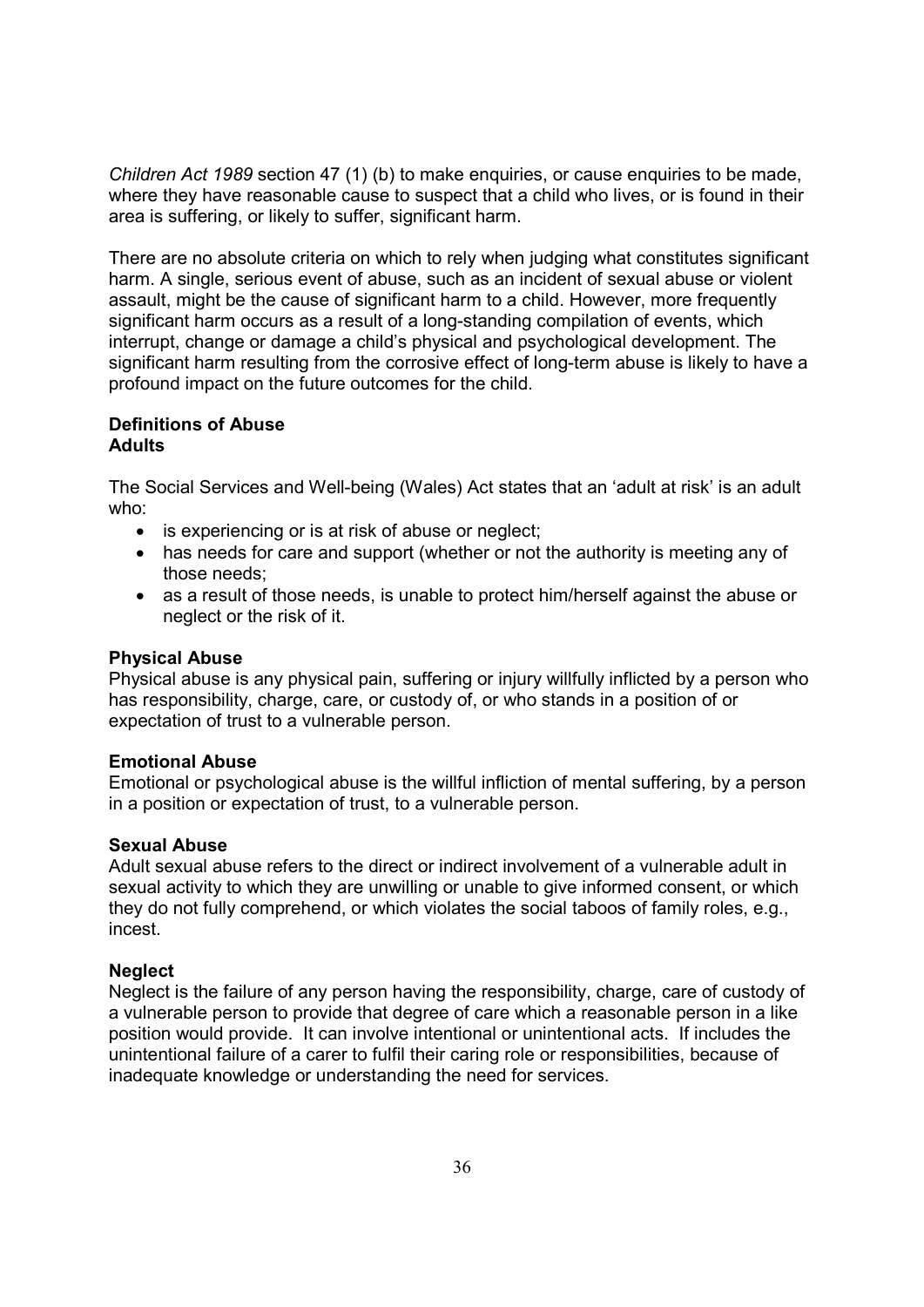#### **Financial Abuse**

Financial or material abuse is any theft or misuse of a person's money, property or resources by a person in a position of, or expectation of, trust to a vulnerable person. Common forms of financial abuse are misuse by others of a vulnerable adult's state benefits or undue pressure to change wills. Financial/material abuse may also be perpetrated by one vulnerable adult upon another

#### **Domestic Abuse**

Domestic Abuse is a comprehensive term used to describe abuse in the forms of Domestic Violence, Violence against Women, Gender Based Violence and Sexual Violence.

Examples and indicators of abuse can be found on the Gwent Wide Adult Safeguarding Board website www.gwasb.org.uk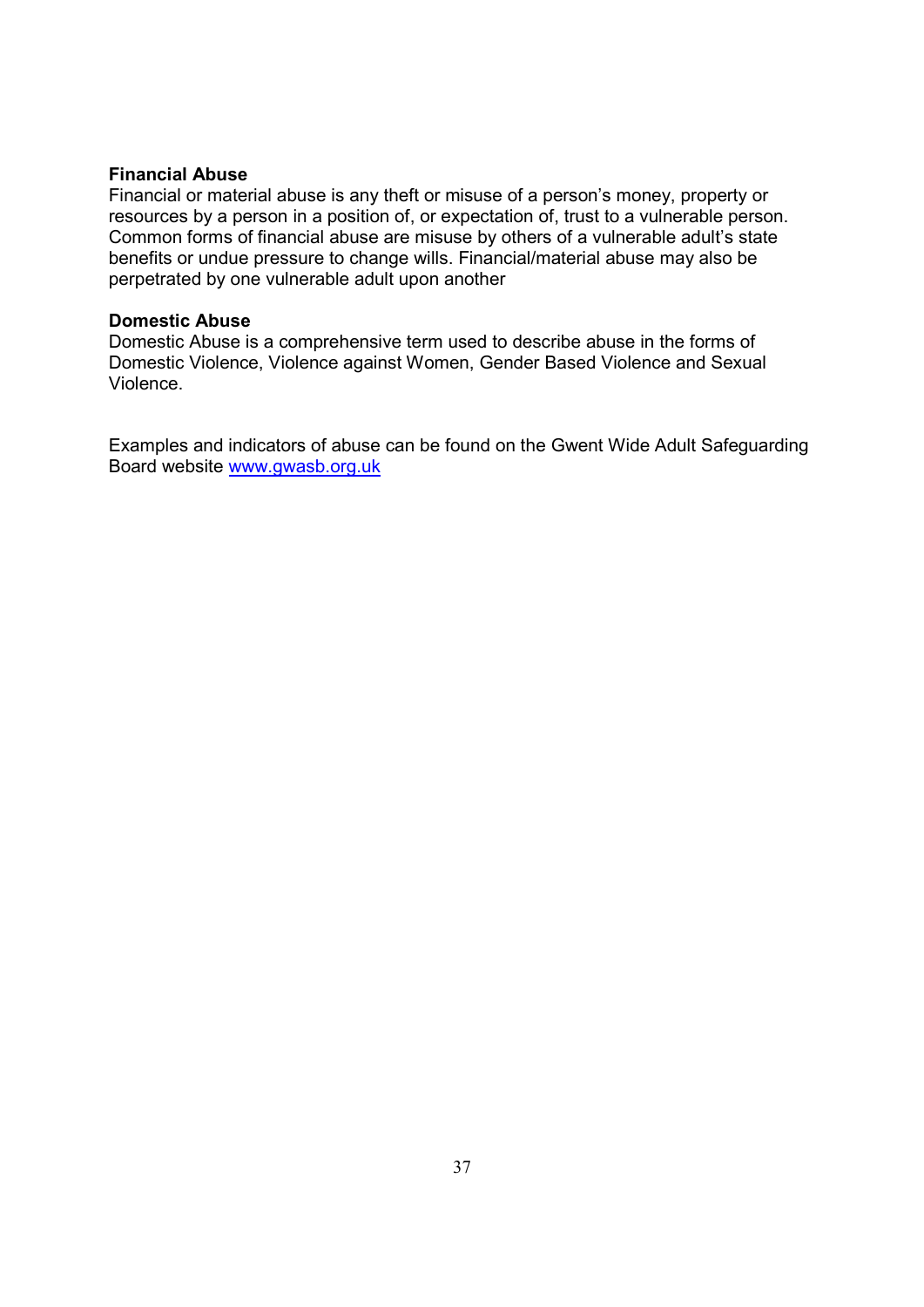#### **How to make a referral**

#### **LISTEN**

If you are concerned because of something a child or vulnerable adult is saying, you should not attempt to take any action directly but **you should**:

- Stay calm
- Listen carefully, do not directly question him or her, instead use open questions; what, where, when, who?
- Never stop them talking if they are freely recalling significant events
- Tell them what you will do next and who you will inform (see below)
- Never promise to keep what you have been told secret or confidential
- Make a note of the discussion, taking care to record what was said, when and where it happened and who else was present

#### **SHARE**

Any safeguarding concerns should be discussed with the Designated Safeguarding Lead in the respective service area. With the support of the Designated Safeguarding Lead the decision to refer a concern to Social Services will be made and responsibility for referring will be agreed i.e. the staff member or the Designated Safeguarding Lead will make the referral.

Should the concerns relate to a professional, the same procedure for making a referral will apply. Educational settings must also contact the safeguarding in education manager

Referrals in relation to a concern about a child, young person or adult should be made to Social Services as soon as possible and certainly **within 24 hours.** 

Social Services Information, Advice and Assistance Service can be contacted on:

| Concerns about a child or young person: | 01495 315700 |
|-----------------------------------------|--------------|
| Concerns about an adult:                | 01495 315700 |

Outside office hours, referrals should be made to the South East Wales Emergency Duty Team or if there is immediate risk, to the Police.

The Emergency Duty Team can be contacted on: 0800 328 4432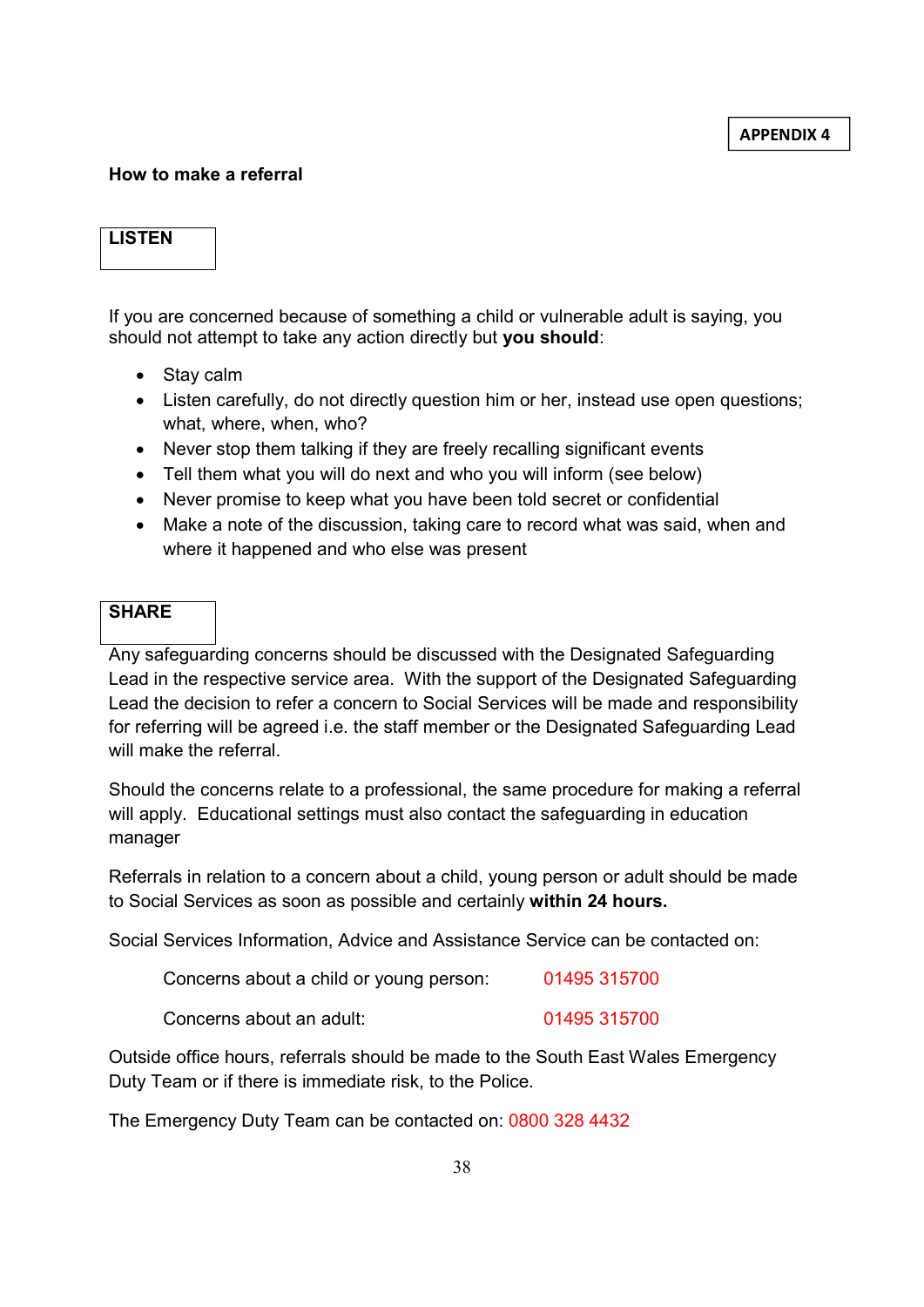Elected Members, employees, volunteers and providers should be aware that they **cannot remain anonymous** when making a referral.

The Duty Worker taking the referral should be given as much information as possible if it is available to the referrer. This will include the following:

- Full name of the subject of the concern
- Their date of birth or age
- Their address
- The nature of the concern
- Who may be responsible
- Their name and relationship (if any)
- What happened
- When and where
- What has been done in response
- Whether or not the Police have been informed
- The names and relationship of those with caring responsibility
- The names and ages of any other adults living in the household
- The names of any professionals known to be involved e.g. school, GP
- Any information affecting the potential safety of staff
- The allocated social worker or team if known/if applicable

## **RECORD**

All telephone referrals should be confirmed in writing within two working days. For Children, a Multi-Agency Referral Form (MARF) should be used and for an Adult referral a POVA Advice/Adult Protection Referral Form (APRF) should be used.

## **LISTEN, SHARE, RECORD**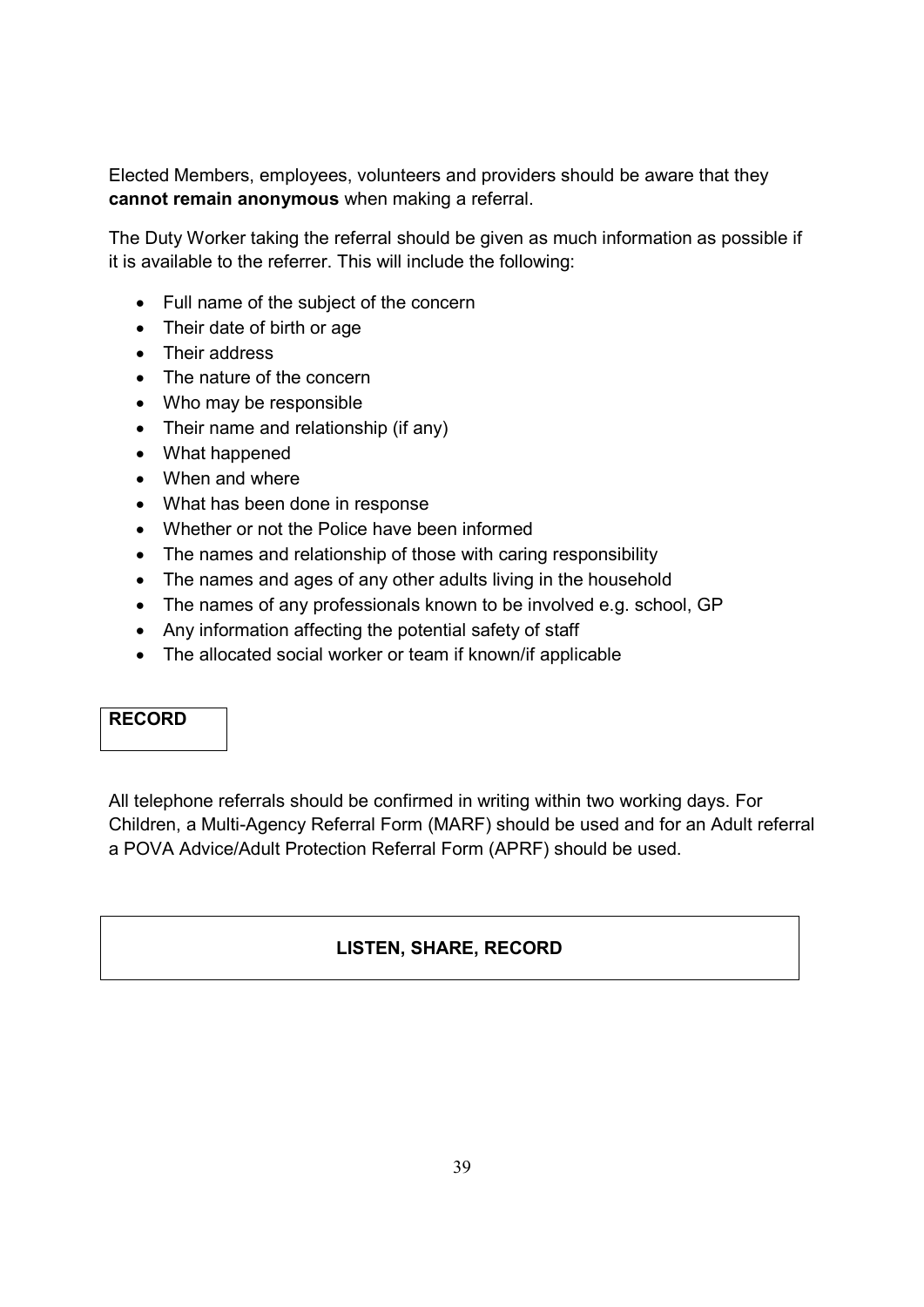# **PROFESSIONAL ALLEGATIONS/CONCERNS**

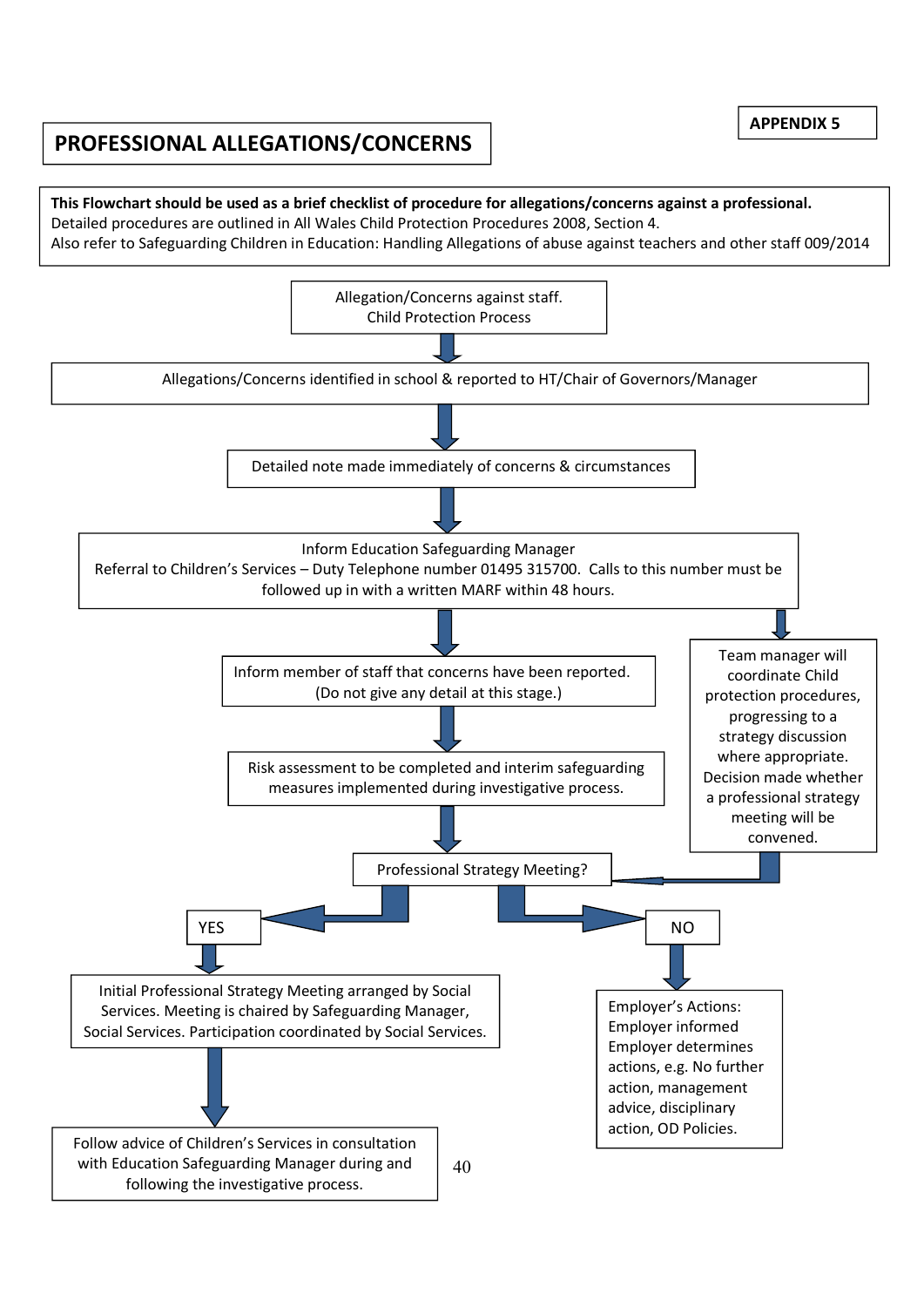#### **Safeguarding File - Transfer of Records**

A receiving school must be made aware of the existence of a Child's Safeguarding file prior to the child transferring from their original school.

The confidential Safeguarding File must be securely transferred to the new school either in Person, or via secure mail that requires a signature of receipt. This Transfer of Records form should be completed and forwarded with the file to the new school. Either the Head teacher or the Designated Senior Person for safeguarding should sign receipt for the file.

Sending Schools should retain a copy of the signed` Transfer of Records forms as evidence of the transfer, and ensure appropriate signatures are obtained.

| <b>Child Name</b> |  |
|-------------------|--|
| <b>DOB</b>        |  |

| Name of<br>school/setting<br>moving from:                                          |          |                 |
|------------------------------------------------------------------------------------|----------|-----------------|
| Date record ended at<br>this school/setting<br>(pupil end date):                   |          |                 |
| <b>School/setting</b><br>moving to                                                 |          |                 |
| Date of contact with<br>new school/ setting                                        |          |                 |
| Has sensitive and<br>urgent information<br>been shared with new<br>school/setting? | Yes / No | If No, why not? |

| Name of school/setting<br>and DSP sending<br>records |  |
|------------------------------------------------------|--|
| Date file sent                                       |  |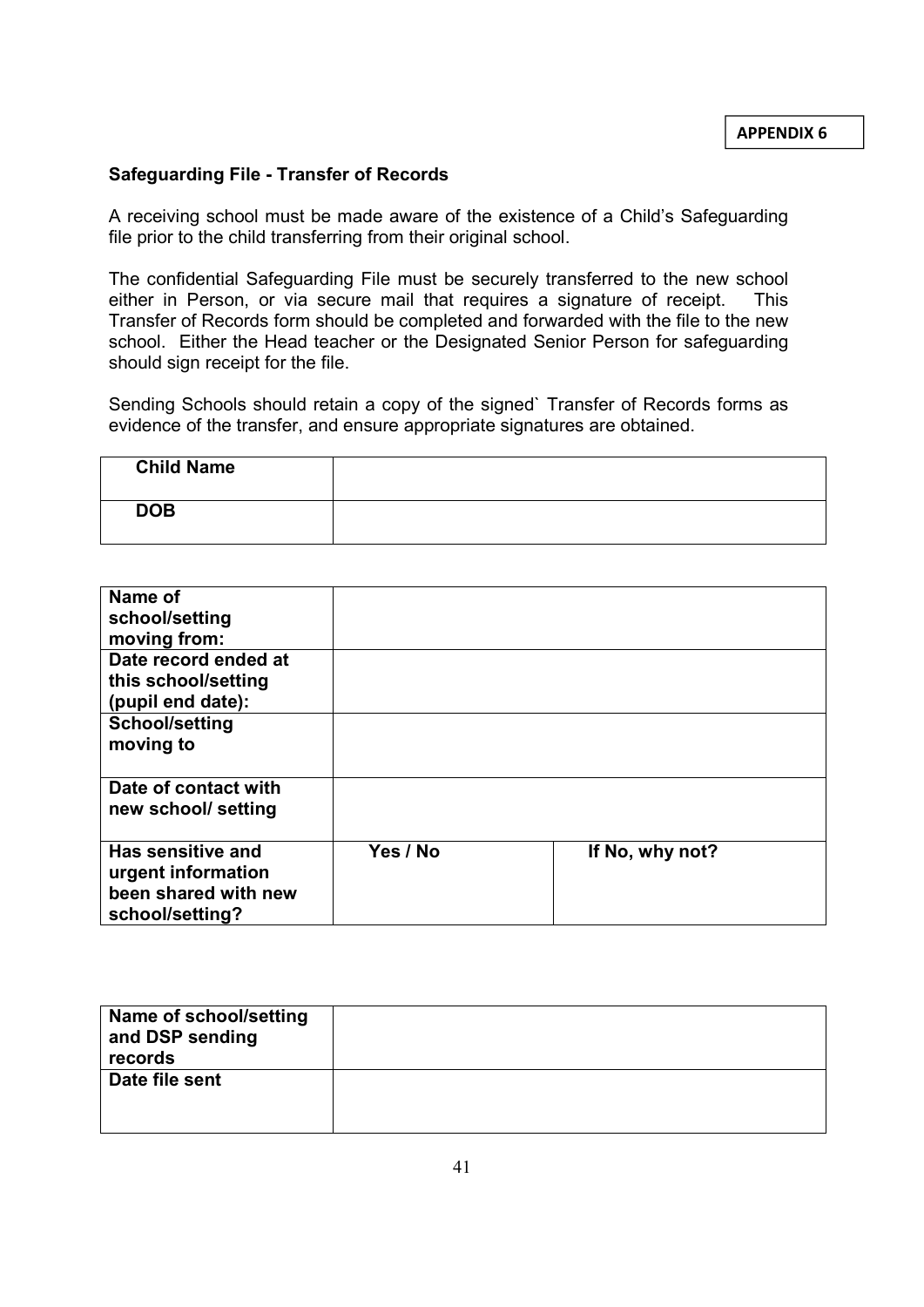This section to be completed by the receiving school if file delivered by hand.

| <b>Receiving</b><br><b>School/setting</b> |  |
|-------------------------------------------|--|
| <b>Signed</b>                             |  |
| <b>Print name and</b><br>position         |  |
| <b>Date</b>                               |  |

This section to be completed by the sending school with the postage receipt reference if file sent via secure post as proof of sending.

| Reference number of<br>postage receipt |  |
|----------------------------------------|--|
| Name and address of<br>recipient       |  |
|                                        |  |
| Date of postage                        |  |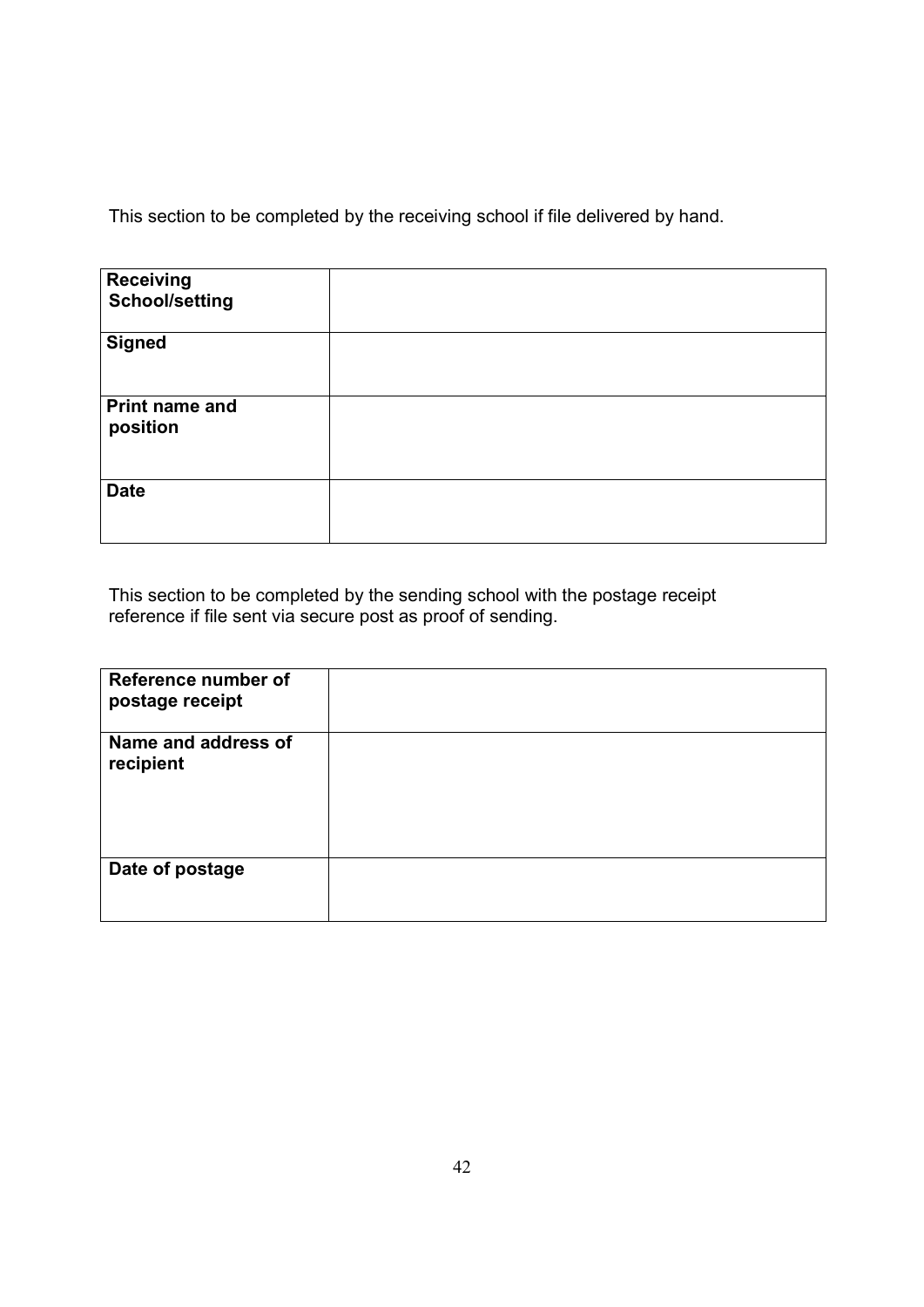#### **Community Cohesion – Preventing Extremism**

Our school/setting is committed to providing a safe environment for all of our children, staff and any visitors. There is no place for extremist views of any kind in our school/setting.

Community cohesion is the term used to describe how everyone in a geographical area lives alongside each other with mutual understanding and respect. A cohesive community is where a person has a strong sense of belonging. It is safe, vibrant and able to be resilient and strong when tensions occur.

Those involved in supporting terrorism look to exploit and radicalise vulnerable people, including children and young people. Since July 2015, the Counter Terrorism and Security Act 2015 introduced a statutory duty on us 'to have due regard to the need to prevent people from being drawn into terrorism'

We are aware that young people can be exposed to extremist influences or prejudiced views from an early age which spring from a variety of sources including the internet. At times students, visitors or parents may themselves reflect or display views that may be considered as discriminatory, prejudiced or extremist, including using derogatory language; this will always be challenged and where appropriate dealt with.

Education is a powerful deterrent against this and we will strive to equip young people with the knowledge, skills and resilience to challenge and discuss such issues in a facilitated and informed way. This way our students are enriched, understand and become tolerant of difference and diversity where they can thrive, feel valued and not marginalised.

We have a clear safeguarding framework on how to manage and respond to issues where a pupil develops or expresses extreme views and ideologies, which are considered inflammatory and against the community cohesion ethos of our school. Where such cases are identified a Multi-Agency Referral Form is to be completed and submitted to Children's Services. The Local Authority Lead Officer for PREVENT should also be contacted.

#### **Safeguarding Channel Panel**

Safeguarding and promoting the welfare of children, young people and adults is everyone's responsibility. We are committed to working with our partners to protect and support our students, and where a Multi-Agency Referral Form leads to one of our Students needing safeguarding, we will support the Channel programme.

Channel is a multi-agency approach to protect vulnerable people by identifying individuals at risk; assessing the nature and extent of that risk; and developing the most appropriate support plan for the individuals concerned.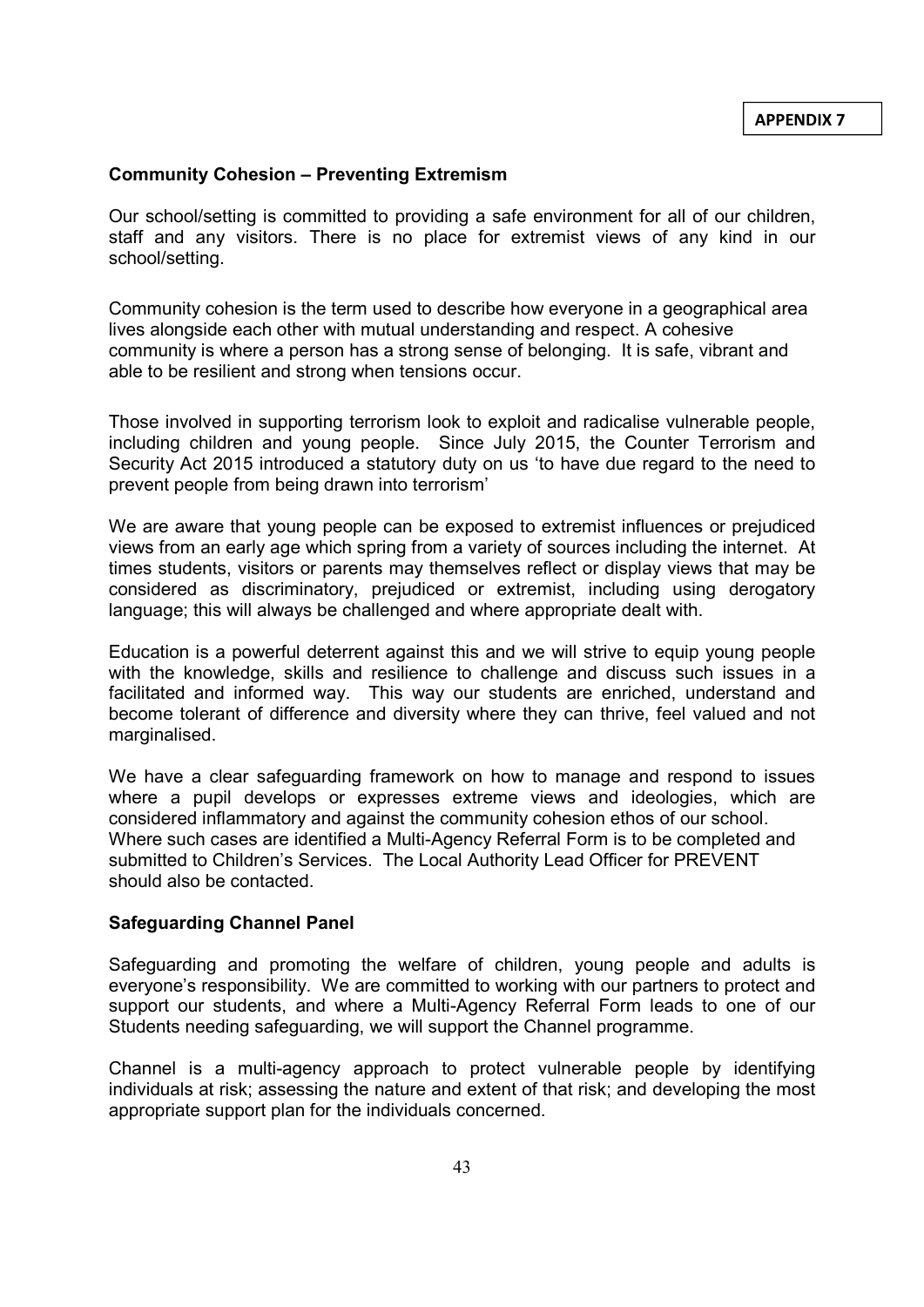Channel is about ensuring that vulnerable children and adults of any faith, ethnicity or background receive support before their vulnerabilities are exploited by those that would want them to embrace terrorism, and before they become involved in criminal terrorist related activity.

## **Training**

We are committed to ensuring that all staff in our school have access to the Workshop to Raise Awareness of Prevent (WRAP) and are encouraged to make use of other counter-terrorism related training modules and the reference material below.

## **Key Points of Contact**

**FFFFFFF** School's/Setting's Safeguarding Lead

#### **Helena Hunt**

Prevent Lead for Blaenau Gwent County Borough Council Email: Helena.hunt@blaenau-gwent.gov.uk Tel: 07791 875737

## **Reference Material**

*Respect and resilience - Developing Community Cohesion - A Common Understanding for Schools and their Communities*  http://gov.wales/docs/dcells/publications/110209respecten.pdf

Respect and Resilience – Developing Community Cohesion (updated January 2016, 196/2016)

http://gov.wales/docs/dcells/publications/160111-respect-and-resilience-update-en.pdf

Respect and Resilience – Developing Community Cohesion: Assessment tool: http://gov.wales/docs/dcells/publications/160112-respect-and-resilience-selfassessment-tool-en.pdf

E-learning training on PREVENT: https://elearning.prevent.homeoffice.gov.uk/

Free online resource: http://course.ncalt.com/Channel\_General\_Awareness

Channel Guidance: https://www.gov.uk/government/publications/channel-guidance

Prevent Duty Guidance: https://www.gov.uk/government/publications/prevent-dutyguidance

Website: http://educateagainsthate.com Resources for parents and teachers

*Tackling Hate Crimes and Incidents: A Framework for Action*  http://gov.wales/docs/dsjlg/publications/equality/140512-hate-crime-framework-en.pdf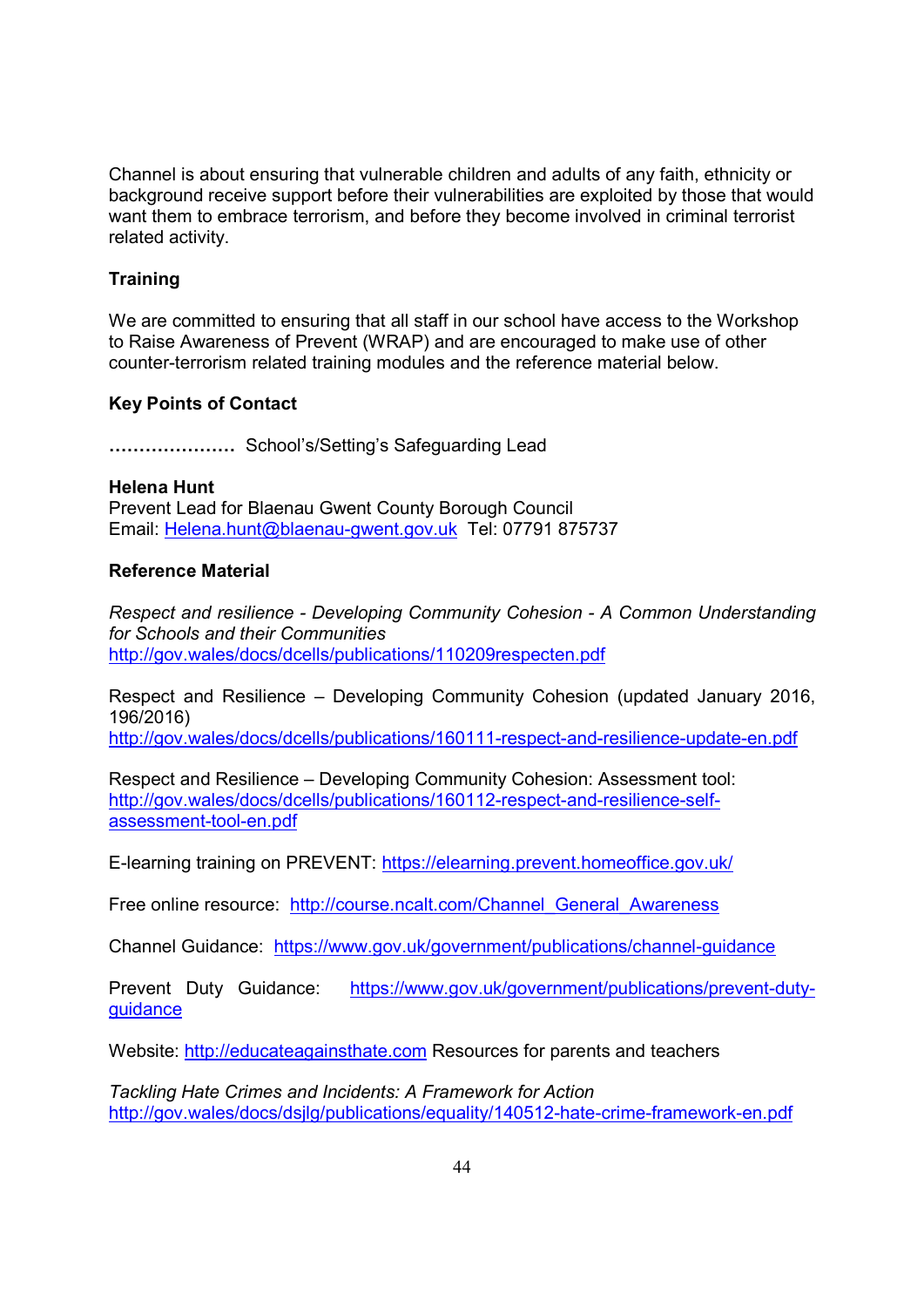#### **Secure and Shelter Procedure** *(example)*

Secure and Shelter (Lockdown) procedures may be activated in response to any number of situations, but some of the more typical might be:

- A reported incident / civil disturbance in the local community (with the potential to pose a risk to staff and pupils in the school)
- An intruder on the school site (with the potential to pose a risk to staff and pupils)
- A warning being received regarding a risk locally of air pollution (smoke plume, gas cloud etc.)
- A major fire in the vicinity of the school
- The close proximity of a dangerous dog roaming loose

The school's secure and shelter plan is as follows:

| Signal for secure and shelter |  |
|-------------------------------|--|
| Signal for all clear          |  |

## **Actions - dependent upon the cause of the activation of Safe and Secure** *(amend as required)*

- *Who sounds the alarm / other form of notification (specify)*
- **Pupils who are outside of the school buildings** are brought inside as quickly as possible and return to their *classroom / other location (specify)* (outside staff will be informed by a senior member of staff)
- **Those inside the school** should remain in their classrooms and check corridors and toilets for pupils or staff
- All external doors and, as necessary, windows are closed (depending on the circumstances, internal classroom doors must also be closed).
- If the cause of the secure and shelter is air pollution, close air vents and switch off extractor fans / air conditioning.
- Blinds should be drawn and pupils sit quietly
- Once in lockdown mode, staff should notify the office immediately of any pupils not accounted for via the internal telephone system and instigate an immediate search for anyone missing
- Staff should encourage the pupils to keep calm
- The school office will establish communication with the Emergency Services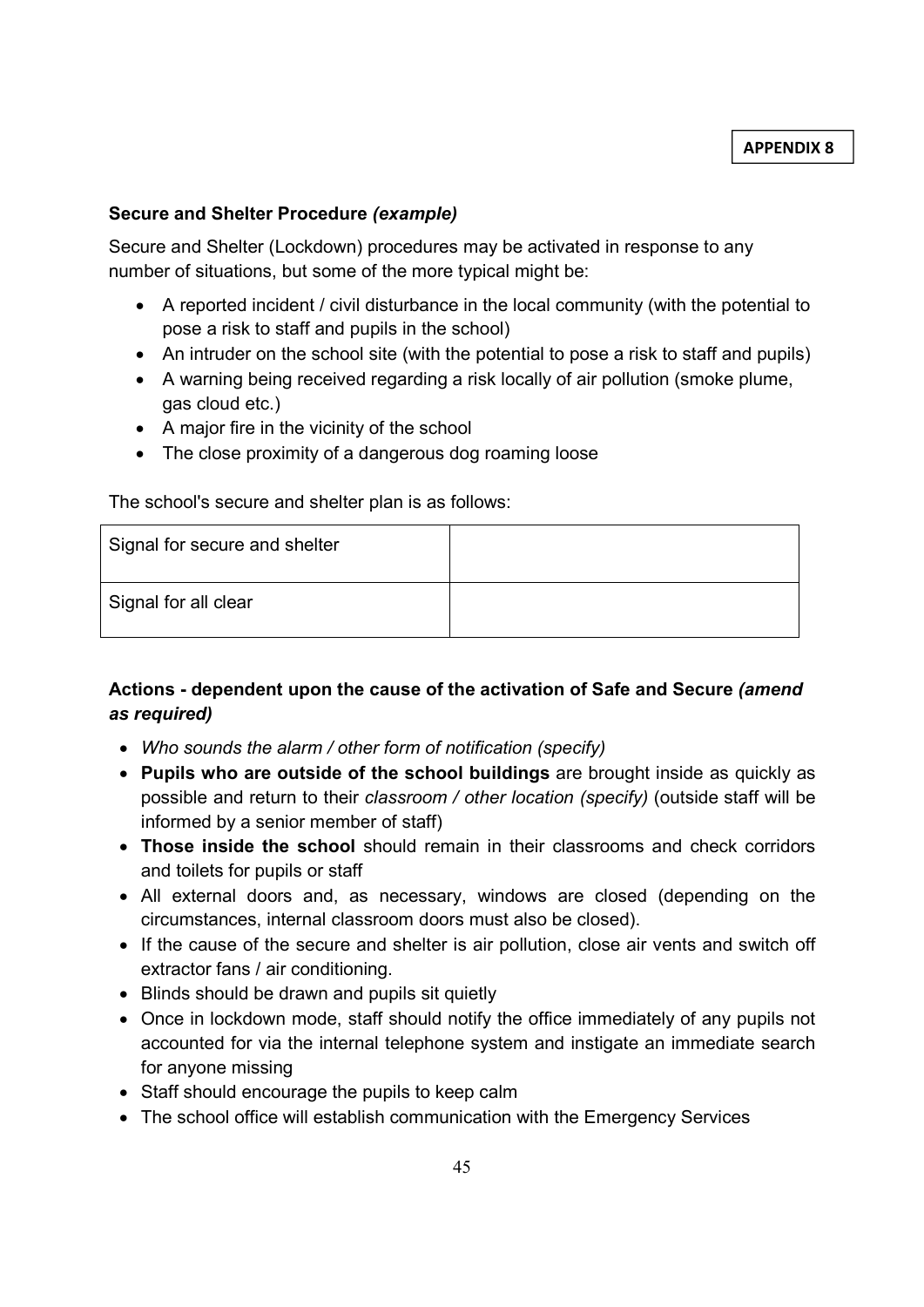- If it is necessary to evacuate the building, the fire alarm will be sounded and the usual fire evacuation procedure will then take place
- Parents will be notified as soon as it is practicable via Parentmail and the website (only when appropriate via guidance from Emergency Services)
- Pupils will not be released to parents during a safe and secure situation.

All situations are different, once all staff and pupils are safely inside, senior staff will conduct an on-going risk assessment based on advice from the Emergency Services.

This can then be communicated to staff and pupils. Emergency Services will advise as to the best course of action in respect of the prevailing threat.

#### **All Clear**

Once the incident has been assessed as safe all classrooms will be either visited by a senior member of staff or via classroom telephone and told the situation is under control and the class can resume activities as normal.

#### **Emergency Services**

It is important to keep lines of communication open with Emergency Services as they are best placed to offer advice as a situation unfolds. The school site may or may not be cordoned off by Emergency Services depending on the severity of the incident that has triggered the Lockdown.

Emergency Services and Corporate Communications will support the decision of the Headteacher with regarding the timing of communication to parents.

## **Safe and Secure Drill**

It is of vital importance that the school's Safe and Secure procedures are familiar to all members of the school staff. To achieve this, a drill should be undertaken at least once a year.

Staff will ALWAYS have advance notice of a Safe and Secure drill, therefore if the signal occurs without warning staff must assume it is NOT A DRILL.

Parents will be notified as soon as it is practicable of the drill via Parentmail and the website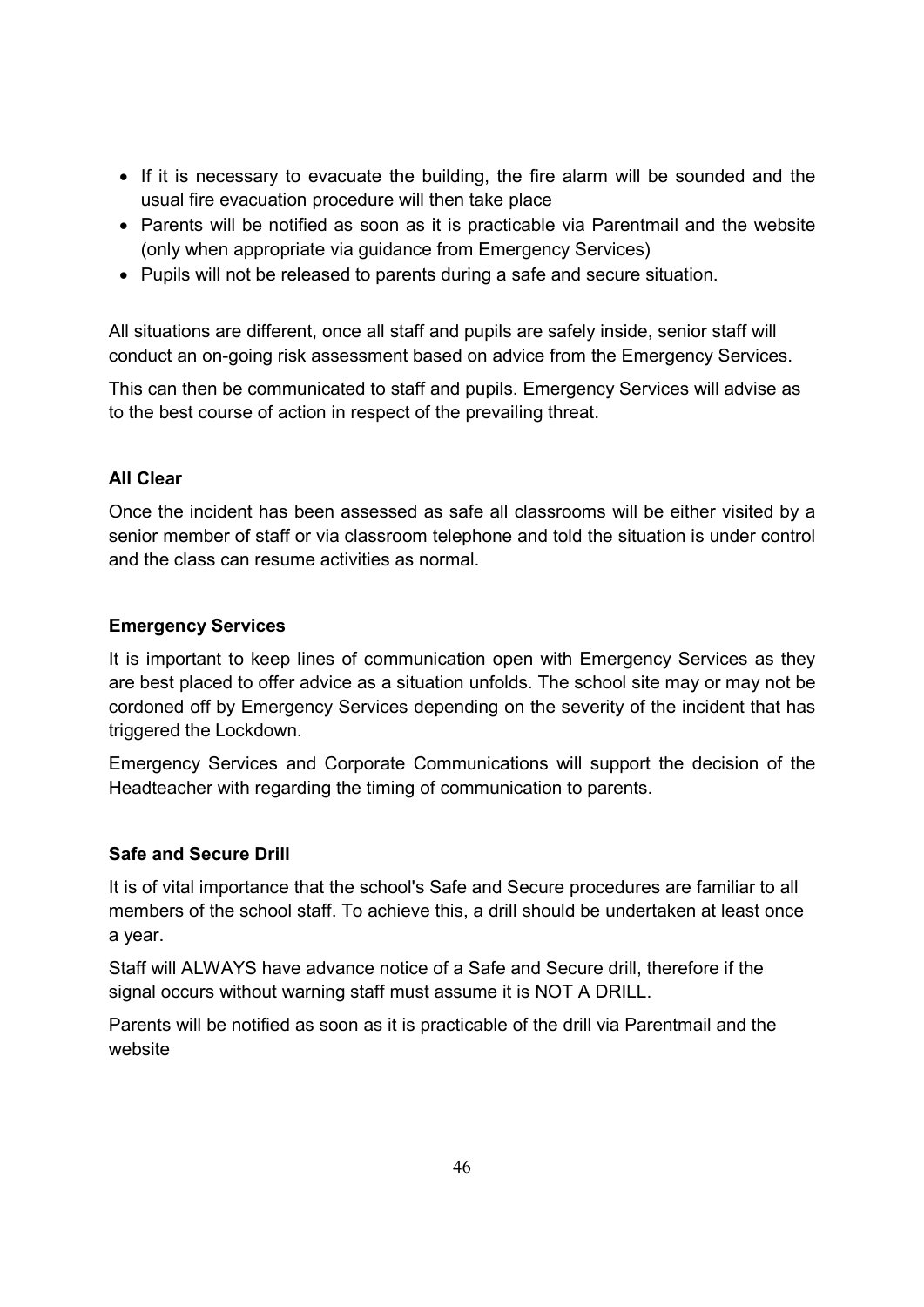**APPENDIX 9**

## **Associated Policies, Guidance and Advice**

## **www.wales.gov.uk/educationandskills**

- Blaenau Gwent Vision for Education
- Blaenau Gwent Corporate Safeguarding Policy http://intranet/media/130044/Corporate\_Safeguarding\_Policy\_May\_2017docxv3. pdf Recruitment and selection policy Partnership agreement
- All Wales Child Protection Procedures- April 2008
- Safeguarding Children: Working Together Under the Children Act 2004 http://gov.wales/pubs/circulars/2007/nafwc1207en.pdf?lang=en
- Keeping Learners Safe: The role of local authorities, governing bodies and proprietors of independent schools under the Education Act 2002. (January 2015) http://learning.gov.wales/docs/learningwales/publications/150114-keeping-
- learners-safe-en.pdf • Safeguarding in Education: handling allegations of abuse against teachers and other staff – circular 009/2014 (April 2014) http://learning.gov.wales/docs/learningwales/publications/140410-safeguardingchildren-in-education-en.pdf
- Disciplinary and dismissal procedures for school staff- circular 002/2013 (replaces circular 007/2001) http://gov.wales/docs/dcells/publications/130227disciplinaryanddismissalen.pdf
- Procedures for Whistle blowing in Schools and Model policy- Welsh Assembly Government circular 036/2007 http://dera.ioe.ac.uk/23182/1/150608-reporting-misconduct-en.pdf Blaenau Gwent Whistleblowing policy
- Procedures for reporting misconduct and incompetence in the education workforce in Wales-Welsh Government 168/2015 (replaces 018/2009) http://dera.ioe.ac.uk/23182/1/150608-reporting-misconduct-en.pdf
- Safe and effective intervention-use of reasonable force and searching for weapons, Welsh Government circular 097/2013 (replaces 041/2010). http://gov.wales/docs/dcells/publications/130315safe-effective-en.pdf
- Education Records, School Reports and the Common Transfer System-National Assembly for Wales circular 18/2006 http://gov.wales/docs/dcells/publications/060707-education-records-en.pdf
- Teaching Drama: guidance on Safeguarding Children and Child protection for managers and drama teachers- National Assembly for Wales circular 23/2006 http://dera.ioe.ac.uk/7299/1/clwych-drama-guidance-e.pdf%3Flang%3Den
- Information and Guidance on Domestic Abuse: Safeguarding Children and Young People in Wales 2010 (Welsh Assembly Government)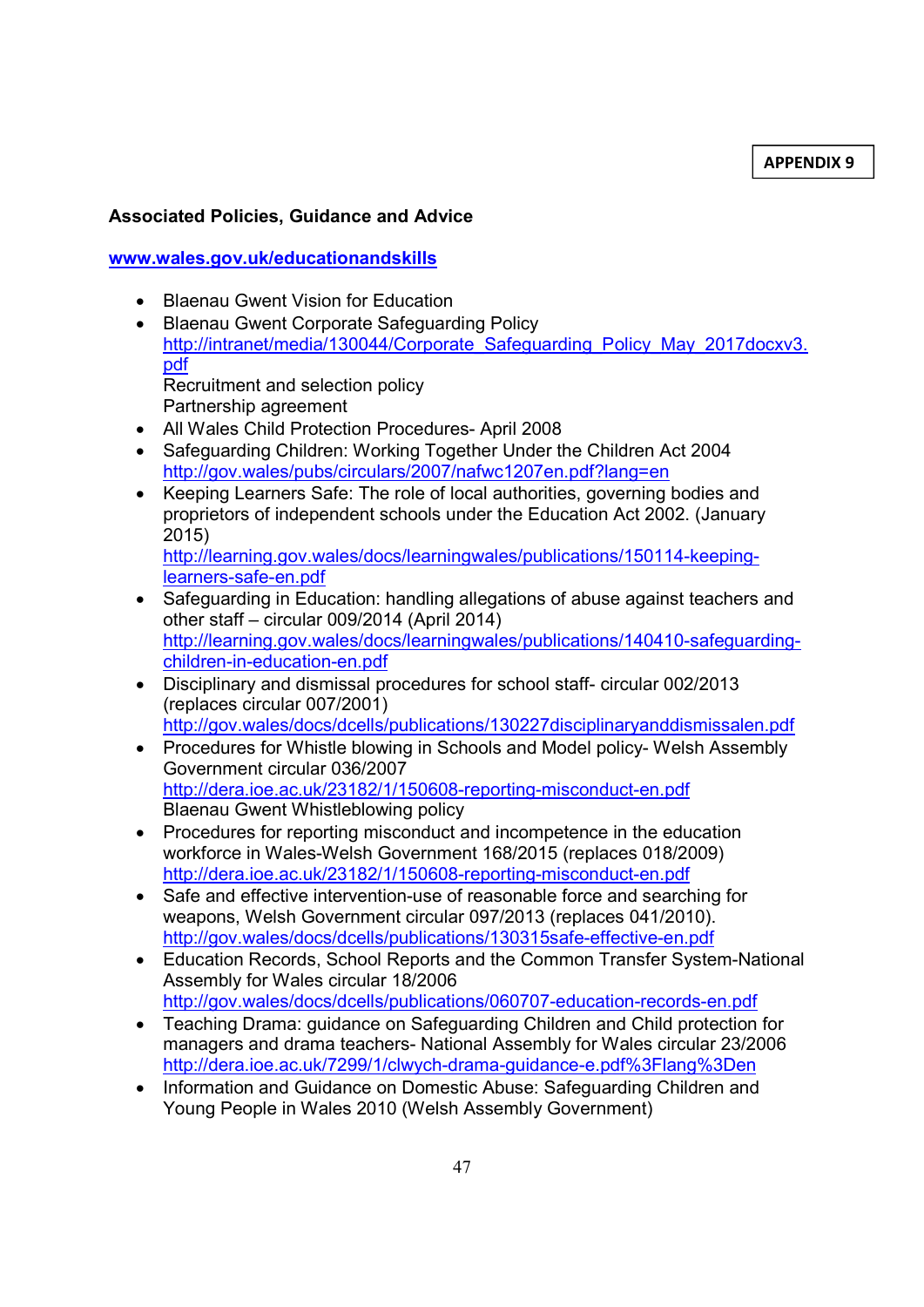http://learning.gov.wales/docs/learningwales/publications/130509-domesticabuce-safguarding-en.pdf

- Good Practice Guide: A Whole Education Approach to Violence against Women, Domestic Abuse and Sexual Violence in Wales http://gov.wales/docs/dsjlg/publications/commsafety/151020-whole-educationapproach-good-practice-guide-en.pdf
- Children Missing from Education WG circular 002/2017 (replaces circular 006/2010) http://learning.gov.wales/docs/learningwales/publications/170323 statutory-guidance-to-help-prevent-children-and-young-people-from-missingeducation-en.pdf

## **Other documents from other sources**

- Sexual Offences (Amendment) Act 2000: Chapter 44- Sections 1-7, her Majesty's Stationary Office and Queen's Printer of Acts of Parliament.
- Safeguarding Children and Safer recruitment in Education (Came in to force 1st January 2007 in England) Every Child Matters: Change for Children.
- The Children Act 2004
- The Education Act 2002
- The Education Act 2011
- The Human Rights Act 1998
- The Data Protection Act 1998/2018
- General Data Protection Regulation (GDPR)
- The Children Act 1989
- Social Services and Well-being (Wales) Act 2014

## **Hyperlinks to websites that have important links to Safeguarding, and in particular Child Protection (This is not an exhaustive list)**

- www.wales.gov.uk
- www.homeoffice.gov.uk (Use this for Disclosure and Baring Service)
- www.ewc.wales
- www.ico.gov.uk
- www.governorswales.org.uk
- www.thinkuknow.co.uk
- www.everychildmatters.co.uk
- www.wales.gov.uk/domesticabuse
- https://www.gov.uk/government/uploads/system/uploads/attachment\_data/file/44 5977/3799 Revised Prevent Duty Guidance England Wales V2-Interactive.pdf

## **SEWSCB documents can be found on their website: www.sewsc.org.uk**

## **Regional Safeguarding Boards**: